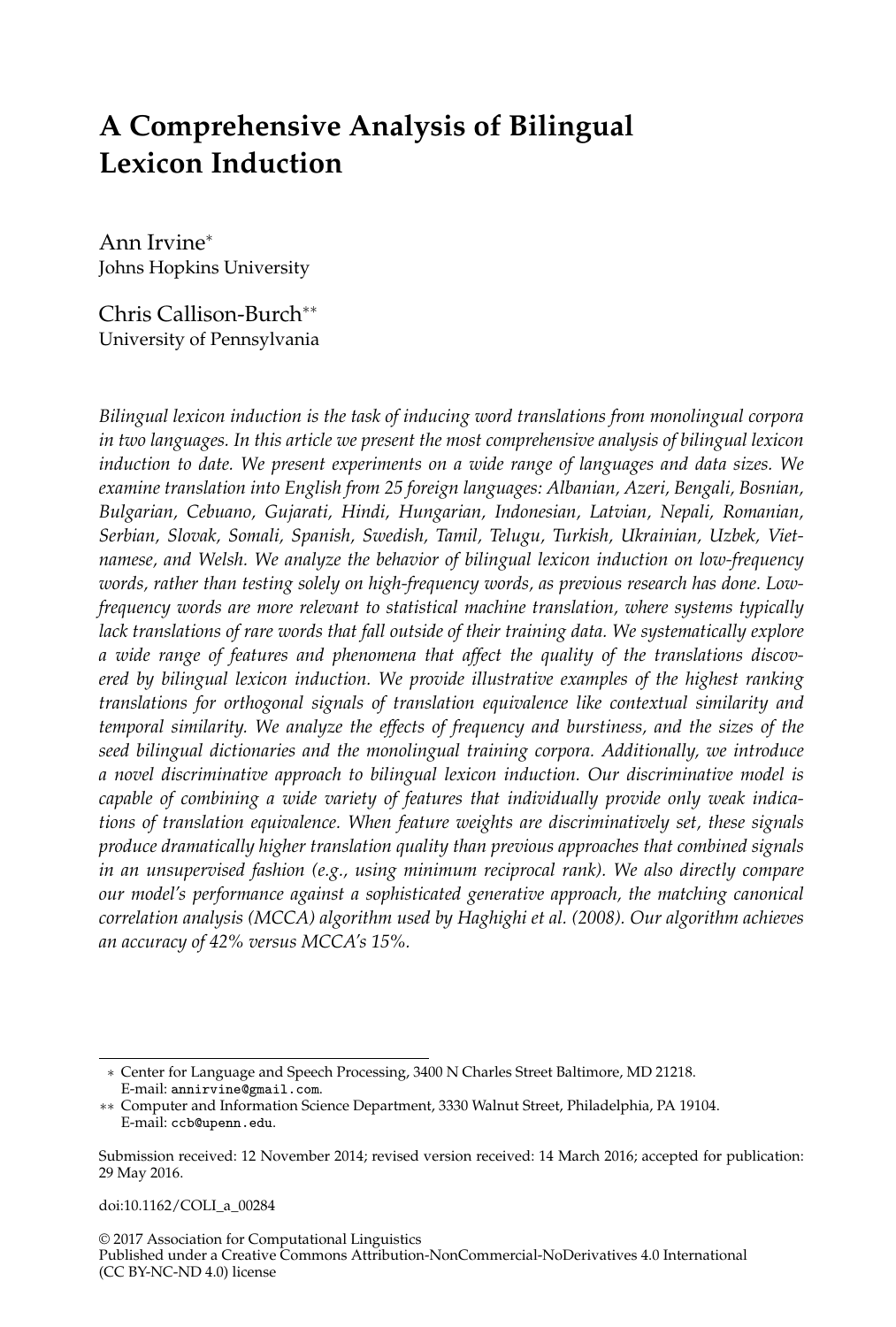# **1. Introduction**

In natural language processing, translations are typically learned from parallel corpora, which are sentence-aligned bilingual texts (Brown et al. 1990). In contrast, bilingual lexicon induction is the task of inducing word translations from monolingual corpora in two languages. These monolingual corpora can range from being completely unrelated topics to being comparable corpora that contain related information (such as Wikipedia articles on the same subject, but written independently in two languages) but are not translations of each other. Being able to learn translations from monolingual text is potentially very useful for machine translation (MT). For many language pairs, we often only have access to small bilingual resources. When a machine translation system has access to limited parallel corpora and to incomplete bilingual dictionaries, therefore, there are likely to be many unknown (out-of-vocabulary, or OOV) words in the texts that we would like it to translate. Being able to mine translations for these OOV words from monolingual corpora means that we could potentially produce some translation for every word in our text, achieving perfect model coverage (but not perfect accuracy).

Bilingual lexicon induction uses monolingual or comparable corpora to identify pairs of translated words; a small seed dictionary is also typically assumed. The quality of induced word translations could be evaluated by using the induction algorithm to expand the coverage of translation models extracted from parallel corpora, by translating OOV words, and then checking whether the induced translations improved the MT system. However, most prior work in bilingual lexicon induction has treated it as a standalone task, without actually integrating induced translations into end-to-end machine translation. Instead, it has been evaluated by holding out a portion of the bilingual dictionary and evaluating how well the algorithm learns the translations of the held-out words.

To discover translated words across languages, past work has proposed a variety of monolingual distributional similarity metrics as signals of translation equivalence. These signals include contextual similarity, temporal similarity, and orthographic similarity. Most prior work has used unsupervised methods (like rank combination) to aggregate these types of orthogonal signals (Schafer and Yarowsky 2002; Klementiev and Roth 2006). Surprisingly, no past research has used *supervised* approaches to combine diverse monolingually derived signals for bilingual lexicon induction. The field of machine learning has shown repeatedly that supervised models dramatically outperform unsupervised models, including for closely related problems like statistical machine translation (Och and Ney 2002). For the bilingual lexicon induction task, a supervised approach is natural, particularly because computing contextual similarity typically requires a seed bilingual dictionary (Rapp 1995), and that same dictionary may be used for estimating the parameters of a model to combine monolingual signals. In this setting, bilingual lexicon induction is critical for translating source words that do not appear in the parallel data or dictionary.

We make several contributions with this article.<sup>1</sup> First, we present a discriminative model of bilingual lexicon induction that significantly outperforms previous models. Our discriminative model is capable of combining a wide variety of features that individually provide only weak indications of translation equivalence. When feature weights are discriminatively set, these signals produce dramatically higher translation quality than previous approaches that combined signals in an unsupervised fashion

<sup>1</sup> This article expands research previously published in Irvine and Callison-Burch (2013) and Irvine (2014).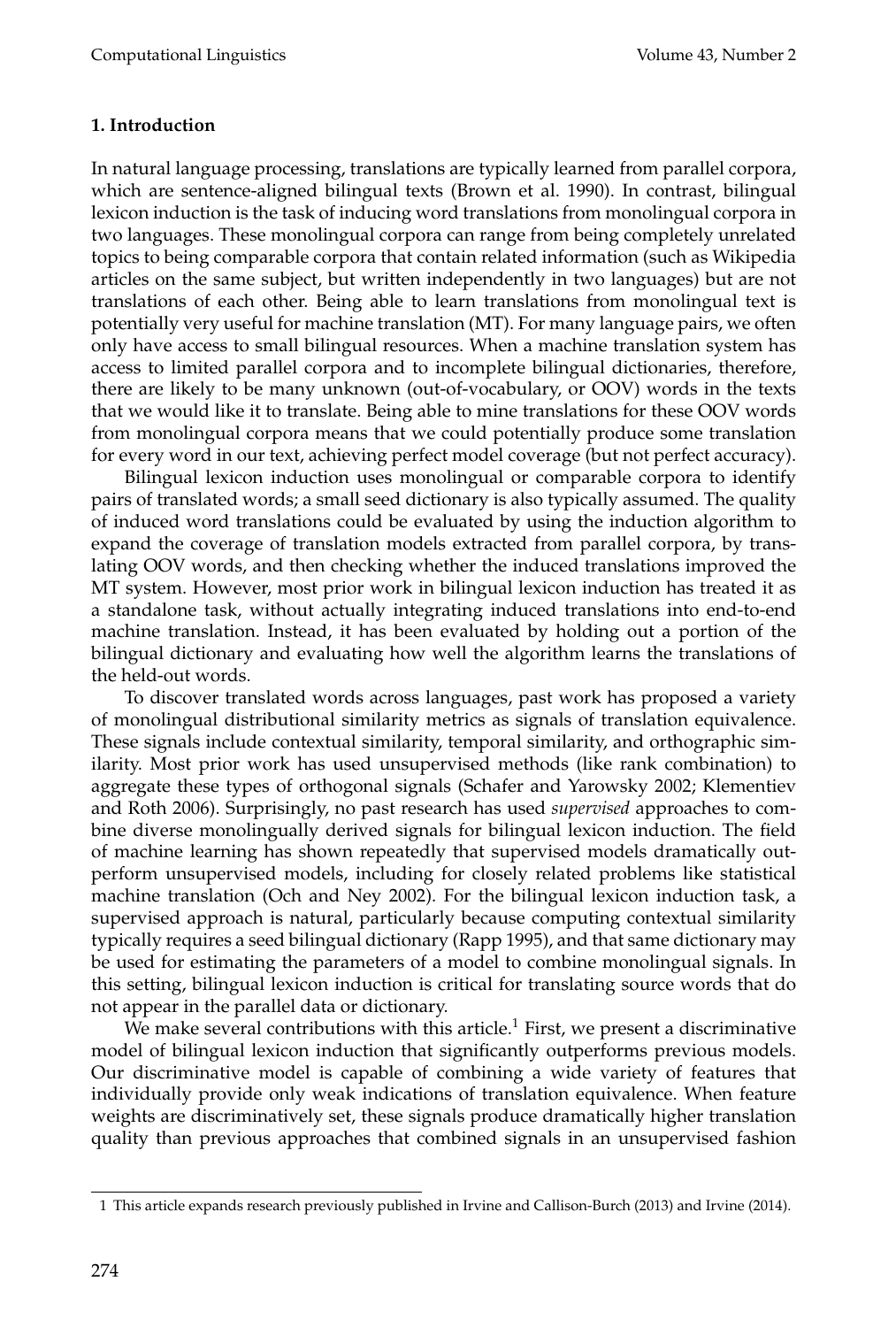(e.g., using minimum reciprocal rank). We present experimental results showing consistent improvements in translation accuracy for 25 languages. The absolute accuracy increases over the mean reciprocal rank baseline ranges from 5% to 31%, which correspond to 36% to 216% relative improvements. Moreover, we directly compare our model's performance against a sophisticated generative approach, the matching canonical correlation analysis (MCCA) algorithm used by Haghighi et al. (2008). Our algorithm achieves an accuracy of 42% versus MCCA's 15%, again showing the advantages of our discriminative approach.

Second, our experimental settings represent more realistic and more useful settings than those used by previous work. Previous work in bilingual lexicon induction only reports results on inducing translations for the most frequent source language words, completely avoiding any scalability or data sparsity issues. Because those word counts are not sparse, that task is much easier than inducing translations for a randomly drawn set of words. We analyze the accuracy of our algorithm in terms of the frequency of words, in order to understand the effects of data sparseness. Previous work frequently simulates low-resource languages, often focusing on Spanish–English or German– English translation and limiting the large resources available for those languages. We present experimental results on a wide variety of languages, for which a wide variety of monolingual corpora and seed bilingual dictionaries are available. Many of our languages are genuinely low-resource.

Third, we systematically explore a wide range of features and phenomena that affect the quality of the translations discovered by bilingual lexicon induction. We provide illustrative examples of the highest ranking translations for orthogonal signals of translation equivalence, including contextual similarity, temporal similarity, orthographic similarity, and topical similarity. We analyze the effects of frequency and burstiness, and the sizes of the seed bilingual dictionaries and the monolingual training corpora. We calculate the correlation between our different signals of translation equivalence in order to quantify how orthogonal they are. We present an analysis of how accurate each signal is based on the part of speech of the words being translated.

This article represents the most comprehensive investigation into bilingual lexicon induction to date.

# **2. Monolingual Signals of Translation Equivalence**

We frame bilingual lexicon induction as a binary classification problem; for a pair of source and target language words, we predict whether the two are translations of one another or not. For a given source language word, we score all target language candidates separately and then rank them. We use a variety of signals derived from source and target monolingual corpora as features and use supervision to estimate the strength of each. A diverse range of signals have been used for bilingual lexicon induction in past work, notably by Rapp (1995), Fung (1995), Schafer and Yarowsky (2002), Klementiev and Roth (2006), Klementiev et al. (2012), and others. In this section, we detail the signals of translation equivalence that we use as components in our discriminative model.

# **2.1 Contextual Similarity**

In a similar fashion to how vector space models can be used to compute the similarity between two words in one language by creating vectors that represent their co-occurrence patterns with other words (Turney and Pantel 2010), context vector representations can also be used to compare the similarity of words across two languages.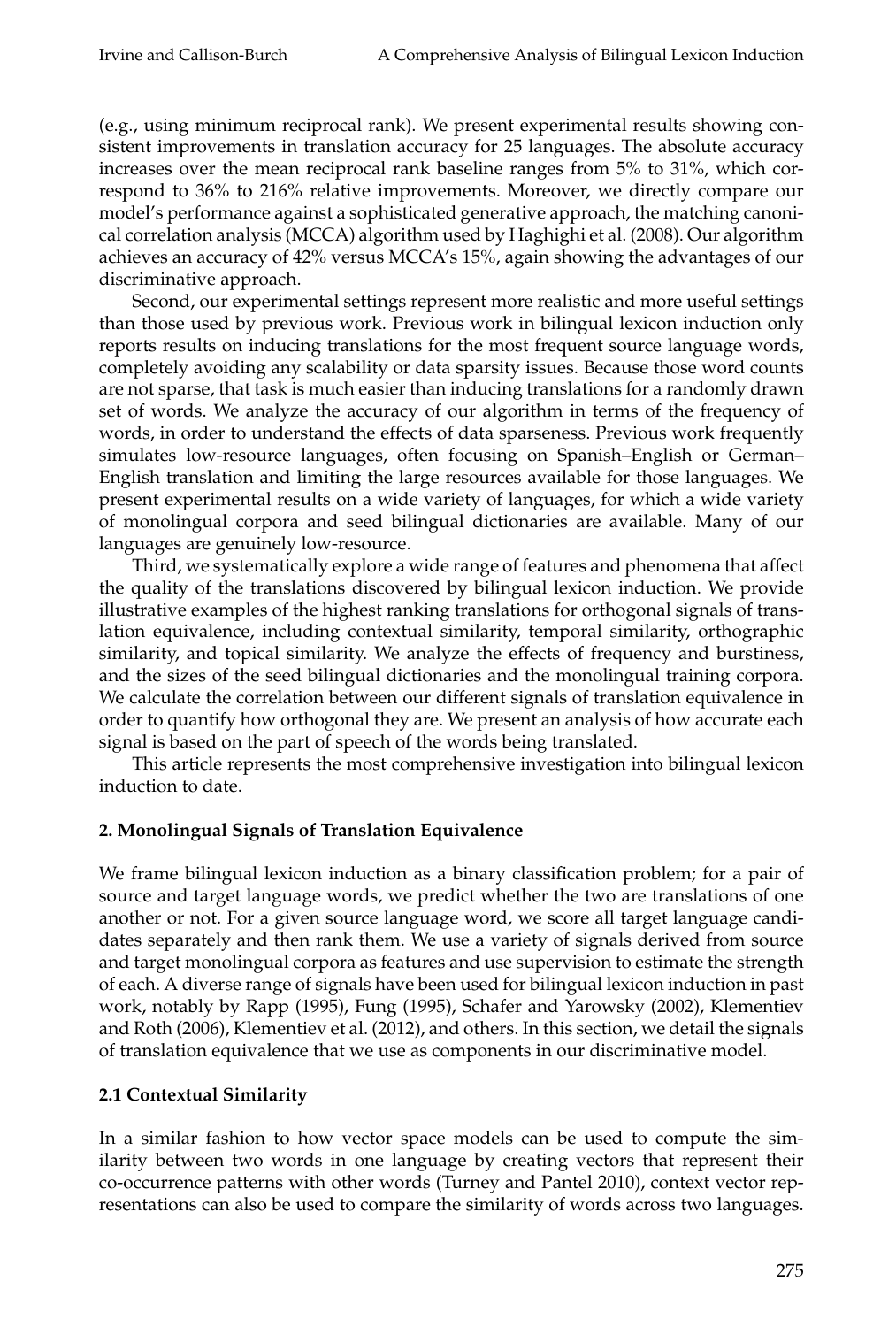The earliest work in bilingual lexicon induction by Rapp (1995) and Fung (1995) used the surrounding context of a given word as a clue to its translation.

The key to using contextual similarity as a signal of translation equivalence is to find a mapping between the vector space of one language and the vector space of another language. To accomplish this, Rapp (1995) originally proposed creating two co-occurrence matrices for the source and target languages, where the co-occurrence between a pair of words is defined as follows:

$$
A_{i,j} = \frac{(f(i,j))^2}{f(i) \cdot f(j)}
$$

Where  $f(i, j)$  is defined as the number of times words *i* and *j*, in the same language, occur in the same context in a large monolingual corpus (Rapp uses a context window of 11 words), and *f*(*i*) is the total number of times word *i* appears in the same corpus. In this original formulation, no bilingual information was used to find the mappings between the vector spaces of the two languages. Instead, after computing the two co-occurrence matrices for the two languages, Rapp (1995) iteratively randomly permutes the word order of the matrix for one of the languages and calculates the similarity between the two matrices. The permutation is optimal when the similarity between the matrices is maximal, which is when the ordered words in the two matrices are most likely to be translations of one another. Results are given for a set of 100 English and German word translation pairs.

Later formulations of the problem, including Fung and Yee (1998) and Rapp (1999), used small seed dictionaries to *project word-based context vectors* from the vector space of one language into the vector space of the other language. That is, each position in contextual vector  $v$  corresponds to a word in the source vocabulary,<sup>2</sup> and vectors  $v$  are computed for each source word in the test set. Fung and Yee (1998) calculate the *i*th position of word *w*'s context vector, *vw<sup>i</sup>* , as

$$
v_{w_i} = TF_{i,w} \cdot IDF_i
$$

where  $TF_{i,w}$  is the number of times *i* and *w* co-occur (in this case, defined as appearing in the same sentence), and:

$$
IDF_i = log \frac{maxn}{f_i} + 1
$$

where *maxn* is the maximum frequency of any of the words in the corpus, and *f<sup>i</sup>* is the frequency of word *i*. Rapp (1999) uses the same projection method as Fung and Yee (1998) but uses log-likelihood ratios instead of *TF* · *IDF*. Once source and target language contextual vectors are built, each position in the source language vectors is projected onto the target side using a seed bilingual dictionary.<sup>3</sup> Finally, **contextual similarities** are calculated. That is, each projected vector is compared, using any vector comparison method, with the context vector of each target word. Word pairs with high

<sup>2</sup> In fact, they need only correspond to those source words that have translations in the seed bilingual dictionary.

<sup>3</sup> This is the only time that the bilingual dictionary was used, except for evaluation. In our approach, we also use the seed bilingual dictionary as supervision for a discriminative model.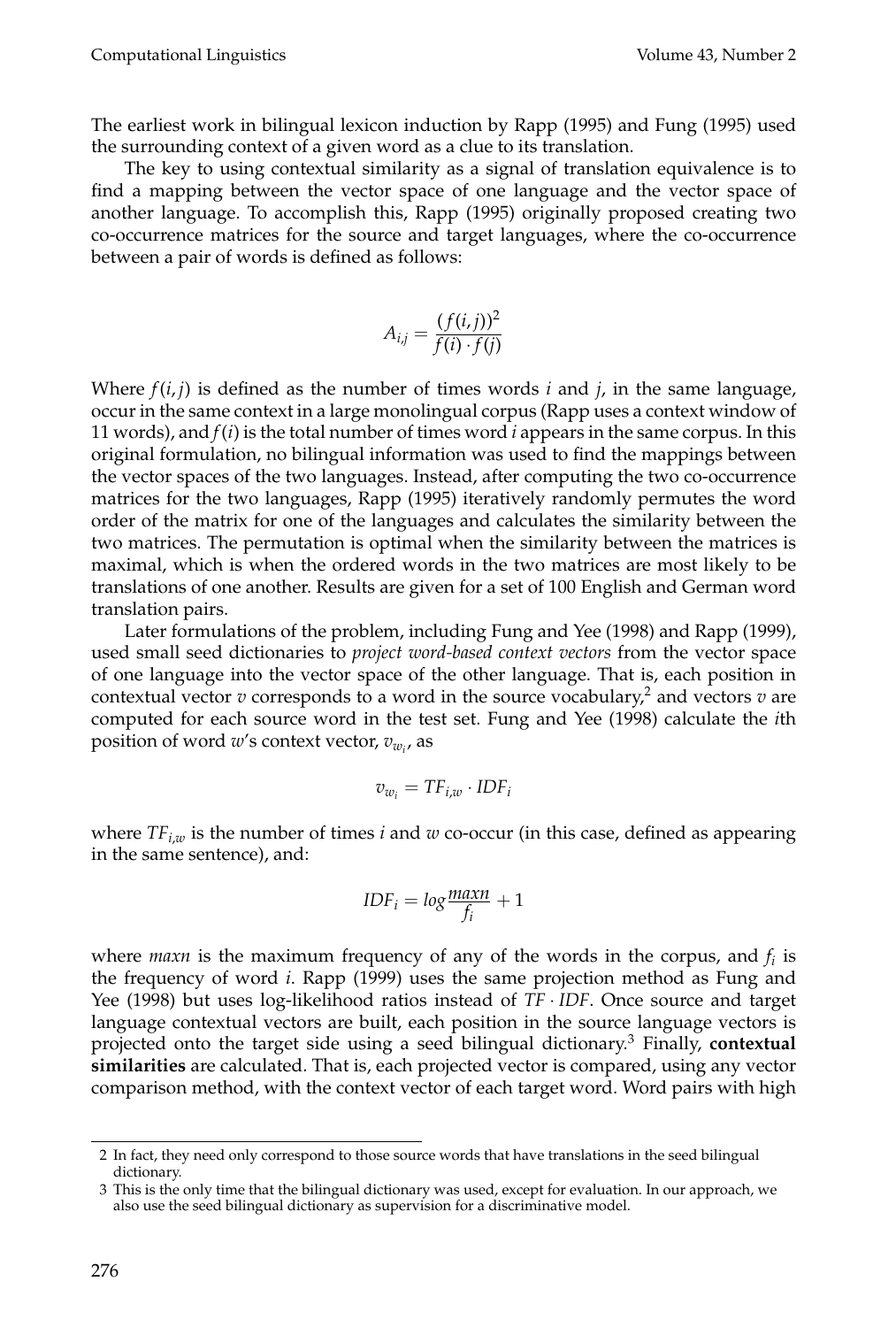

#### **Figure 1**

Example of projecting contextual vectors over a seed bilingual lexicon. In monolingual text, Spanish *crecer* appears in the context of the words *empleo, extranjero*, etc. A context vector is built and projected across a seed dictionary. Context vectors for English words (*policy, expand*, etc.) are collected and then compared against the projected context vector for Spanish *crecer* (which can be glossed as *grow*). Words with similar context vectors are likely to be translations of one another.

contextual similarity are likely to be translations. This method of projecting contextual vectors is illustrated in Figure 1.

We use the vector space approach of Rapp (1999) to compute similarity between words in the source and target languages. More formally, assume that  $(s_1, s_2, \ldots s_N)$ and  $(t_1, t_2, \ldots, t_M)$  are (arbitrarily indexed) source and target vocabularies, respectively. A source word *f* is represented with an *N*-dimensional vector and a target word *e* is represented with an *M*-dimensional vector (see Figure 1). The component values of the vector representing a word correspond to how often each of the words in that vocabulary appear within a two-word window on either side of the given word. These counts are collected using monolingual corpora. After the values have been computed, a contextual vector *f* is projected onto the English vector space using translations in a given bilingual dictionary to map the component values into their appropriate English vector positions. This sparse projected vector is compared with the vectors representing all English words, *e*. Each word pair is assigned a contextual similarity score *c*( *f*,*e*) based on the similarity between *e* and the projection of *f*.

Various means of computing the component values and vector similarity measures have been proposed in literature (e.g., Fung and Yee 1998; Rapp 1999). Following Fung and Yee (1998), we compute the value of the *k*th component of *f*'s contextual vector, *f<sup>k</sup>* , as follows:

$$
f_k = n_{f,k} * (log(n/n_k) + 1)
$$
\n(1)

where  $n_{fk}$  and  $n_k$  are the number of times  $s_k$  appears in the context of f and in the entire corpus, respectively, and *n* is the maximum number of occurrences of any word in the data. Intuitively, the more frequently  $s_k$  appears with  $f_i$  and the less common it is in the corpus in general, the higher its component value. After projecting each component of the source language contextual vectors into the English vector space, we are left with *M*-dimensional source word contextual vectors, *Fcontext*, and correspondingly ordered *M*-dimensional target word contextual vectors, *Econtext*, for all words in the vocabulary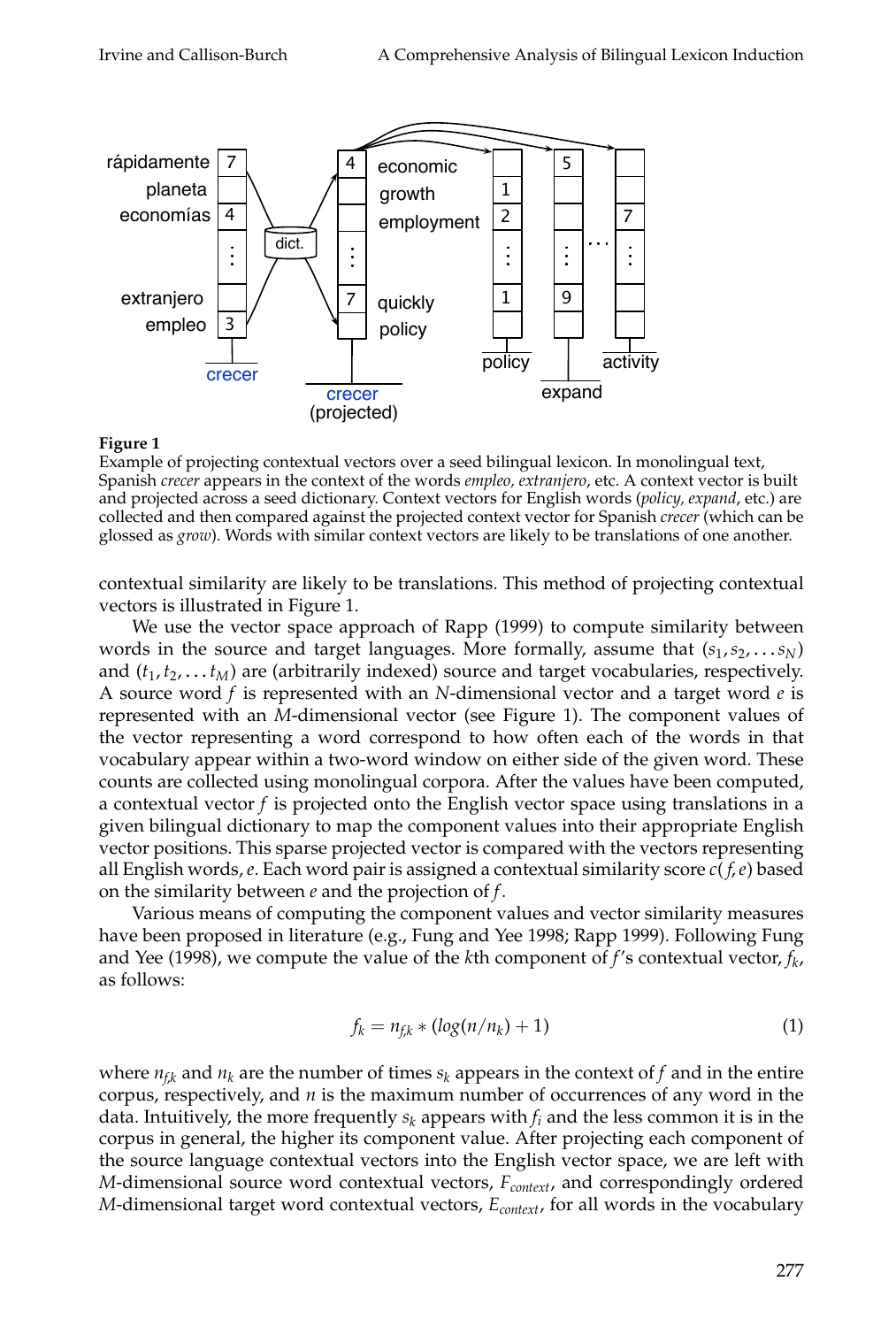of each language. We use cosine similarity to measure the similarity between each pair of contextual vectors:

$$
sim_{context}(F_{context}, E_{context}) = \frac{F_{context} \cdot E_{context}}{||F_{context}|| ||E_{context}||}
$$
 (2)

Table 1 shows example ranked lists using contextual similarity to rank English words for several Spanish words. For example, contextual similarity ranks the English words *enjoyed* and *contained* highly as candidate translations of Spanish *alcanzaron*. These incorrect English words tend to appear in similar contexts as the correct English translation, *reached*.

# **2.2 Temporal Similarity**

Usage of words over time may be another signal of translation equivalence. The intuition is that news stories in different languages will tend to discuss the same world events on the same day and, correspondingly, we expect that source and target language words that are translations of one another will appear with similar frequencies over time in monolingual data. For instance, if the English word *tsunami* is used frequently during a particular time span, the Spanish translation *maremoto* is likely to also be used frequently during that time. Figure 2 illustrates how the temporal distribution of Spanish *terremoto* is more similar to its English translation *earthquake*than to other English words. *Microsoft*, one of the non-translations, like *earthquake*, is very bursty (formal definition given in Section 2.6). *Strength*, another non-translation, in contrast, appears with fairly consistent frequency over time. The temporal histograms for *terremoto* and *earthquake* both show significant peaks in the middle of the series, which correspond to the major earthquake that occurred in Haiti in January 2010. Although the two words have a reasonably well-matched temporal signature, there are some differences. For example, a small earthquake in South America might be covered in Spanish news but not in English news. Other things have periodic temporal signatures, such as words associated with the Olympics, the World Cup, or the U.S. presidential election.

# **Table 1**

Examples of translation candidates ranked using contextual similarity. The correct English translations, when found, are **bolded**. English words are ordered by their contextual similarity scores with the given Spanish word. Here are glosses of the Spanish words: *alcanzaron: reach, sanitario: sanitary, desarrollos: development/growth, volcánica: volcanic*, and *montana: montana*.

| alcanzaron | sanitario    | desarrollos  | volcánica | montana    |
|------------|--------------|--------------|-----------|------------|
| reached    | exil         | advances     | volcanic  | arendt     |
| enjoyed    | rhombohedral | developments | eruptive  | montana    |
| contained  | apt          | changes      | coney     | glasse     |
| contains   | immune       | placing      | rhonde    | teter      |
| saw        | circulatory  | innovations  | bleaker   | waddingham |
| includes   | nervous      | use          | staten    | daryl      |
| included   | endocrine    | changes      | robben    | callowhill |
| hit        | coordinate   | making       | ostrov    | richings   |
| achieved   | ucsd         | addition     | ellesmere | beswick    |
| estates    | windowing    | allowing     | gilligan  | holgersson |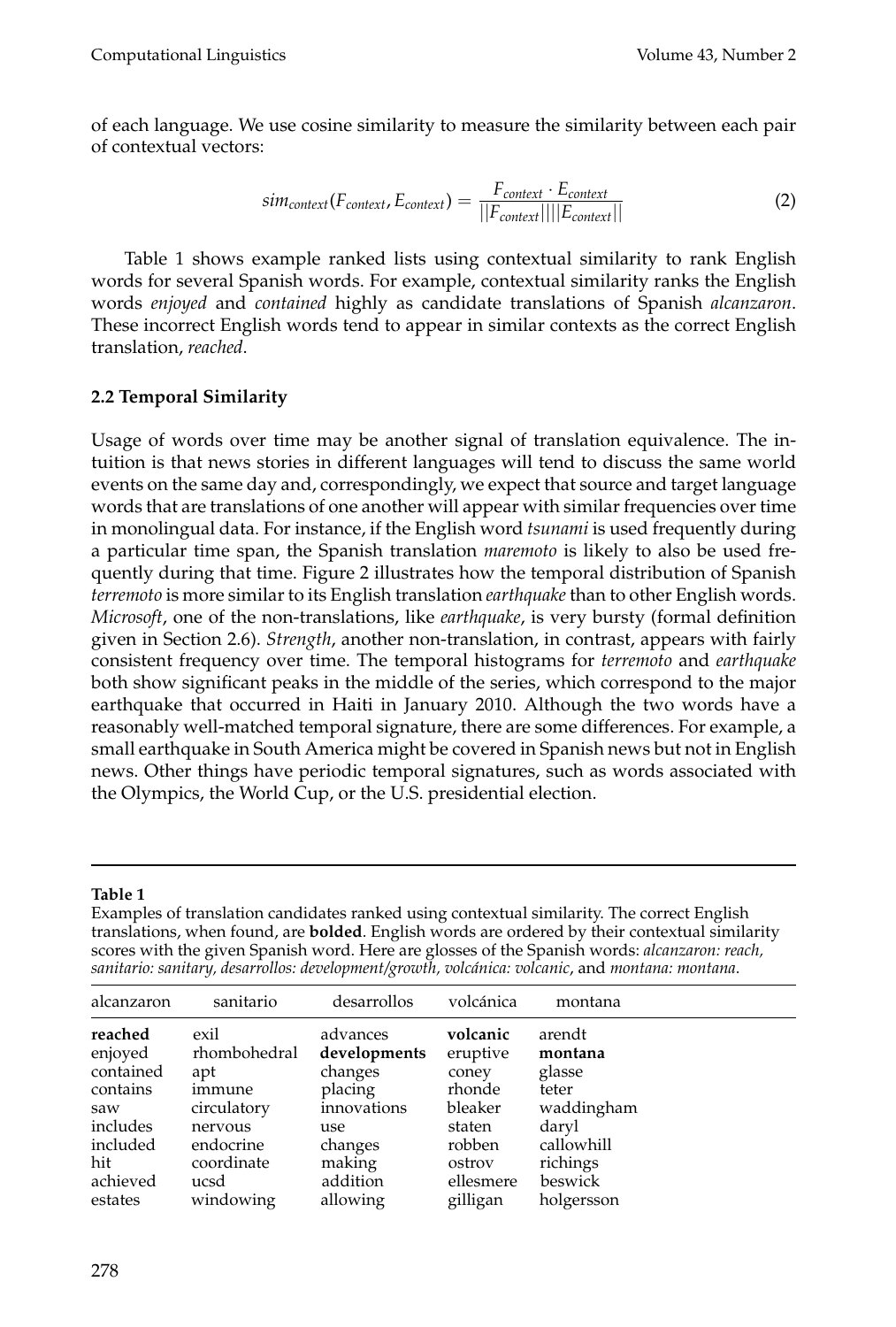

#### **Figure 2**

Temporal histograms of the Spanish word *terremoto* paired with three English candidate translations: the correct translation *earthquake* and the incorrect candidates *microsoft* and *strength*. The temporal histograms are collected from monolingual texts spanning several years and show the number of occurrences of each word (on the *y*-axes) across time. Whereas the correct translation has a good temporal match ( $sim_{temp}$ (terremoto, earthquake) =  $2\cdot 10^{-4}$ ), the non-translations are less temporally similar ( $\textit{sim}_{\textit{temp}}$ (terremoto, microsoft) =  $2 \cdot 10^{-5}$ , *simtemp*(terremoto, strength) = 3 · 10−<sup>5</sup> ). *In all examples, only dimensions (dates) that are non-zero valued for both signatures are shown, which results in the signature for terremoto appearing somewhat different across the three comparisons.*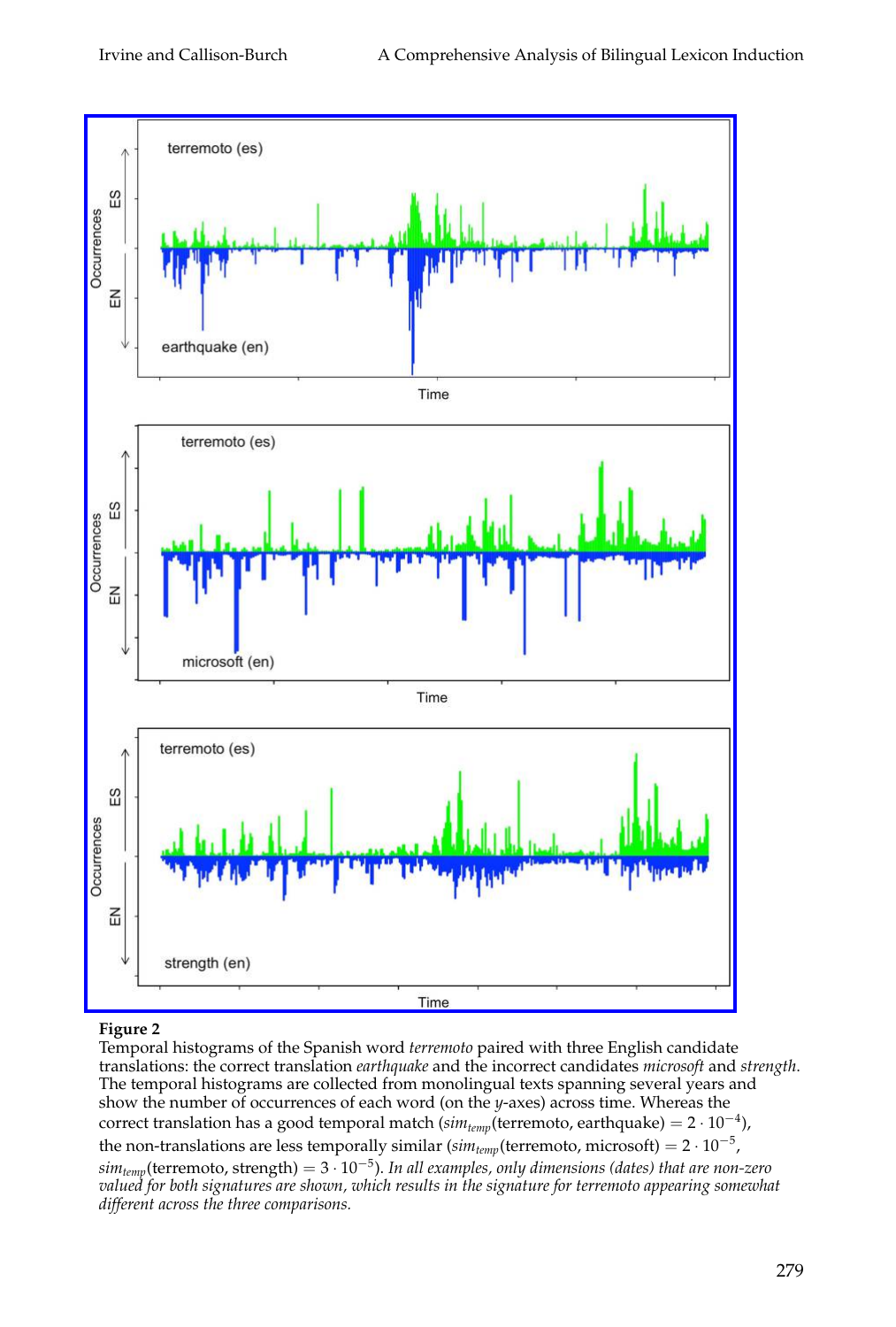Computational Linguistics Volume 43, Number 2

To calculate temporal similarity, we collected online monolingual newswire over a multi-year period and associate each article with a time stamp. Each document in our Web crawls of online news Web sites has an associated publication date (see Section 3.3). We gather temporal signatures for each source and target language unigram from our time-stamped web crawl data in order to measure temporal similarity, in a similar fashion to Schafer and Yarowsky (2002), Klementiev and Roth (2006), and Alfonseca, Ciaramita, and Hall (2009).

We calculate *simtemp*(*Ftemp*, *Etemp*), the temporal similarity between a pair of words, using the method defined by Klementiev and Roth (2006). We generate a temporal signature for each word by sorting the set of (time-stamped) documents in the monolingual corpus into a sequence of equally sized temporal bins and then counting the number of word occurrences in each bin. In our experiments, our English Web crawl data vastly outstrips the other languages, so we restrict the English data that we use in a particular foreign language experiment to be no more than three times the size of our source language Web-crawled data, and only include news articles from those dates for which we also have source language articles. We again use cosine similarity to compare the normalized temporal signatures for a pair of words:

$$
sim_{temp}(F_{temp}, E_{temp}) = \frac{F_{temp} \cdot E_{temp}}{||F_{temp}|| ||E_{temp}||}
$$
\n(3)

where *Ftemp* and *Etemp* are source and target language word temporal signatures, respectively. The *k*th component of a word *f*'s temporal vector, *f<sup>k</sup>* , represents the frequency of the word *f* during the *k*th date range in the temporal bins created for the timestamped monolingual corpora. The size of the two vectors used for temporal similarity calculation is a function of the number of temporal bins. In our experiments, we set the temporal bin size to 3 days, so the size of temporal signatures is equal to the number of days spanned by a monolingual corpus divided by three. We normalize the temporal signature of each word by dividing all of  $f_k$  components by the total count of the word *f*. In Irvine (2014), we compared the performance of using raw temporal signatures and using the Discrete Fourier Transform of those signatures, and found that raw temporal signatures performed just as well as DFT signatures.

Table 2 shows example ranked lists using temporal similarity to rank English words for several Spanish words. For example, *ash* and *spewed*, as well as the Icelandic volcano *eyjafjallajokull*, are all temporally similar to the Spanish word *volcánico*. Because volcanic eruptions are dramatic events that are usually written about in newspapers all around the world when they occur, it is not surprising that this signal is able to produce a correct translation for *volcánico*, alongside several highly ranking related words.

#### **2.3 Orthographic Similarity**

Words that are spelled similarly are sometimes good translations, because they may be etymologically related, or borrowed words, or the names of people and places. We compute the orthographic similarity between a pair of words. We use the edit distance between the two words, normalized by the average of the lengths of the two words:

$$
sim_{orth}(f,e) = \frac{ed(f,e)}{\frac{|e|+|f|}{2}}
$$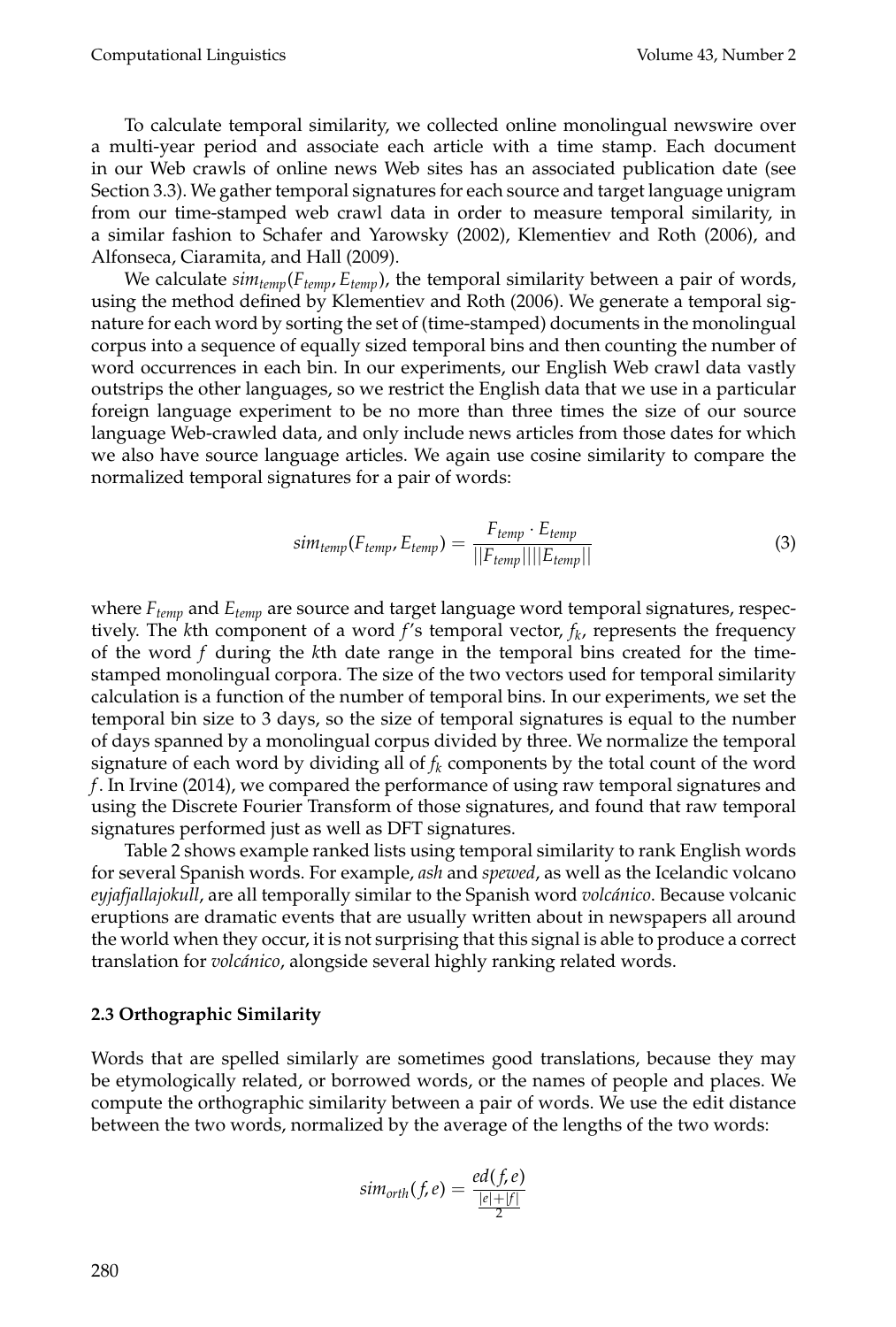Examples of translation candidates ranked using temporal similarity. The correct English translations, when found, are **bolded**. English words are ordered by their temporal similarity scores with the given Spanish word.

| alcanzaron | sanitario     | desarrollos | volcánica        | montana     |
|------------|---------------|-------------|------------------|-------------|
| travel     | snowpocalypse | occupied    | wawel            | $\rm{d}$ zv |
| road       | airport       | aer         | volcanic         | spatz       |
| news       | dioxide       | madoff      | ash              | centimes    |
| services   | steinmeier    | declaration | spewed           | kleve       |
| arts       | gobbling      | ponzi       | eyjafjallajokull | reallocate  |
| word       | investigating | affects     | otunbajewa       | frostrup    |
| special    | convicted     | suspected   | eruption         | roze        |
| chief      | spy           | fed         | cloud            | minc        |
| top        | offices       | combat      | rubell           | bicyclists  |
| inspired   | bond          | arrested    | dormancy         | lgbt        |

where *ed* is the standard Levenshtein edit distance between the two strings. This is straightforward for languages that use the same character set, but it is more complicated for languages that are written using different scripts. A variety of prior work has focused on the problem of learning mappings between character sets (e.g., Yamada and Knight 1999; Tao et al. 2006; Yoon, Kim, and Sproat 2007; Bergsma and Kondrak 2007; Li et al. 2009; Snyder, Barzilay, and Knight 2010; Berg-Kirkpatrick and Klein 2011).

For non-Roman script languages, we transliterate words into the Roman script before measuring orthographic similarity with their candidate English translations. Following prior work (Virga and Khudanpur 2003; Irvine, Callison-Burch, and Klementiev 2010), we treat transliteration as a monotone character translation task and train models on the mined pairs of person names in foreign, non-Roman script languages and English. Our MT-based transliteration system can translate a single character as many characters, and it can translate multiple input characters into a single output character. Because transliteration is strictly a monotone operation, we do not allow reordering in our models. Additionally, unlike in machine translation, our translation and language models can support very large *n*-gram sizes because the number of characters in a given script is small compared with word vocabularies; we use phrase length limits of 10 when extracting translation grammars and in estimating language models. We use a character-based language model trained on a list of English names.

In Irvine, Callison-Burch, and Klementiev (2010), we provide a detailed evaluation of our transliteration technique, and found it to be competitive with the best performing system in a transliteration shared task (Li et al. 2009). For purposes of bilingual lexicon induction, we use the top-1 transliteration to compute edit distance.

Table 3 shows example ranked lists using orthographic similarity to rank English words for several Spanish words. For those Spanish words that have English cognates, such as *sanitario* and *volcánica*, the orthographic signal ranks correct translations highly. For Spanish words without English cognates, like *desarrollos* or *alcanzaron*, the English words with the highest orthographic similarity are unrelated to the Spanish words.

# **2.4 Topic Similarity**

Articles that are written about the same topic in two languages are likely to contain words and their translations, even if the articles themselves are written independently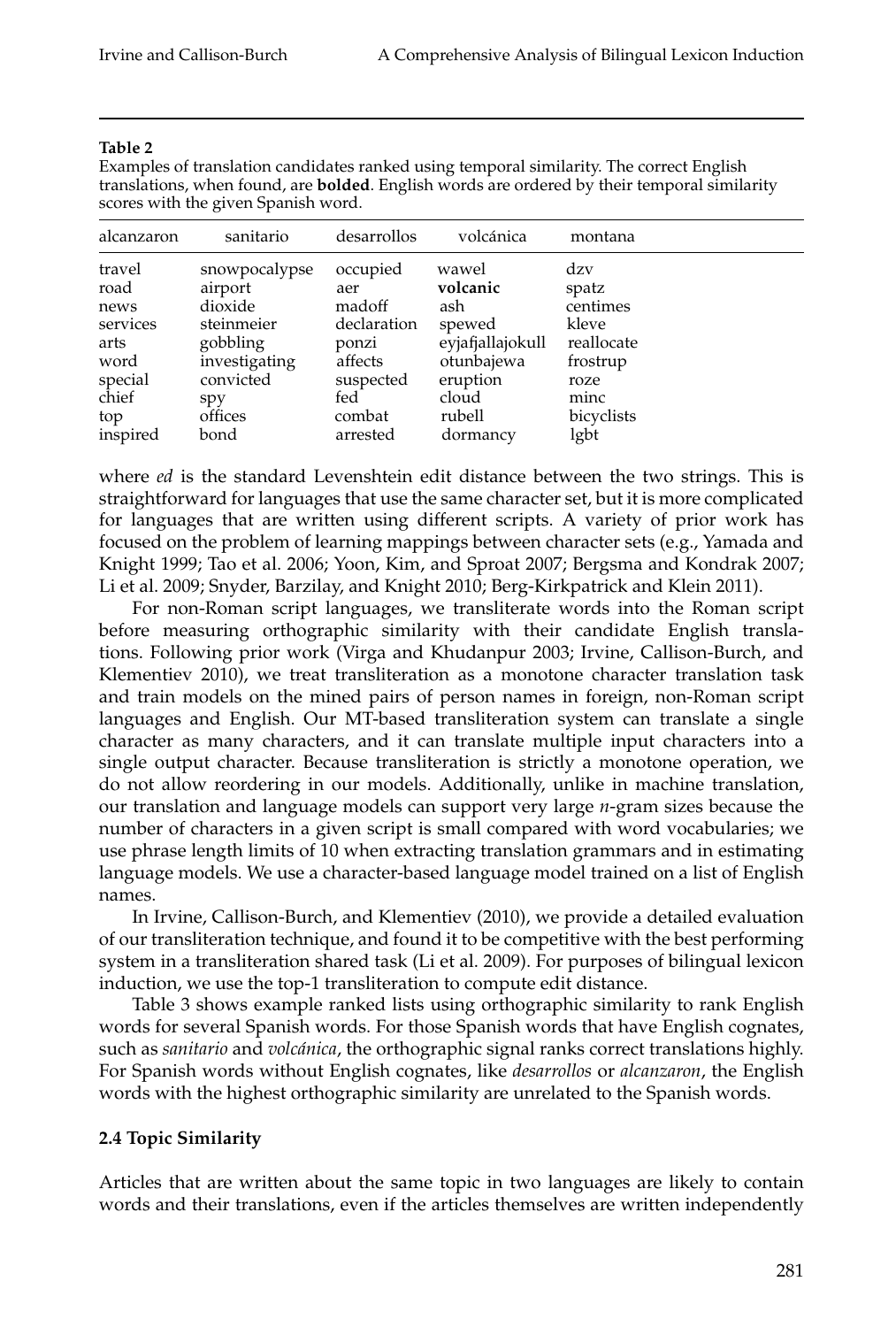Examples of translation candidates ranked using orthographic similarity. The correct English translations, when found, are **bolded**. English words are ordered by their orthographic similarity scores with the given Spanish word.

and are not translations of one another. If we were able to associate articles about the same topic across two languages, then we ought to be able to use that to compute a topic similarity score to help rank potential translations. We use Wikipedia articles to create topic signatures for words. Figure 3 illustrates this idea. The figure shows a topic vector for the English word *troops* and three Russian words. The counts in the vector for *troops* are the number of times that it occurred in the Wikipedia article corresponding to that position in the vector. For instance, the word *troops* occurred 15 times on the Wikipedia article about *Barack Obama*. How can we associate topics across languages? In order to find a mapping of topics across languages, we use Wikipedia's interlingual links, in a fashion similar to that used with the small seed bilingual dictionaries to project across the vector spaces for two languages when computing contextual similarity.

In order to score how likely a pair of words *f* and *e* are to be translations, we compare their topic signatures *F* and *E* by counting the words' occurrences in each



## **Figure 3**

Illustration of how we compute the topical similarity between *troops* and three Russian candidate translations. We first collect the topical signatures for each word (e.g., *troops* appears on the page about *Barack Obama* 15 times and in the page about *Virginia* 32 times) based on the interlingually linked pages. We can then directly compare each pair of topical signatures. English glosses for the three Russian words are (from left to right): *troops, tomorrow*, and *flower*.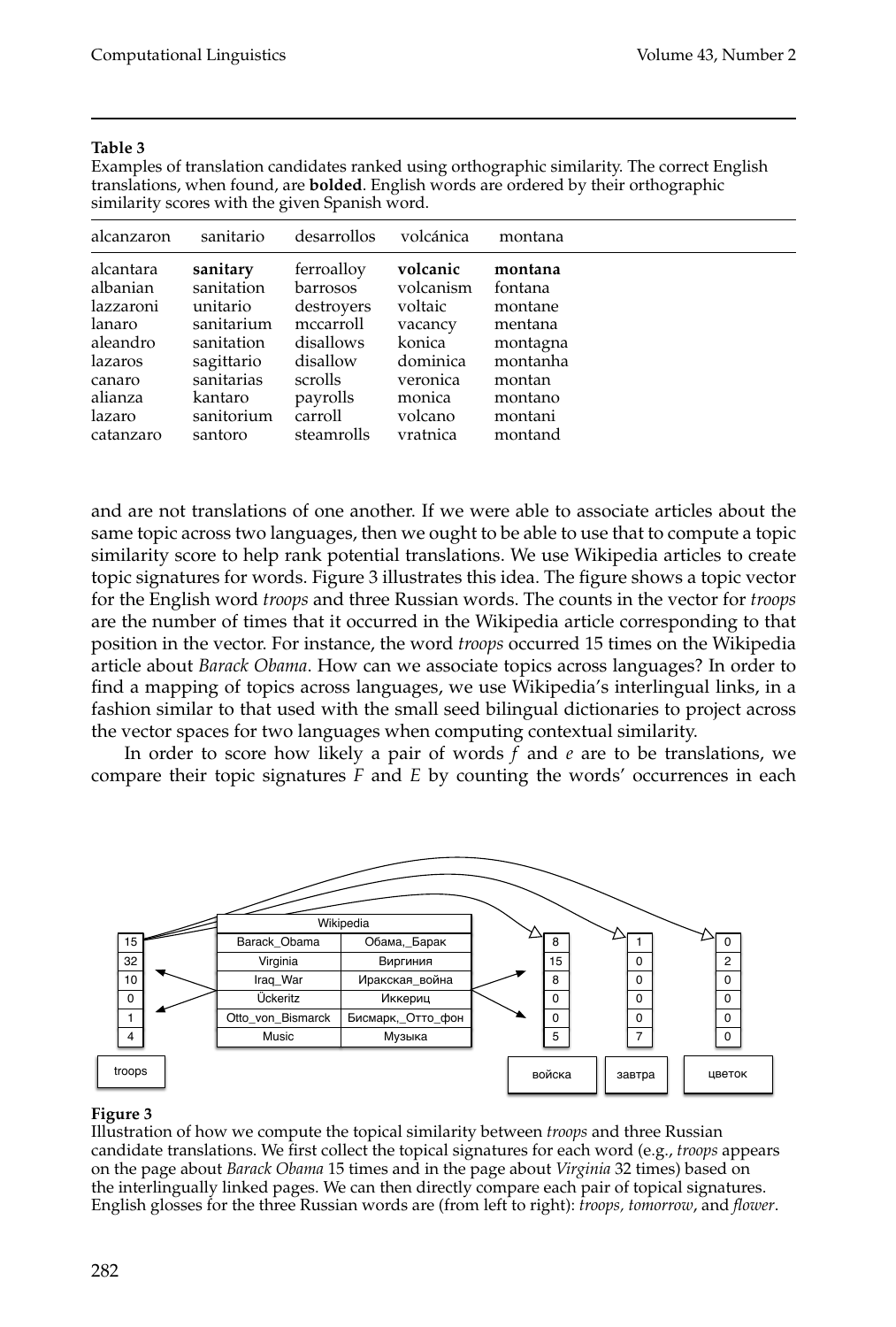topic, normalizing the signatures, and then comparing the resulting vectors. We simply compute cosine distance between topic signatures.

$$
sim_{topic}(F_{topic}, E_{topic}) = \frac{F_{topic} \cdot E_{topic}}{||F_{topic}|| ||E_{topic}||}
$$
\n(4)

The length of a word's topic vector is the number of interlingually linked article pairs. Each component  $f_k$  of  $F_{topic}$  is the count of the word  $f$  in the foreign article from the  $k$ th linked article pair, normalized by the total occurrences of *k*. For each foreign language, the number of Wikipedia articles linked to English pages is given in Table 6 later in this article. The dimensionality of the topic signatures varies depending on the language pair. The number of linked articles in Wikipedia range from 84 (between Kashmiri and English) to over 500,000 (between French and English).

Table 4 shows examples of English words ranked using topic similarity for several Spanish words. Using topic similarity, *montana*, *miley*, *cyrus*, and *hannah* are ranked highly as candidate translations of the Spanish word *montana*. The TV character Hannah Montana is played by actress Miley Cyrus, so the topic similarity between these words makes sense. Likewise, Bozeman is a large city in Montana, and Max Baucus represented the state in the U.S. Senate for over 35 years.

## **2.5 Frequency Similarity**

Words that are translations of one another are likely to have similar relative frequencies in monolingual corpora. We measure the frequency similarity of two words, *simfreq*, as the absolute value of the difference between the log of their relative corpus frequencies, or:

$$
sim_{freq}(e,f) = |log(\frac{freq(e)}{\sum_i freq(e_i)}) - log(\frac{freq(f)}{\sum_i freq(f_i)})|
$$

This helps prevent high-frequency closed-class words from being considered viable translations of less-frequent open-class words.

#### **Table 4**

Examples of translation candidates ranked using topic similarity. The correct English translations, when found, are **bolded**. English words are ordered by their topic similarity scores with the given Spanish word.

| reached<br>health<br>volcanic<br>developments<br>montana<br>developed<br>transcultural<br>eruptions<br>began<br>miley<br>led<br>volcanism<br>development<br>hannah<br>medical<br>sanitation<br>beartooth<br>however<br>used<br>lava<br>patient<br>early<br>plumes<br>using<br>cyrus<br>deliverables<br>including<br>modern<br>eruption<br>crazier<br>took<br>pharmaceutical<br>volcano<br>based<br>bozeman<br>remained<br>volcanoes<br>chelsom<br>important<br>sewerage<br>healthcare<br>breakouts<br>history<br>absaroka<br>several<br>different<br>volcanically<br>continued<br>baucus<br>care |  |
|--------------------------------------------------------------------------------------------------------------------------------------------------------------------------------------------------------------------------------------------------------------------------------------------------------------------------------------------------------------------------------------------------------------------------------------------------------------------------------------------------------------------------------------------------------------------------------------------------|--|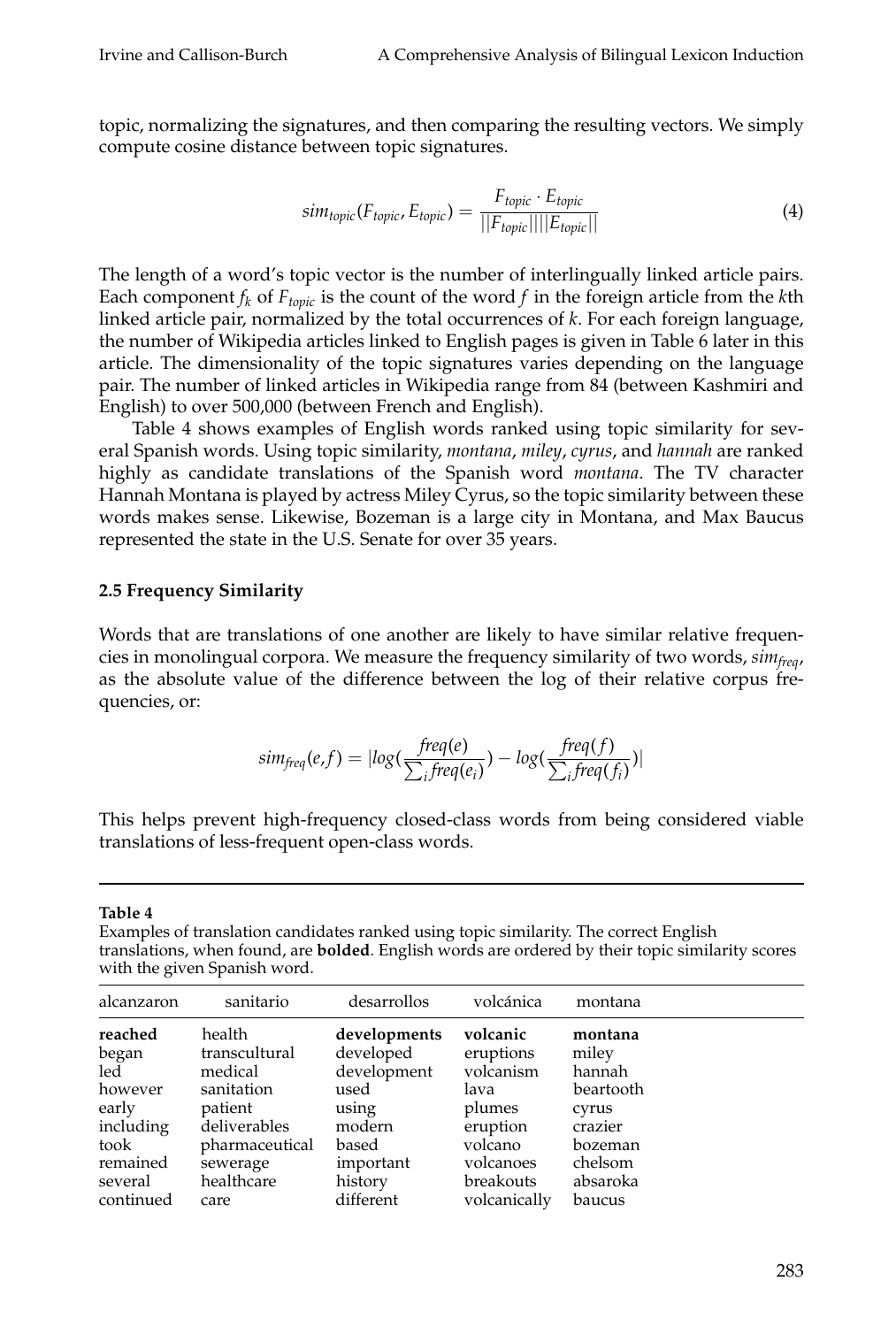## **2.6 Burstiness Similarity**

**Burstiness** is a measure of how peaked a word's usage is over a particular corpus of documents (Pierrehumbert 2012). Bursty words are topical words that tend to appear frequently in a document when some topic is discussed, but do not occur frequently across all documents in a collection. For example, *earthquake* and *election* are considered bursty. In contrast, non-bursty words are those that appear more consistently throughout documents discussing different topics—*use* and *they*, for example. Church and Gale (1995, 1999) provide an overview of several ways to measure burstiness empirically. Following Schafer and Yarowsky (2002), we measure the burstiness of a given word in two ways. The first is based on inverse document frequency (IDF):

$$
IDF_w = -log\frac{df_w}{|D|} \tag{5}
$$

where  $df_w$  is the number of documents in which word *w* appears, and |D| is the total number of documents in the collection. The second burstiness measure, similar to that defined by Church and Gale (1995), is the average frequency of *w* divided by the percent of documents in which *w* appears. We make one modification to the definition provided by Church and Gale and use relative frequencies rather than absolute frequencies to account for varying document lengths.

$$
B_w = \frac{\sum_{d_i \in D} r f_{w_{d_i}}}{df_w} \tag{6}
$$

where, as before,  $df_w$  is the number of documents in which *w* appears and  $f_{w_{d_i}}$  is the relative frequency of *w* in document *d<sup>i</sup>* . Relative frequencies are raw frequencies normalized by document length. Table 5 shows examples of high- and low-ranked bursty words under each measure for two different constant word frequencies. The examples show that both measures of burstiness yield rankings that are consistent with our intuition, yet they provide different results.

We compare both the *IDF* and the *B* scores for pairs of words using ratios:

$$
sim_{IDF}(e,f) = min[\frac{IDF_e}{IDF_f}, \frac{IDF_f}{IDF_e}]
$$

$$
sim_{burst}(e,f) = min[\frac{B_e}{B_f}, \frac{B_f}{B_e}]
$$

## **2.7 Variations and Additional Signals**

We perform experiments using variations on the signals listed above. Two variations are the word prefix contextual similarity and word suffix contextual similarity. **Prefix contextual similarity** is calculated in the same way as the contextual similarity score, but we use source and target word stems, or word prefixes up to five characters long, instead of full words. That is, the word prefix contextual similarity score for the word pair (*blanc*o, *white*) is the same as that of (*blanc*a, *white*). In this particular example, we collect only a single contextual vector for *blanc{o,a}*. In Spanish, this translation of the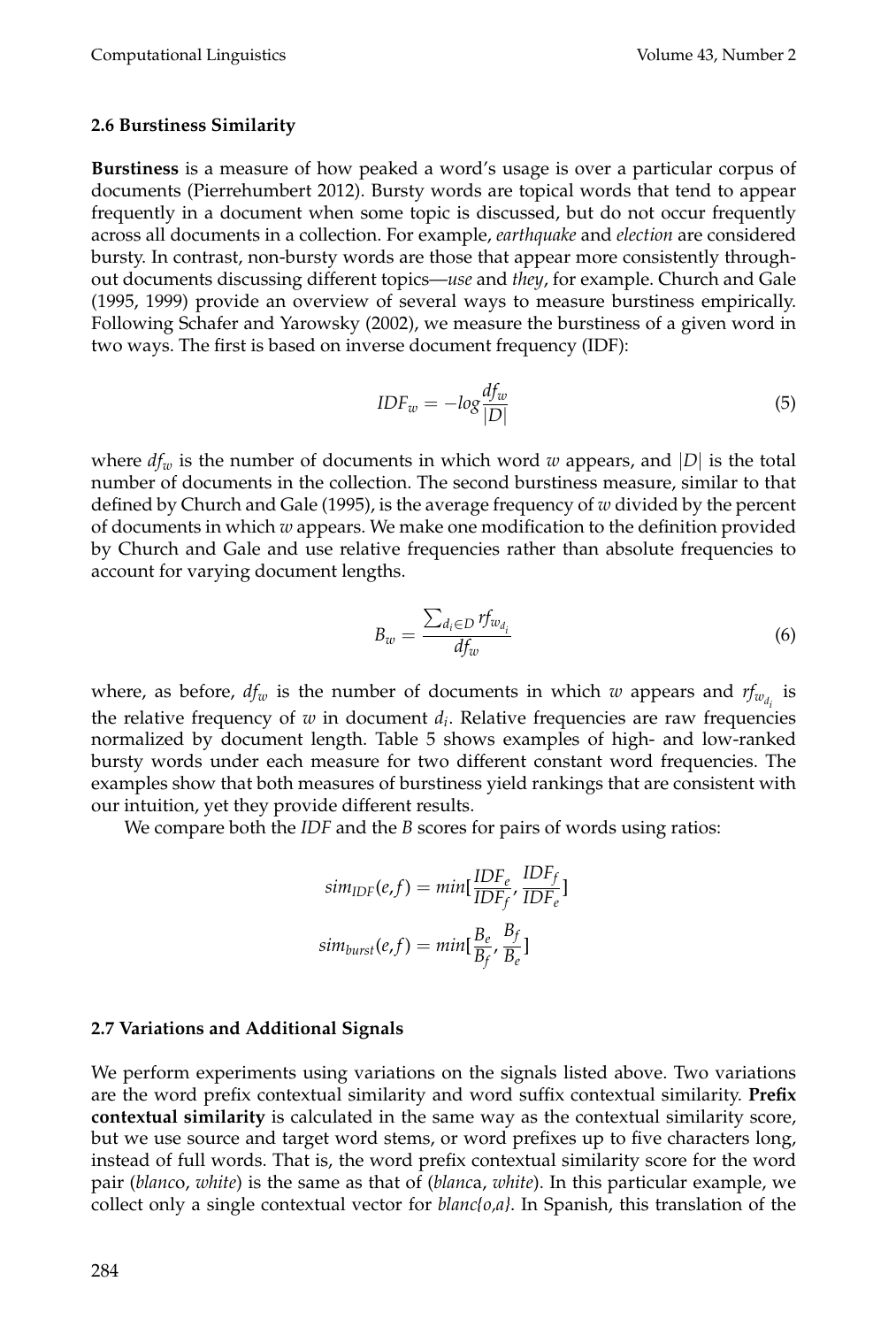Examples of highest and lowest ranked English words according to two measures of burstiness. Empirical estimates were taken from a subset of English Wikipedia data.

| Frequency, $f$ , and |                | <b>IDF</b>        | <b>Burstiness</b> |             |
|----------------------|----------------|-------------------|-------------------|-------------|
| number of words, $n$ | Top- $5$       | Bottom-5          | Top- $5$          | Bottom-5    |
| $f = 50, n = 802$    | kratsa         | contemporaneously | straubing-bogen   | wavering    |
|                      | tebet          | unrecognizable    | tebet             | busing      |
|                      | kagome         | categorizing      | cloppenburg       | unconvinced |
|                      | khaldūn        | modern-style      | autosan           | redesigning |
|                      | psittacosaurus | crazed            | gøta              | oftentimes  |
| $f = 100, n = 303$   | subarticle     | call-ups          | penedès           | demoralized |
|                      | trackmania     | workable          | lyrebird          | misgivings  |
|                      | lyrebird       | purports          | azarbaijan        | precluded   |
|                      | gârbea         | outnumber         | padstow           | workable    |
|                      | biecz          | unmatched         | trackmania        | forestall   |

English word *white* appears with either a masculine or feminine ending, depending on what it modifies. By summing the distributional counts of *blanco* and *blanca*, we expect a contextual vector that is more similar to English *white* than either alone. We measure the similarity of a pair of prefixal contextual vectors using cosine similarity, as before.

**Suffix contextual similarity** that is similar to the word stem measure, except that instead of using word prefixes, it uses word *suffixes* of up to five characters long. For example, the word stem contextual similarity score of the word pair (impo*sible*, pos*sible*) is the same as that of (po*sible*, impose*sible*). With this signal, we expect to sum over alternate word prefixes in the same way that the word stem signal sums over alternate word suffixes. The intuition is that suffix similarity may help to group words with the same syntactic classes. Again, the similarity between a pair of suffixal contextual vectors is measured using cosine similarity. In addition to prefix and suffix contextual similarity, we also estimate prefix and suffix topic and temporal similarity.

We also use an indicator feature that is positive if the source and target words are the same string. Of course, this indicator is most useful for languages written in the same script.

Finally, we add a final feature indicating the target translation's monolingual frequency, which serves as a sort of prior probability that the target word is of interest at all. Specifically, we define this feature as the inverse of the log of the target word's frequency.

Although we have limited our experiments to this set of varied signals of translation equivalence, our basic framework is easily extendible.

# **3. Experimental Set-up**

We designed a set of experiments to systematically explore the following research questions: To what extent are the different signals of translation equivalence orthogonal to each other? Are certain signals better than others at ranking translations? Does this vary based on language or part of speech? How accurately do they individually rank translation candidates for a variety of languages? How can we effectively combine them in order to rank translation candidates? How much does the performance vary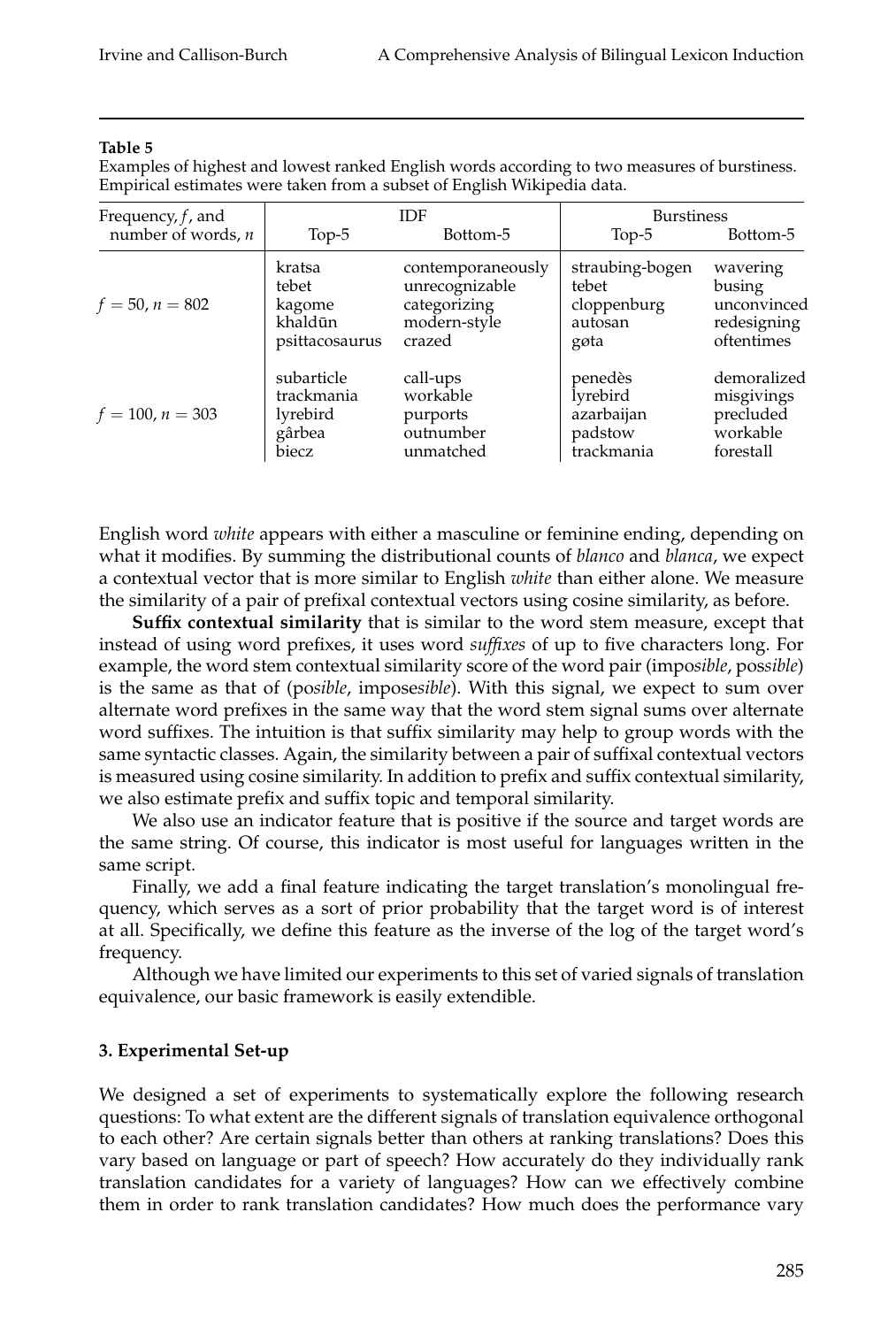per language? To what extent does performance depend on the size of the seed bilingual dictionary, and on the size of the monolingual corpora? Does bilingual lexicon induction make more accurate predictions for words with certain properties like being highly bursty? How well does our discriminative model compare to the sophisticated generative model MCCA?

First, we describe our evaluation metric, data, and experimental set-up. We then present our findings.

## **3.1 Evaluation Metric**

We measure performance using accuracy in the top-*k* ranked translations. We define top-*k* accuracy over some set of ranked lists *L* as follows:

$$
acc_k = \frac{\sum_{l \in L} I_{lk}}{|L|} \tag{7}
$$

where  $I_{lk}$  is an indicator function that is 1 if and only if a correct item is included in the top-*k* elements of list *l*. That is, top-k accuracy is the proportion of ranked lists in a set of ranked lists for which a correct item is included anywhere in the highest *k* ranked elements. The denominator  $|L|$  is the number of words in a test set for a language. The numerator indicates how many of the words had at least one correct translation in the top-*k* translations posited for the word. Top-*k* accuracy increases as *k* increases.

A translation counts as correct if it appears in our bilingual dictionary for the language.

## **3.2 Bilingual Dictionaries**

We created bilingual dictionaries using native-language informants on Amazon Mechanical Turk (MTurk). In Pavlick et al. (2014), we describe a study of the language demographics of workers on MTurk. In that work, we focused on the 100 languages that have the largest number of Wikipedia articles and posted tasks asking workers to translate the most frequent 10,000 words in the most viewed 1,000 pages for each source language. All of the source words in the Wikipedia dictionaries are unigrams: we allowed workers to translate them into multi-word English phrases, but we only used entries that were translated as single words for the experiments described in this article. Workers were shown words in the context of three Wikipedia sentences. Additional details on experimental design and quality control mechanisms are given in Pavlick et al. (2014). As a result of that project, we collected bilingual dictionaries of about 10,000 words translated into English. For the experiments in this article, we filter the dictionaries to include only high-quality translations. Specifically, we only use translations that have a quality score of at least 0.6 under the worker quality metric given by Pavlick et al.

# **3.3 Monolingual Data**

We draw monolingual data from two sources: (1) Web crawls of online newspapers, and (2) Wikipedia. Table 6 provides statistics on the amount of data that we gathered for each language.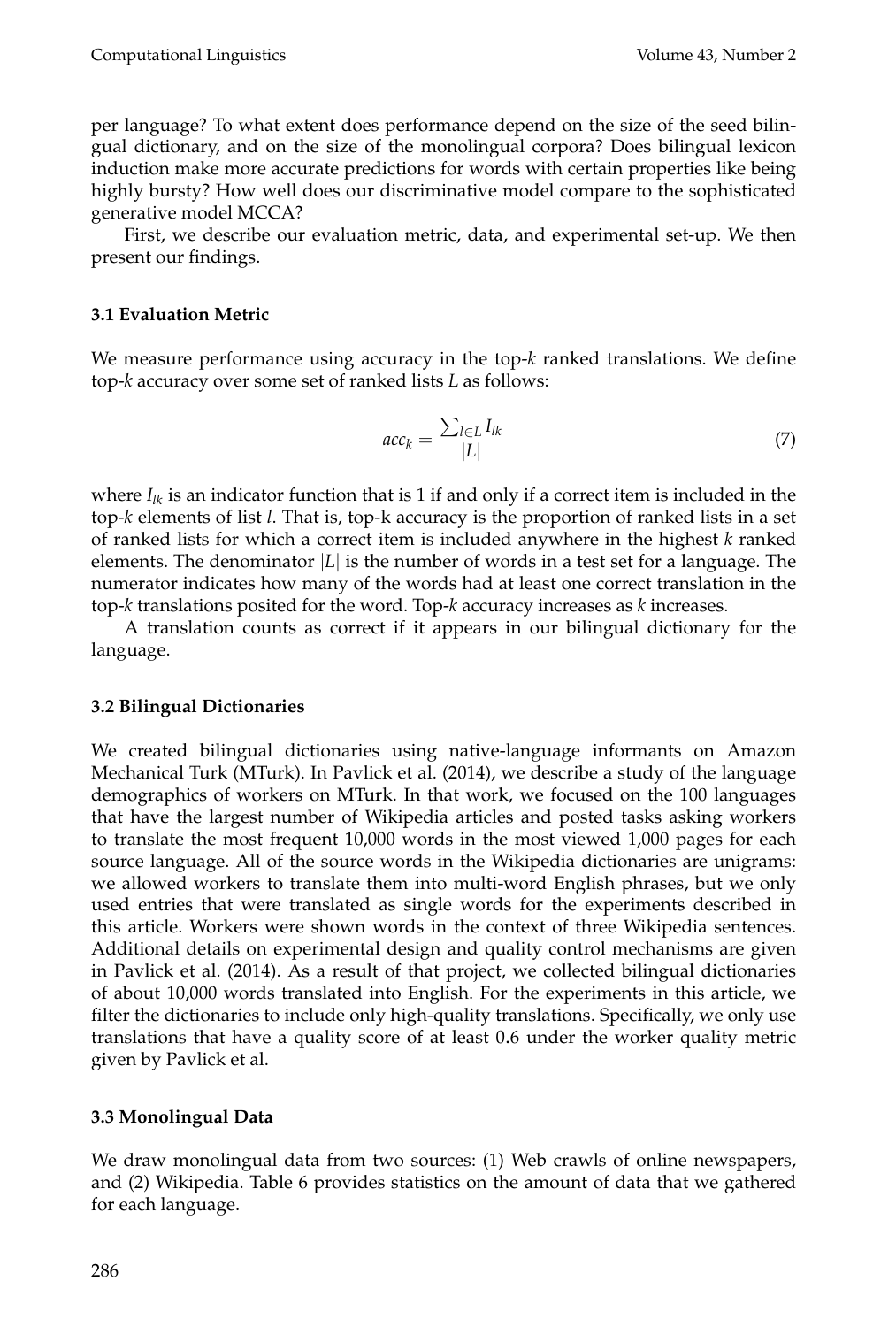| - -<br>×<br>٠<br>×<br>۰,<br>٧<br>×<br>۰, |  |
|------------------------------------------|--|
|------------------------------------------|--|

| Language       | Dictionary entries<br>(freq $\geq$ 10) | Wikipedia<br>words | Interlanguage<br>links | Web crawl<br>words | Web crawl<br>dates |
|----------------|----------------------------------------|--------------------|------------------------|--------------------|--------------------|
| Albanian       | 7,314                                  | 6,388,669          | 19,860                 | 9,127,415          | 598                |
| Azeri          | 5,668                                  | 6,747,026          | 26,896                 | 3,842,179          | 176                |
| Bengali        | 5,368                                  | 4,998,454          | 18,603                 | 8,295,164          | 467                |
| <b>Bosnian</b> | 7,139                                  | 7,515,961          | 19,981                 | 8,647,129          | 794                |
| Bulgarian      | 8,587                                  | 33,926,577         | 88,436                 | 34,042,882         | 1208               |
| Cebuano        | 899                                    | 2,755,209          | 52,026                 | 1,886,463          | 121                |
| Gujarati       | 4,442                                  | 3,958,031          | 3,909                  | 1,084,719          | 122                |
| Hindi          | 6,585                                  | 16,198,183         | 25,078                 | 31,123,091         | 823                |
| Hungarian      | 2,268                                  | 69,695,400         | 127,406                | 542,736            | 119                |
| Indonesian     | 4,805                                  | 26,769,690         | 83,274                 | 5,067,534          | 623                |
| Latvian        | 7,311                                  | 9,432,914          | 33,024                 | 36,156,391         | 747                |
| Nepali         | 3,535                                  | 1,878,168          | 5.854                  | 3,489,101          | 179                |
| Romanian       | 6,600                                  | 34,672,327         | 135,874                | 17,608,197         | 374                |
| Serbian        | 7,403                                  | 37,575,834         | 131,854                | 15,194,828         | 550                |
| Slovak         | 7,346                                  | 23,477,764         | 107,958                | 113,163,058        | 1043               |
| Somali         | 1,125                                  | 267,383            | 1,470                  | 3,250,014          | 322                |
| Spanish        | 7,780                                  | 232,437,776        | 374,651                | 913,465,084        | 3718               |
| Swedish        | 5,534                                  | 70,923,386         | 274,152                | 11,307,825         | 122                |
| Tamil          | 4,735                                  | 9,154,660          | 23,468                 | 3,928,554          | 157                |
| Telugu         | 5,136                                  | 8,769,259          | 8,841                  | 3,254,373          | 120                |
| Turkish        | 6,139                                  | 30,385,844         | 89,577                 | 14,409,942         | 1165               |
| Ukrainian      | 8,469                                  | 72,135,536         | 208,915                | 21,836,916         | 1350               |
| Uzbek          | 969                                    | 5,368,879          | 71,081                 | 8,304,074          | 333                |
| Vietnamese     | 1,823                                  | 53,471,136         | 194,374                | 2,468,179          | 121                |
| Welsh          | 4,207                                  | 4,414,153          | 28,066                 | 6,573,628          | 704                |
| Average        | 5,247                                  | 30,932,729         | 86,185                 | 51,122,779         | 635                |
| Median         | 5,534                                  | 9,432,914          | 52,026                 | 8,304,074          | 467                |

*3.3.1 Web Crawls.* Online newspapers are good sources of text for many languages. We began harvesting such data by crawling several well-known news sources that publish stories in two or more languages, including Deutsch Welle and Voice of America. In order to gather more data, particularly for less commonly used languages, we scraped a list of 44,892 newspapers and their locations, URLs, and languages from the ABYZ News Links Web site.<sup>4</sup> The resulting database of newspapers contains links to online newspapers published in 128 languages, and we set up Web crawls to download the content from each daily.

Because our data are composed of news stories, each document also has an associated time stamp, which we use to define a rough document alignment with English news articles. That is, we treat the set of all foreign language news stories published on a particular day as roughly comparable to those written in English on the same day. The degree of comparability between such sets of documents varies greatly.

<sup>4</sup> www.abyznewslinks.com/.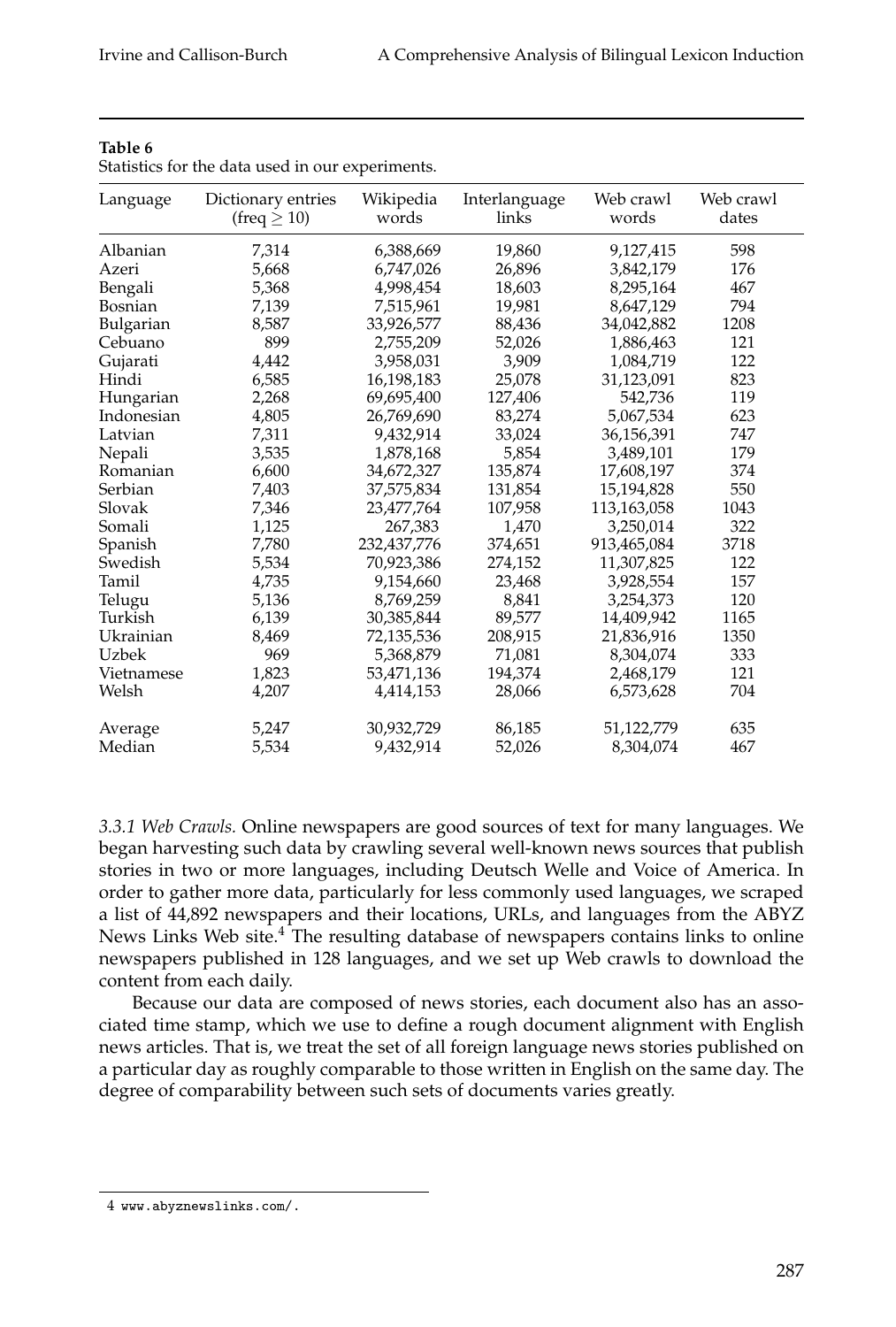*3.3.2 Wikipedia.* We also use Wikipedia as a source of monolingual data. For all languages, we use Wikipedia's January 2014 data snapshots. To maximize the degree of comparability between our source-language Wikipedia pages and English Wikipedia, we only use those pages that have interlingual links with English pages. Unlike our newspaper Web crawls, Wikipedia content has fairly reliable language labels. However, for some languages, English content is copied from the English Wikipedia without translation. We use the CLD2 language ID system to identify and remove English content from other languages' Wikipedias.

We also use Wikipedia as a source, for example, *transliterations* in non-roman script languages paired with English. In Irvine, Callison-Burch, and Klementiev (2010), we detailed how we mined transliteration training data from Wikipedia page titles for 150 languages. Wikipedia categorizes articles and maintains lists of all of the pages within each category. In mining transliteration data, we took advantage of a particular set of categories that list people born in a given year. For example, the Wikipedia category page "1961 births" includes links to the "Barack Obama" and "Michael J. Fox" pages. We iterated through birth years and the links to pages about people born in each year and then followed interlingual links from each English page about a person, compiling a large list of person names (Wikipedia page titles) in many languages. In Section 2.3, we use this data to train transliterators and transliterate source language words before comparing their orthographies with English words.

# **3.4 Languages**

We report performance results for bilingual lexicon induction from 24 foreign languages into English. The languages in our study are Albanian, Azeri, Bengali, Bosnian, Bulgarian, Cebuano, Gujarati, Hindi, Hungarian, Indonesian, Latvian, Nepali, Romanian, Serbian, Slovak, Somali, Swedish, Tamil, Telugu, Turkish, Ukrainian, Uzbek, Vietnamese, and Welsh. Statistics about the data for each of the languages is given in Table 6.

# **3.5 Monolingual Signals**

In our experiments, we use a total of 18 features to rank English words as potential translations of the input foreign word. These are estimated from our two sources of comparable monolingual data, Web crawls, and Wikipedia: (1) Web Crawls Contextual Similarity, (2) Web Crawls Temporal Similarity, (3) Orthographic Similarity, (4) Wikipedia Contextual Similarity, (5) Wikipedia Topic Similarity, (6) Wikipedia Frequency Similarity, (7) Wikipedia IDF Similarity, (8) Wikipedia Burstiness Similarity, (9) Web Crawls Prefix Contextual Similarity, (10) Web Crawls Prefix Temporal Similarity, (11) Web Crawls Suffix Contextual Similarity, (12) Web Crawls Suffix Temporal Similarity, (13) Wikipedia Prefix Contextual Similarity, (14) Wikipedia Prefix Topical Similarity, (15) Wikipedia Suffix Contextual Similarity, (16) Wikipedia Suffix Topical Similarity, (17) String Identity, and (18) Inverse Log of Target Wikipedia Frequency.

Table 7 shows examples of the values assigned to several English candidate translations of Romanian words for each of the 18 features.

# **3.6 Candidate English Translations**

Table 8 shows the number of English words that we consider as candidate translations of the foreign source words for each foreign language. All of these English words are ranked by the 18 monolingual signals for each of the 24 languages.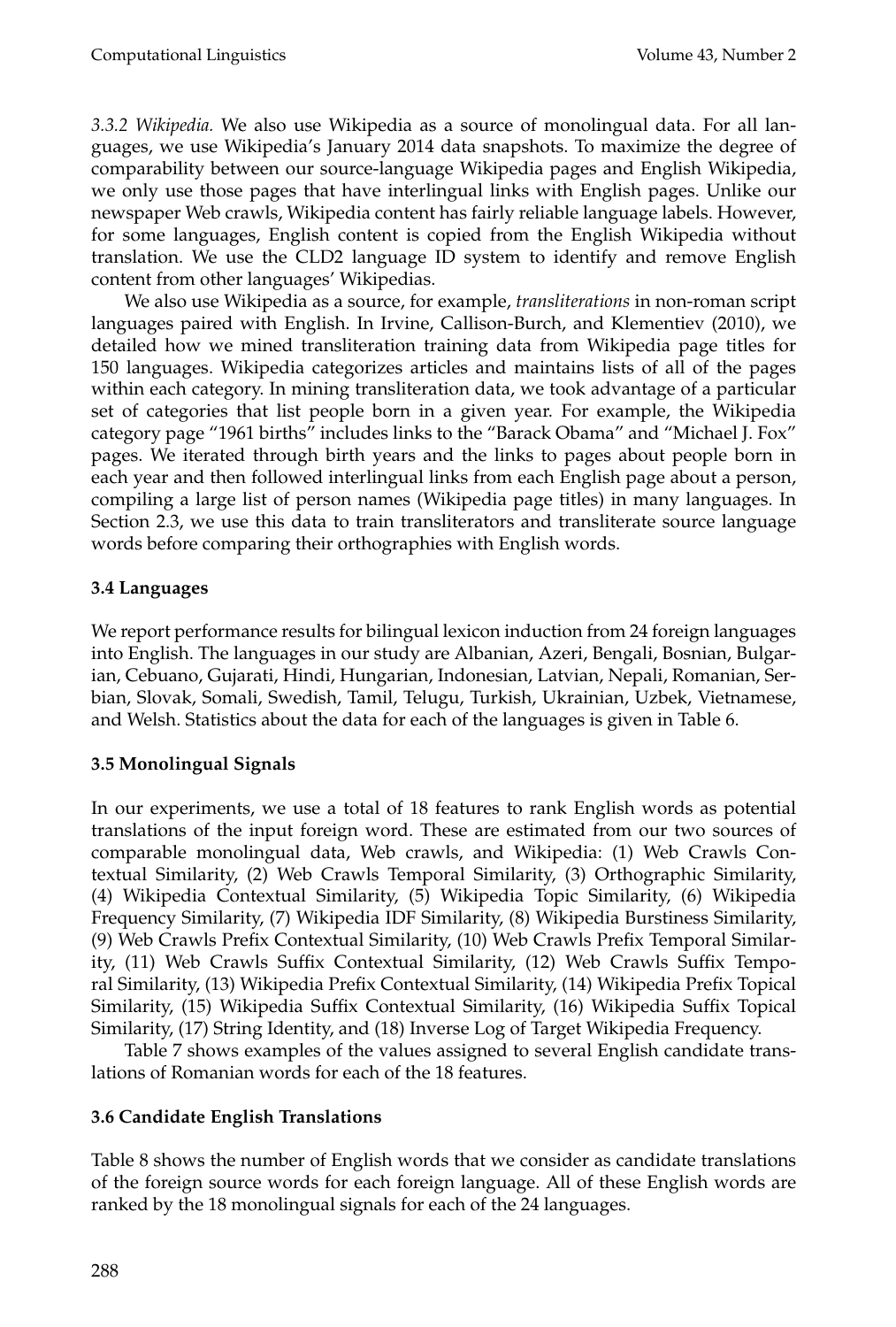| Table 7 | Example feature values for Romanian-English word pairs for all 18 features used in our experiments. The feature numbers correspond to those<br>enumerated in Section 3.5. To train our discriminative classifier, we used one positive training example and three negative training examples<br>The positive training examples are ind<br>examples (randomly selected words).<br>The values for many other features oft |                           |                                   |                                                   |                                |                                                               | The values for feature 17 are all 0 because none of the candidate translations are string identical to the input<br>icated by English words in <b>bold</b> (dictionary translations). Non-bolded English words are negative training<br>en round to 0, because they are too low to be shown with three significant digits |                                          |                                 |                        |                           |                         |                                |                                                  |                               |                           |                         |                          |                                        |
|---------|-------------------------------------------------------------------------------------------------------------------------------------------------------------------------------------------------------------------------------------------------------------------------------------------------------------------------------------------------------------------------------------------------------------------------|---------------------------|-----------------------------------|---------------------------------------------------|--------------------------------|---------------------------------------------------------------|---------------------------------------------------------------------------------------------------------------------------------------------------------------------------------------------------------------------------------------------------------------------------------------------------------------------------|------------------------------------------|---------------------------------|------------------------|---------------------------|-------------------------|--------------------------------|--------------------------------------------------|-------------------------------|---------------------------|-------------------------|--------------------------|----------------------------------------|
| STC     | $\epsilon_{\rm H}$                                                                                                                                                                                                                                                                                                                                                                                                      |                           | $\sim$                            | 3                                                 | 4                              | ю                                                             | $\circ$                                                                                                                                                                                                                                                                                                                   | ↖                                        | $\infty$                        | Ó                      | $\overline{10}$           | $\Xi$                   | $\overline{c}$                 | 13                                               | 14                            | 15                        | $\frac{8}{1}$           | 17                       | $\frac{8}{2}$                          |
| politic | shipbuilding<br>political<br>offing<br>offing<br>first                                                                                                                                                                                                                                                                                                                                                                  | 127<br>161                | $\circ \frac{8}{8} \circ \circ$   | 0.95<br>0.25<br>0.92<br>$\overline{1.0}$          | 165<br>$\circ$ $\circ$         | $\circ$ $\stackrel{\sim}{\approx}$ $\circ$<br>13 <sup>o</sup> | 3.358<br>7.414<br>2.490<br>.722                                                                                                                                                                                                                                                                                           | 638<br>$391$<br>$274$<br>44              | 3582<br>3582                    | 359<br>$\circ$ $\circ$ | 89]<br>$\circ$<br>$\circ$ | $\circ$<br>$\circ$      | 0000                           | 465<br>$\circ$<br>$\circ$                        | Ĕ<br>$\circ$ $\circ$          | 0000                      | ಂ ಪ್ಲ<br>$\circ$        | 0000                     | 095<br>$rac{36}{65}$                   |
| curs    | refresher<br>meeting<br>course<br>pirc                                                                                                                                                                                                                                                                                                                                                                                  | $\circ$                   | $\circ \circ \circ \circ$         | 1.08<br>1.27<br>0.75<br>0.4                       | $\circ$<br>$\circ \circ \circ$ | 5000                                                          | 7.132<br>437<br>7.374                                                                                                                                                                                                                                                                                                     | 820<br>933<br>358                        | 85<br>85<br>038                 | $\circ$ $\frac{15}{5}$ | 0000                      | 0000                    | $\circ \circ \circ$            | 0000                                             | g000                          | 0000                      | 0000                    | 0000                     | 589<br>100<br>402                      |
| valea   | geography<br>either<br>birthday<br>valley                                                                                                                                                                                                                                                                                                                                                                               | $\circ \circ \circ \circ$ | $\frac{5}{20}$ 0 0 $\frac{5}{20}$ | 0.36<br>1.08<br>1.14<br>0.91                      | 0000                           | $\frac{012}{013}$<br>$\circ$<br>$\circ$                       | 354258                                                                                                                                                                                                                                                                                                                    | 50<br>98<br>99<br>693                    | 377<br>056<br>184<br>670        | 0000                   | $\circ \circ \circ \circ$ | 0000                    | 919<br>$\circ$<br>$\circ$      | 0000                                             | 0000                          | 0000                      | 0000                    | 0000                     | 8888                                   |
| olanda  | netherlands<br>vows<br>orava<br>kunduz                                                                                                                                                                                                                                                                                                                                                                                  | $\frac{34}{21}$ 0 0       | $\circ \circ \circ \circ$         | $\frac{1}{2}$ .55<br>0.82<br>0.83                 | 235<br>စ္လို ၁ ၁               | 0<br>$\circ \circ \circ$                                      | .218<br>3.396<br>5.337<br>5.415                                                                                                                                                                                                                                                                                           | 805<br>499<br>691<br>47                  | 065<br><b>759</b><br>688<br>247 | क्षे ० ०<br>$\circ$    | 0000                      | 0000                    | 0<br>$\circ$<br>$\circ$        | 315<br>255<br>$\circ$<br>$\circ$                 | $\circ \circ \circ$           | 0000                      | 0000                    | 0000                     | <u>ដ្ឋិ ដូង្គី</u>                     |
| revista | archeological<br>magazine<br>takwin<br>hollie                                                                                                                                                                                                                                                                                                                                                                           | 605<br>$\circ$            | $\circ \circ \circ \circ$         | $\frac{8}{1}$ $\frac{0}{1}$ $\frac{8}{1}$<br>1.07 | ္လို ၁ ၁ ၁                     | G <sub>1</sub><br>$\circ$<br>0<br>$\circ$                     | .028<br>8.167<br>2.832<br>7.231                                                                                                                                                                                                                                                                                           | $\frac{56}{10}$<br>432<br>$\overline{5}$ | 405<br>$-5.39$                  | 0000                   | 0000                      | $\bar{g}$ oo<br>$\circ$ | $\circ$<br>$\circ$<br>$\circ$  | $\mathop{\circ}\limits^{\infty}\circ$<br>$\circ$ | <b>U50</b><br>$\circ$ $\circ$ | 178<br>$\circ$<br>$\circ$ | 940<br>$\circ$ $\circ$  | 0<br>$\circ$<br>$\circ$  | .105<br>.149<br>$-417$                 |
| adus    | centuryfrom<br>associated<br>brought<br>abuse                                                                                                                                                                                                                                                                                                                                                                           | $\frac{364}{340}$ 00      | 0000                              | 0<br>0<br>0<br>0<br>0<br>0<br>0                   | ႙ိဝဝဝ                          | ခြံ ၁ ၆ ၁                                                     | 311<br>7.982<br>1.591                                                                                                                                                                                                                                                                                                     | 681<br>875<br>630<br>$\circ$             | ង<br>១.កូន<br>407               | 8 रू ००<br>8 रू        | နစ်<br>၁၉<br>$\circ$      | $\frac{8}{20}$ 00       | $\circ$<br>$\circ \circ \circ$ | $\circ$<br>$\circ \circ \circ$                   | 5050                          | $\circ\circ\circ\circ$    | $\circ$ $\circ$ $\circ$ | $\circ \circ \circ$<br>⊂ | $105$<br>$-129$<br>.104<br>$\subseteq$ |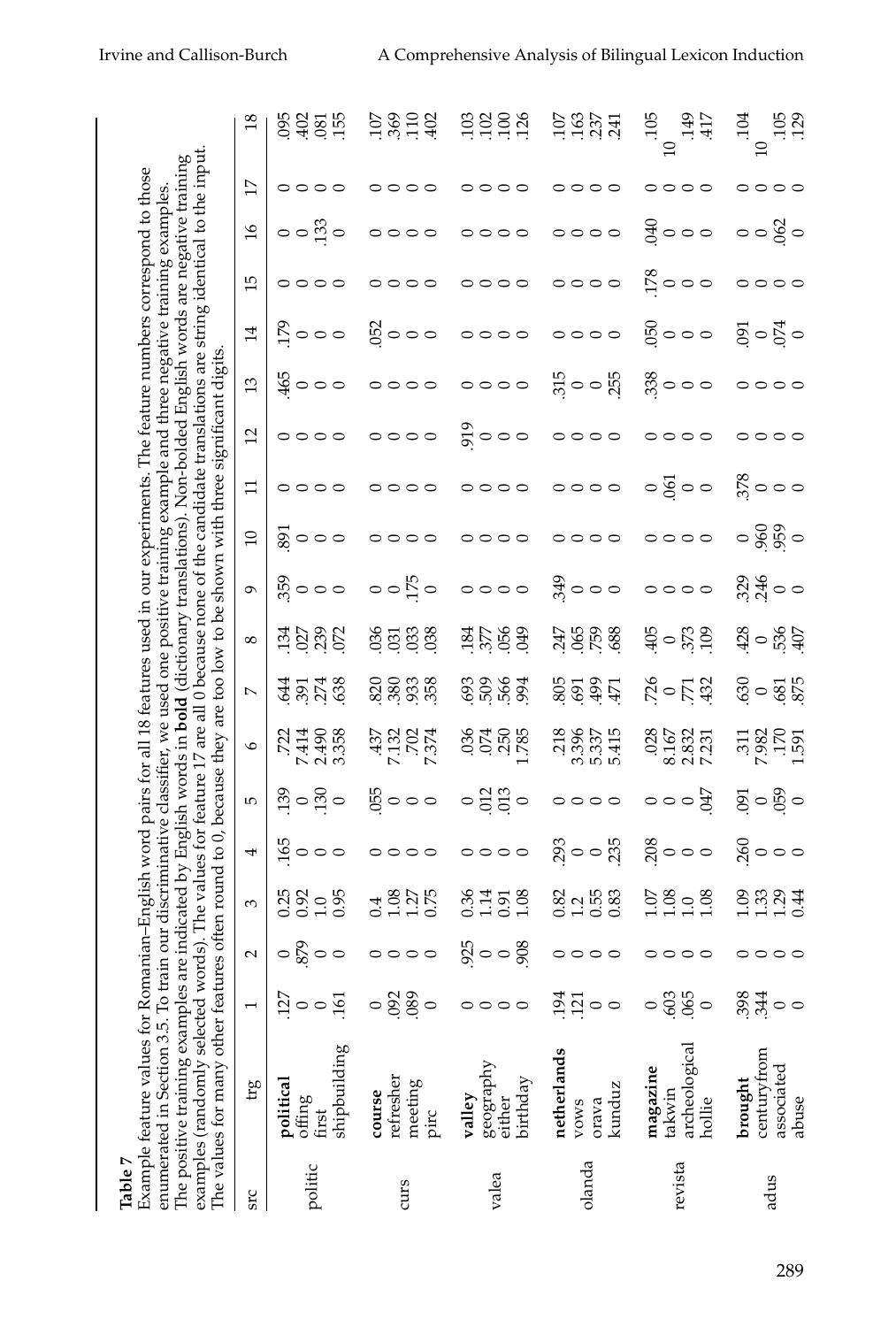| Candidates | Language   | Candidates | Language   | Candidates |  |
|------------|------------|------------|------------|------------|--|
| 102,998    | Hungarian  | 199,293    | Swedish    | 286,774    |  |
| 113,751    | Indonesian | 157,209    | Tamil      | 89,316     |  |
| 76,014     | Latvian    | 115,933    | Telugu     | 54,415     |  |
| 89,871     | Nepali     | 38,895     | Turkish    | 185,906    |  |
| 181,510    | Romanian   | 203,665    | Ukrainian  | 232.221    |  |
| 59,546     | Serbian    | 188,282    | Uzbek      | 98,191     |  |
| 34,289     | Slovak     | 171,250    | Vietnamese | 159,240    |  |
| 101,777    | Somali     | 43,826     | Welsh      | 97,317     |  |
|            |            |            |            |            |  |

Number of candidate English words, by source language. English candidates appear at least ten times in the monolingual corpora.

## **4. Analyzing and Combining Signals of Translation Equivalence**

In Sections 4.1–4.3 we analyze the strength of our different signals of translation equivalence and identify how best to combine them.

## **4.1 Orthogonality of Signals**

The primary goal of this article is to show how a diverse set of weak signals of translation equivalence can be combined to learn the translations of words from monolingual texts. The different signals need to be orthogonal in order for a combination to improve their individual accuracy. Intuitively, the signals that we defined in Section 2 seem to be orthogonal. That is, they provide very different types of information about how words are used in language, and we hypothesize that the lists of ranked candidate translations under each signal are uncorrelated with the exception and (hope!) that correct translation pairs rank relatively high according to all or most of the signals. In our first set of experiments, we measure their orthogonality empirically.

In order to empirically measure orthogonality of our signals, we measure pairwise Spearman rank-order correlation coefficients. Specifically, we first use each signal separately to rank all translation candidates. Then, we measure the correlation between all pairs of ranked lists using the Spearman coefficient. A correlation coefficient of 1.0 indicates perfect positive correlation, –1.0 indicates perfect negative correlation, and coefficients close to zero indicate that our signals do not correlate.

For each of the 24 languages, we randomly select 1,000 source language words and use each of our eight basic translation signals to rank all candidate English translations. For each source language word and each pair of signals, we measure the Spearman correlation coefficient. We average the pairwise results across the 1,000 source words and then average across languages.

Table 9 illustrates the results. The first thing to note is that the highest average correlation coefficient is between the frequency and the IDF signals (0.49). This makes sense because IDF is based on word frequency. The second highest value corresponds to a negative correlation (–0.31) between orthographic similarity and Wikipedia contextual similarity. These features are based on entirely different information, and we would not expect them to have a positive correlation. The fact that they are negatively correlated is surprising, but confirms our intuition that the signals provide orthogonal information.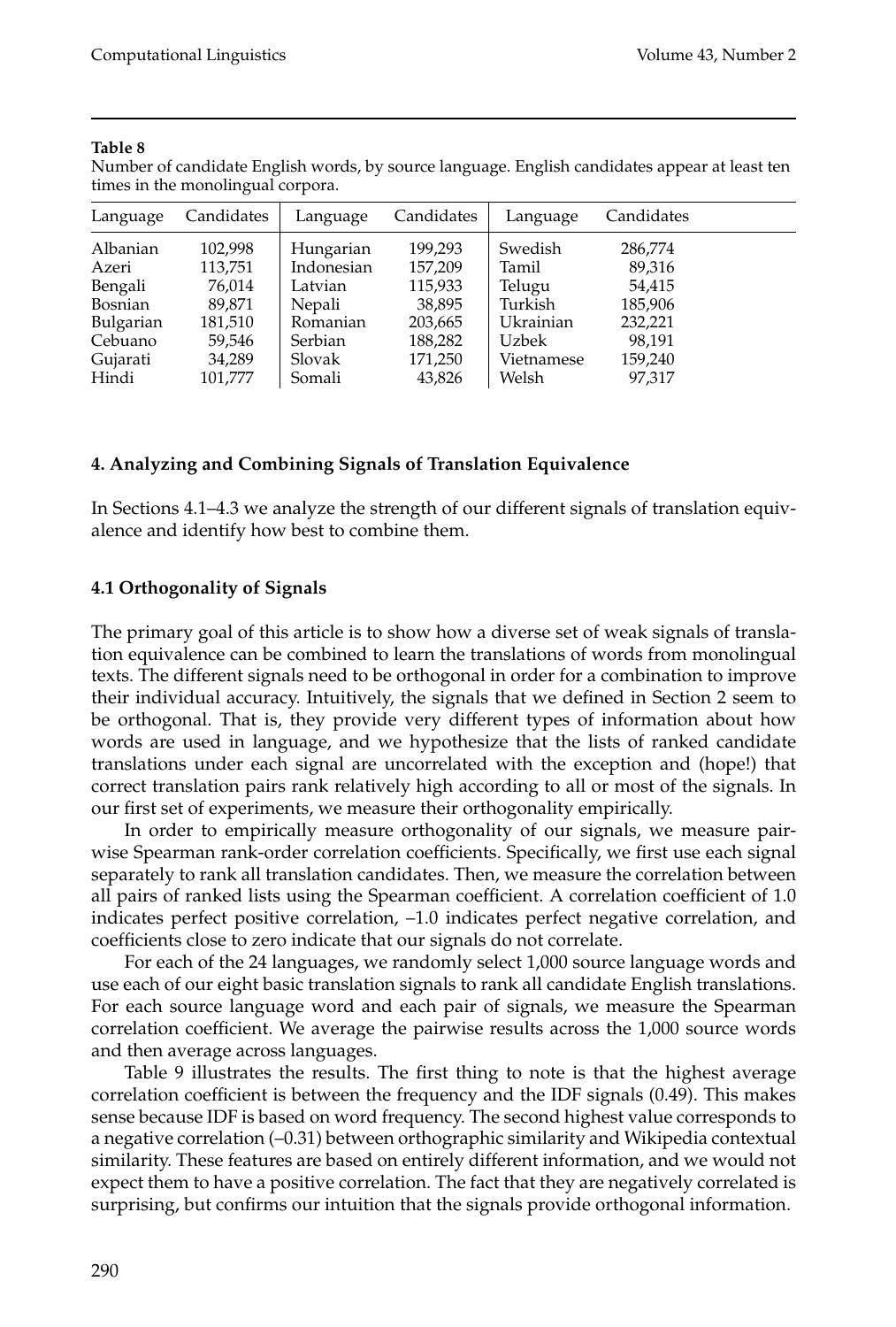Measure of the correlation (orthogonality) between signals. For each of 24 languages, we randomly select 1,000 source language words and compute the Spearman rank correlation coefficient across pairwise ranked lists of translation candidates generated by each of eight signals of translation equivalence. We average coefficients within each language. The results here show the mean of the correlation coefficient between all pairs of signals across the 24 languages.

|             | crawls-cont |           |          |         |       |       |        |
|-------------|-------------|-----------|----------|---------|-------|-------|--------|
| wiki-cont   | $-0.15$     | wiki-cont |          |         |       |       |        |
| temporal    | $-0.14$     | $-0.19$   | temporal |         |       |       |        |
| orthography | $-0.28$     | $-0.31$   | $-0.28$  | orth.   |       |       |        |
| topic       | $-0.15$     | $-0.14$   | $-0.13$  | $-0.30$ | topic |       |        |
| frequency   | 0.01        | 0.13      | 0.02     | $-0.18$ | 0.13  | frea. |        |
| burstiness  | $-0.10$     | 0.06      | $-0.07$  | 0.06    | 0.11  | 0.28  | burst. |
| idf         | 0.06        | 0.10      | $-0.12$  | $-0.01$ | 0.00  | 0.49  | 0.14   |

## **4.2 Relative Strength of Individual Signals**

We analyzed the relative strength of the different signals to see if some signals tended to rank translation candidates more accurately than others. We would expect that the frequency signal is a weaker predictor than, for example, orthographic similarity, particularly for closely related language pairs. In our second set of experiments, we compare the accuracies of each signal and include analyses by language and by part of speech.

*4.2.1 By Source Language.* We computed how frequently each signal ranks the correct translation higher than any other signal. That is, we computed how often each signal is a better predictor of how to translate a given word than all other signals. We use a set of randomly selected 1,000 source language words.<sup>5</sup> For each, we identify the rank of the *correct* English translation under each of the eight basic signals. We then compare how often each signal ranks the correct translation higher than the other signals. Table 10 shows the results. The following three signals dominate most often: Wikipedia contextual similarity, orthographic similarity, and topic similarity.

*4.2.2 By Part of Speech.* We ask a related question: Are some signals particularly informative for certain classes of words? In order to begin to answer this question, we label each source word with the most probable part-of-speech (POS) tag for its English translation using the English POS tagger in the Natural Language Toolkit (Bird, Klein, and Loper 2009) to tag English words in isolation. We use information from English because POS taggers are not readily accessible for many of our languages of interest.

As before, we examine the relative performance of each signal, but break down the results by POS tag instead of by language. Table 11 shows the results. For clarity, we collapse some POS classes. For example, we mark both noun and plural nouns as simply "Noun." Because there are so few word types, we also collapse all closed-class categories, including conjunctions, determiners, and prepositions into a single "Closed" category. The final row is identical to that in Table 10. Because most (65%) words are nouns, the summary statistics are dominated by them.

<sup>5</sup> This is the same randomly selected set of source words that was used in Section 4.1.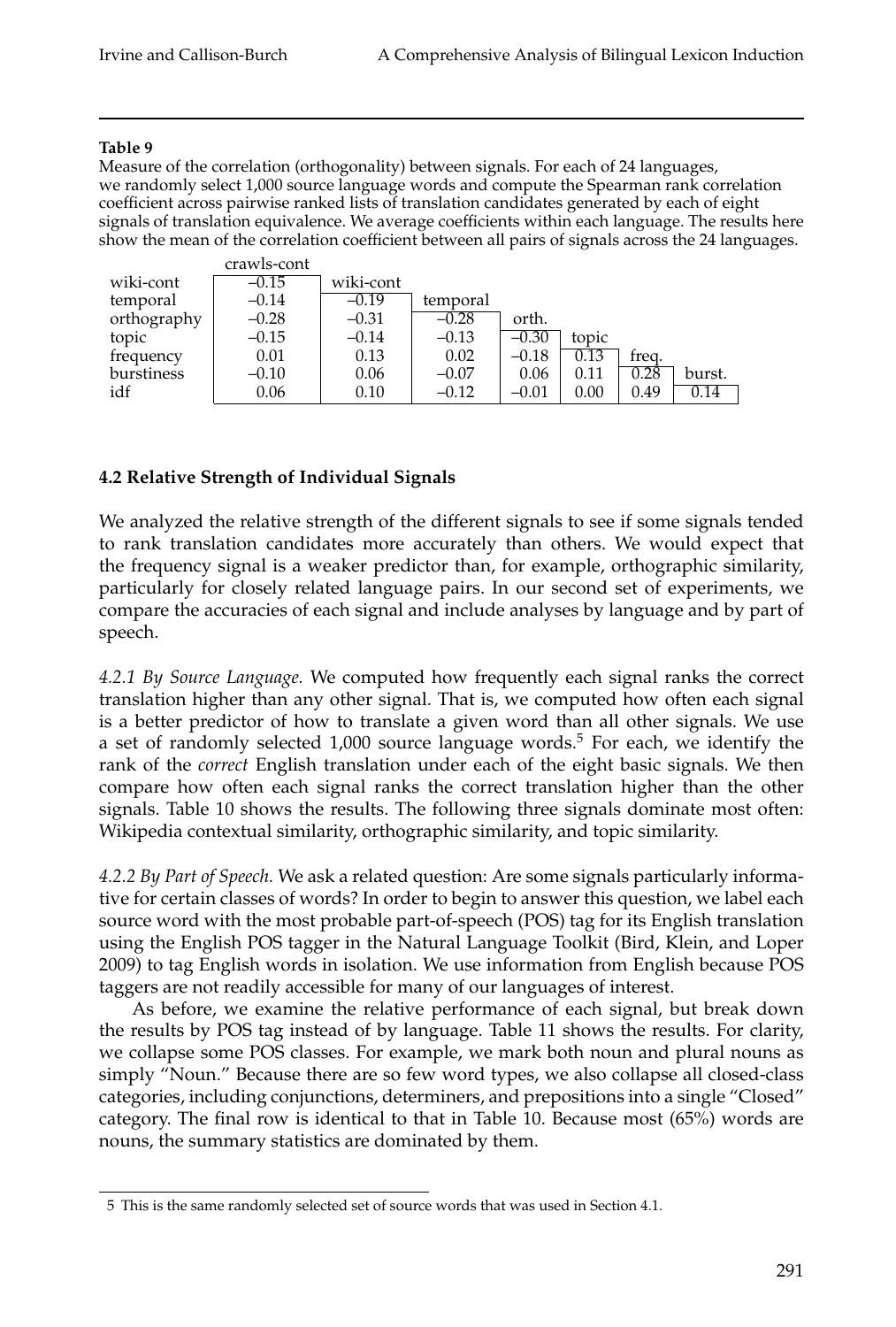Percent of time when each translation signal ranks a correct translation the highest out of all of the translation signals. This percentage is calculated for 1,000 randomly chosen words with dictionary entries for each of the 24 languages.

| Language     | crawls-cont | wiki-cont | temporal | orth. | topic | freq. | burst. | idf     |  |
|--------------|-------------|-----------|----------|-------|-------|-------|--------|---------|--|
| Azeri        | 3.6         | 41.0      | 3.6      | 11.0  | 30.3  | 5.9   | 4.2    | 0.4     |  |
| Bulgarian    | 5.1         | 27.0      | 3.1      | 17.0  | 42.2  | 4.3   | 0.6    | $0.8\,$ |  |
| Bengali      | 8.7         | 26.7      | 0.9      | 15.4  | 40.4  | 4.5   | 2.3    | 1.2     |  |
| Bosnian      | 8.8         | 41.2      | 4.2      | 16.5  | 21.8  | 4.7   | 2.5    | 0.4     |  |
| Cebuano      | 12.7        | 22.1      | 7.3      | 20.6  | 25.7  | 4.6   | 6.4    | 0.5     |  |
| Welsh        | 11.0        | 55.6      | 3.2      | 9.6   | 11.1  | 8.0   | 1.2    | 0.4     |  |
| Gujarati     | 9.4         | 33.9      | 5.3      | 8.6   | 31.8  | 4.3   | 3.9    | 2.9     |  |
| Hindi        | 4.5         | 25.5      | 2.0      | 10.6  | 46.7  | 4.9   | 2.8    | 2.9     |  |
| Hungarian    | 4.6         | 36.1      | 0.0      | 10.1  | 25.7  | 12.5  | 5.4    | 5.7     |  |
| Indonesian   | 12.3        | 54.9      | 4.3      | 10.8  | 6.4   | 7.9   | 0.5    | 2.8     |  |
| Latvian      | 5.4         | 41.6      | 4.8      | 18.6  | 23.1  | 5.0   | 1.3    | 0.3     |  |
| Nepali       | 11.2        | 32.0      | 6.4      | 12.5  | 27.6  | 5.1   | 4.2    | 0.8     |  |
| Romanian     | 5.7         | 39.3      | 1.5      | 35.0  | 9.6   | 5.4   | 2.7    | 0.8     |  |
| Slovak       | 4.8         | 42.1      | 4.2      | 17.5  | 22.8  | 4.3   | 3.3    | 1.0     |  |
| Somali       | 8.7         | 28.3      | 3.4      | 11.1  | 18.1  | 17.4  | 12.5   | 0.5     |  |
| Albanian     | 7.2         | 47.8      | 3.1      | 21.9  | 11.0  | 6.0   | 3.0    | 0.1     |  |
| Serbian      | 3.8         | 27.4      | 1.6      | 17.5  | 42.8  | 4.5   | 1.6    | 0.7     |  |
| Swedish      | 4.3         | 45.0      | 2.1      | 22.3  | 10.7  | 11.1  | 2.5    | 2.1     |  |
| Tamil        | 7.7         | 25.2      | 1.8      | 4.2   | 53.7  | 5.1   | 1.6    | $0.8\,$ |  |
| Telugu       | 6.6         | 29.4      | 5.8      | 10.2  | 39.9  | 3.1   | 3.4    | 1.6     |  |
| Turkish      | 6.8         | 43.4      | 8.7      | 9.8   | 15.2  | 11.4  | 2.5    | 2.1     |  |
| Ukrainian    | 7.2         | 35.1      | 4.0      | 24.0  | 17.0  | 6.9   | 3.6    | 2.2     |  |
| <b>Uzbek</b> | 7.4         | 6.6       | 0.5      | 20.1  | 41.0  | 15.1  | 7.4    | 1.9     |  |
| Vietnamese   | 11.0        | 16.6      | 9.7      | 7.7   | 21.0  | 16.6  | 3.3    | 14.1    |  |
| Average      | 7.4         | 34.3      | 3.8      | 15.1  | 26.5  | 7.4   | 3.4    | 2.0     |  |

The results in Table 11 are very consistent across word classes—with one notable exception. The orthographic feature makes very good translation predictions for nouns and adjectives but not for the other word classes. The higher performance for orthographic similarity on nouns makes sense; we would expect orthographic similarity to be informative for borrowed and transliterated words, which tend to be proper nouns. The overall consistency suggests that there is likely little to gain from training word classspecific models for making translation predictions. In Section 4.3.1, we define a baseline method for combining the orthogonal features to make a single translation prediction, and in Section 4.3.2 we *learn* models for combining features.

## **4.3 Accuracy of Features and Their Combination**

Schafer (2006) showed that combining diverse signals of translation equivalence could improve performance on bilingual lexicon induction. Here, we do a more systematic analysis. We extend their observations and more systematically explore the space of possibilities by (1) experimenting with a wider variety of features, (2) analyzing a larger number of languages, and (3) introducing a discriminative model to set the weights of each feature to optimize translation quality.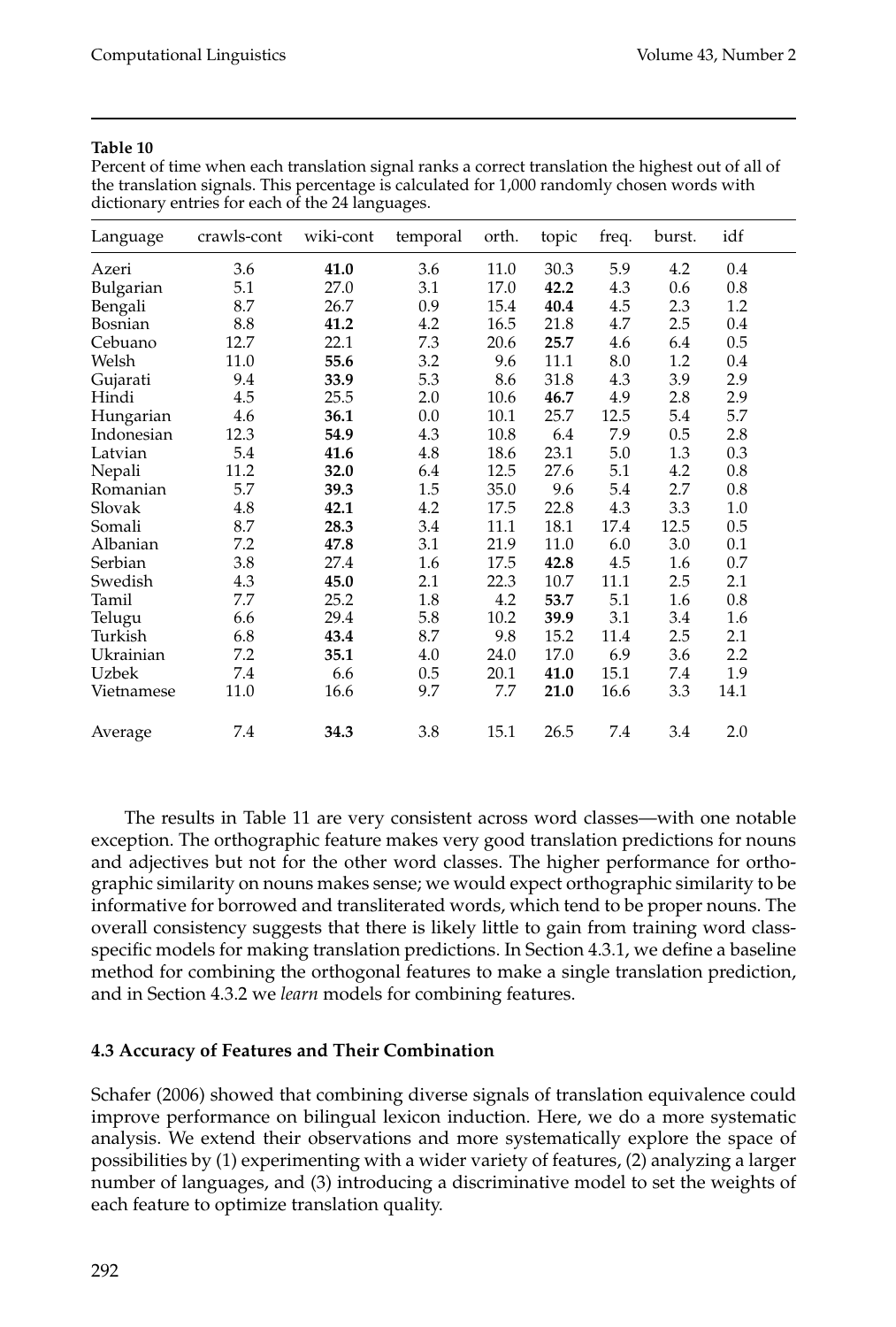Analysis of signals by POS tag. This table shows the percent of time when each translation signal ranks a correct translation highest out of all of the translation signals. The results are subdivided based on part of speech. The average row is identical to the average per-language result given in Table 10.

|           |      | POS Class % Words crawls-cont wiki-cont temporal orth. topic freq. burst. idf |      |     |      |            |     |     |        |  |
|-----------|------|-------------------------------------------------------------------------------|------|-----|------|------------|-----|-----|--------|--|
| Verb      | 10.9 | 8.9                                                                           | 34.0 | 4.6 |      | 7.3 31.1   | 9.1 | 2.9 | 2.1    |  |
| Noun      | 64.8 | 7.0                                                                           | 36.7 | 3.5 | 17.4 | 23.7       | 7.0 | 2.9 | 1.9    |  |
| Adverb    | 3.9  | 10.5                                                                          | 35.3 | 6.6 | 5.1  | 29.0       | 7.3 | 3.5 | 2.6    |  |
| Adjective | 13.3 | 6.2                                                                           | 34.4 | 3.1 | 19.0 | 27.3       | 5.5 | 3.1 | 1.4    |  |
| Closed    | 7.1  | 9.4                                                                           | 28.4 | 5.3 |      | $6.6$ 36.8 | 5.4 | 7.0 | $-1.1$ |  |
| Average   |      | 7.4                                                                           | 34.3 | 3.8 | 15.1 | 26.5       | 7.4 |     | 2.0    |  |

*4.3.1 Baseline Combination Technique: MRR.* As our baseline combination, we use the mean reciprocal rank (MRR) across all monolingual signals, *H*,

$$
MRR_e = \frac{\sum_{h \in H} \frac{1}{r_h(e)}}{|H|}
$$

where *r<sup>h</sup>* (*e*) is the rank of English word *e* under the monolingual similarity measure *h*. This unsupervised approach to rank aggregation assumes no prior knowledge of which signals are likely to be the most informative.

*4.3.2 Discriminative Combination of Monolingual Signals.* We introduce a novel *supervised* approach to combining the monolingual signals enumerated above. For each language, we choose up to 10,000 source-language words among those that occur in each of our comparable corpora (Web crawls and Wikipedia) at least ten times and that have at least one translation in our gold standard dictionaries. Because some monolingual data sets and some dictionaries are small, the source word samples are smaller than 10,000 for some languages. For example, although our MTurk dictionary contains translations for 9,977 Gujarati words, only 4,442 of those words appear at least ten times in both of our monolingual corpora. We randomly divide the source language words into three equally sized sets for training, development, and testing.

We train binary classifiers to predict whether a pair of words are translations of one another or not. The translations in our training data serve as positive training examples. The negative training examples are constructed by randomly pairing source language words in the training data with English words.<sup>6</sup> We use our development data to set the number of negative examples per positive example. Using three negative examples for each positive example optimized performance on the development set. At test time, after scoring all source-language words in the test set paired with all English words

<sup>6</sup> Among those that appear at least ten times in our monolingual data, consistent with our candidate set.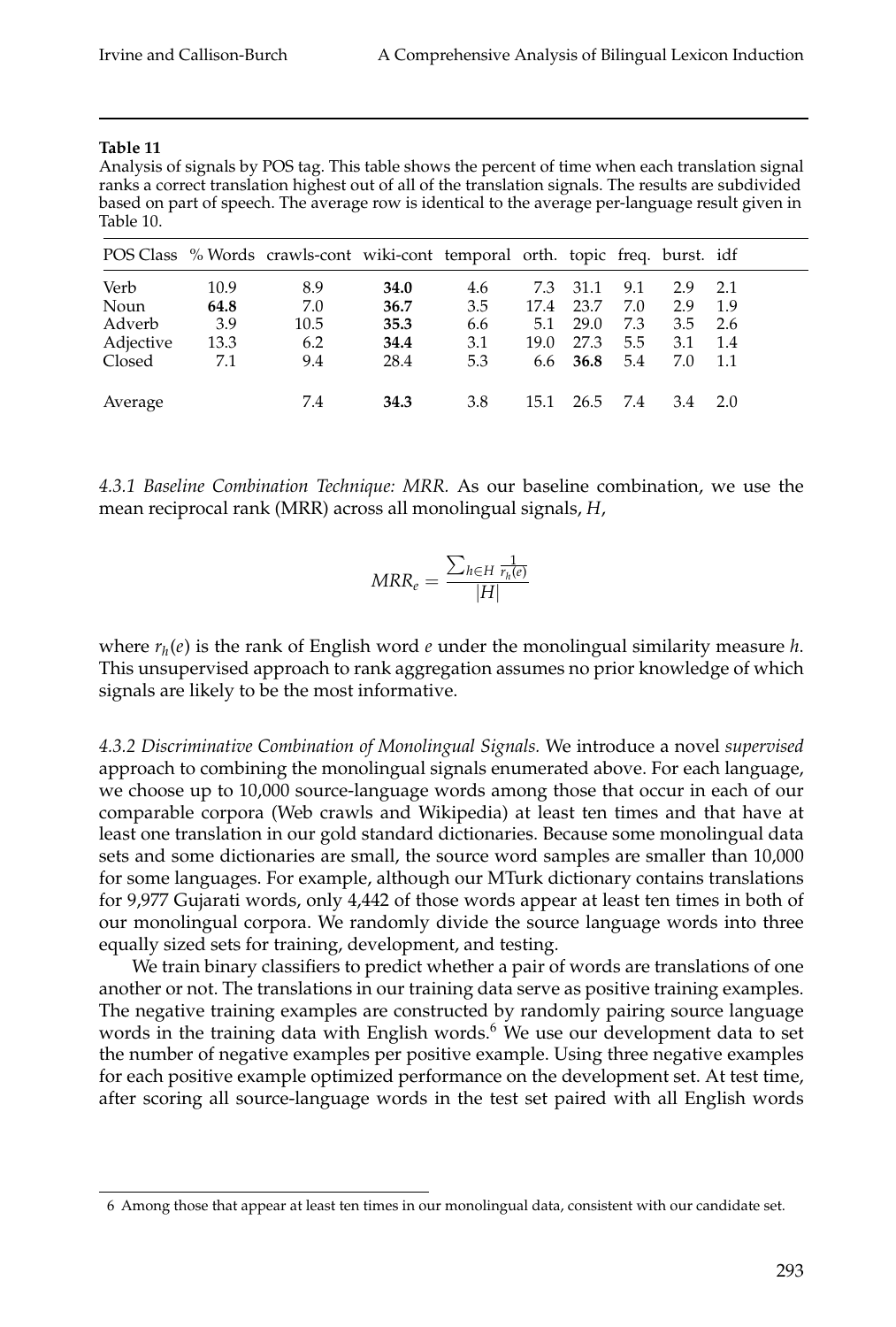

#### **Figure 4**

Performance using each of the 18 features separately to rank translation candidates, plus the MRR baseline for combining them and our discriminative model. Box and whisker plots depict the distribution of performance across a set of 24 languages. The three lines in each box illustrate the first, second (median), and third quartiles. Outliers (defined as being more than 1.5 times the interquartile range away from either quartile) are shown with circles. The whiskers show non-outlier minimum and maximum values.

in our candidate set, $<sup>7</sup>$  we rank the English candidates by their classification scores and</sup> evaluate accuracy in the top-*k* translations.

We use the Vowpal Wabbit package (Agarwal et al. 2014) to estimate the parameters of our classifiers. Vowpal Wabbit uses a gradient descent-based algorithm for learning binary predictors, and we perform 100 learning passes over the training data. We used the following parameters: a logistic loss function, no regularization, linear regression, and an adaptive learning rate for each feature. These choices were kept the same across all languages.

We train classifiers separately for each source language on a held-out development set to learn the weights of each of the 18 features. The weights vary based on, for example, corpora size and the relatedness of the source language and English (i.e., the number of cognates). Although the scale of feature values varies somewhat, making it difficult to interpret feature weights, we compared feature weights and found that the highest weighted feature for 19 languages is the Wikipedia topic similarity feature, and the highest for 5 languages is the Wikipedia context feature. These results are consistent with what we see comparing the performance of individual features in Figure 4.

*4.3.3 Per-Feature Results.* Figure 4 shows the performance of each of the monolingual similarity measures alone, as well as the baseline and discriminative combinations.

<sup>7</sup> All English words appearing at least ten times in our monolingual data. In practice, we further limit the set to those that occur in the top-1,000 ranked list according to at least one of our signals. Because words outside of these top-1,000 lists are extremely unlikely to end up with a relatively high prediction score, doing so does not impact our performance but speeds up the prediction step.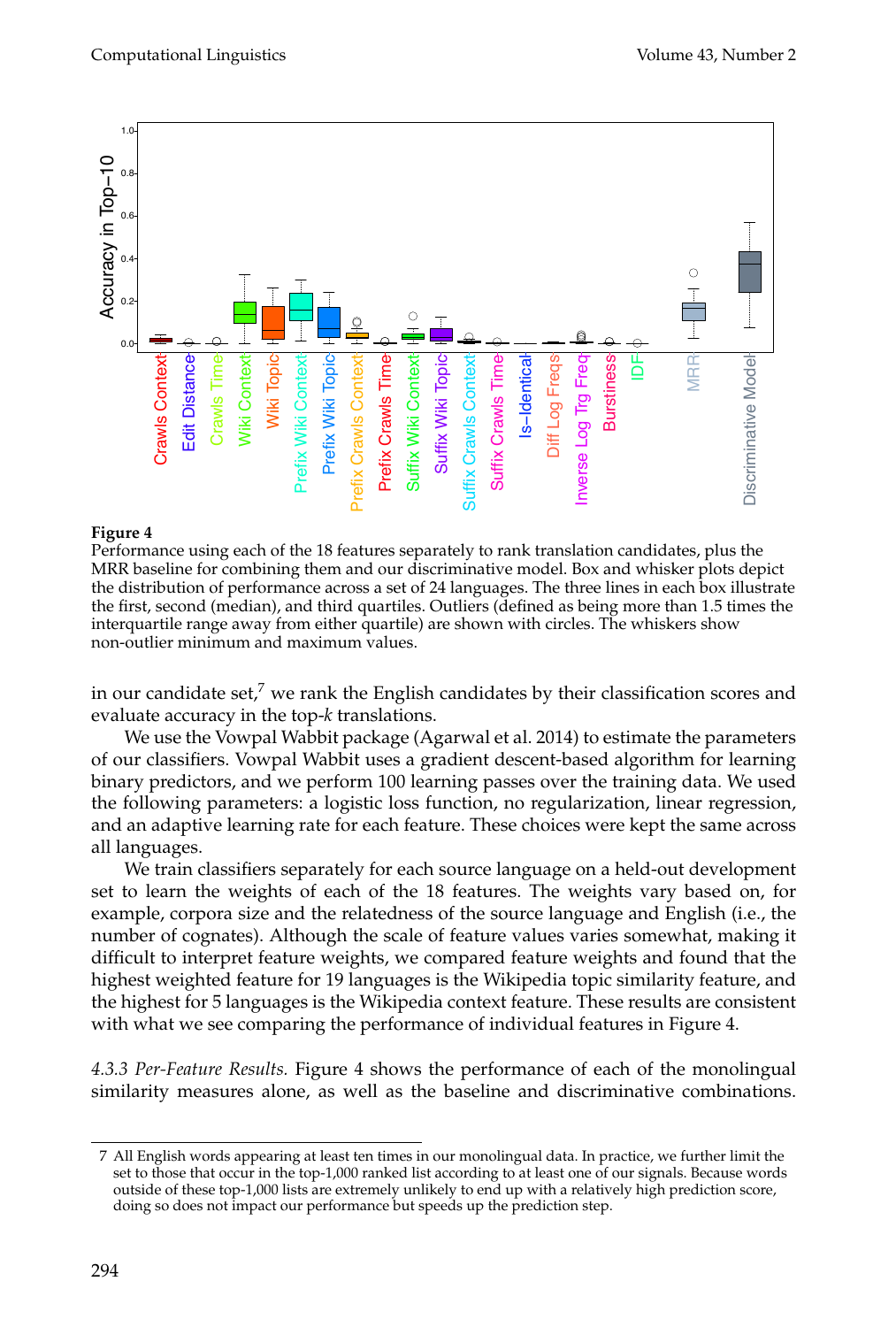Each box-and-whisker plot shows the top-10 accuracy range, quartiles, and median across a set of 24 diverse languages (listed later in Figure 6). The Wikipedia topic and context features using whole words and word prefixes are the highest-performing single features. Using the simple MRR method of combining signals is more effective than using any single feature. Our discriminative approach learns a much better way to combine the orthogonal signals, and outputs much more accurate translations.

*4.3.4 Per-Language Results.* For each source language, we use our trained models to induce translations for each source-language word in our test sets, and we do evaluation against our gold standard bilingual dictionaries. We rank English translations by their translation classification score and measure percent accuracy in the top-*k*. This measure is somewhat conservative because the dictionaries are not expected to be exhaustive, meaning that some target language translations for a given source language word will not appear in the dictionary and the system will not be given credit for ranking these target items high in its translation list. This is particularly true here because we have used the MTurk dictionaries, which are somewhat noisy. However, in these experiments, we only evaluate on words that do appear in our bilingual dictionary. It is possible that such words are easier to translate than, say, a given OOV word in some sentence that we wish to translate. The results presented in this section are on the heldout blind test sets described earlier.

Table 12 compares the performance of the MRR baseline and our discriminative combination for each of the 24 languages. Figure 5 shows the same top-10 accuracies graphically. It is clear that the supervised method outperforms the baseline by a large margin for all 24 languages. Results using the supervised models vary from 11% accuracy on Uzbek to 57% accuracy on Bulgarian. The average accuracy across languages using the MRR baseline is 15.8% and using a supervised approach is 34.2%, or greater than *twice* the average baseline accuracy.

# **5. Determinants of Success**

In Sections 5.1–5.3 we analyze what factors cause words to be translated accurately or inaccurately using our monolingually derived features. We examine the amounts of monolingual and bilingual data, and the effects of word frequency and burstiness.

# **5.1 Learning Curve Analyses**

Here we examine how accuracy changes as a function of the number of bilingual dictionary entries used to train the discriminative model, and as a function of the size of the monolingual corpora used to estimate the similarity scores that are used as features in the model.

*5.1.1 Varying the Number of Translated Word Pairs.* Figure 6 shows learning curves over the number of positive training instances for each source language. In all cases, the number of randomly generated negative training instances is three times the number of positive training instances. For all languages, performance is stable after about 300 correct translations are used for training. This shows that our supervised method for combining signals requires only a small training dictionary. In most cases, for a new language, a dictionary of this size could be mined from the Internet or created using crowdsourcing (Irvine and Klementiev 2010; Pavlick et al. 2014).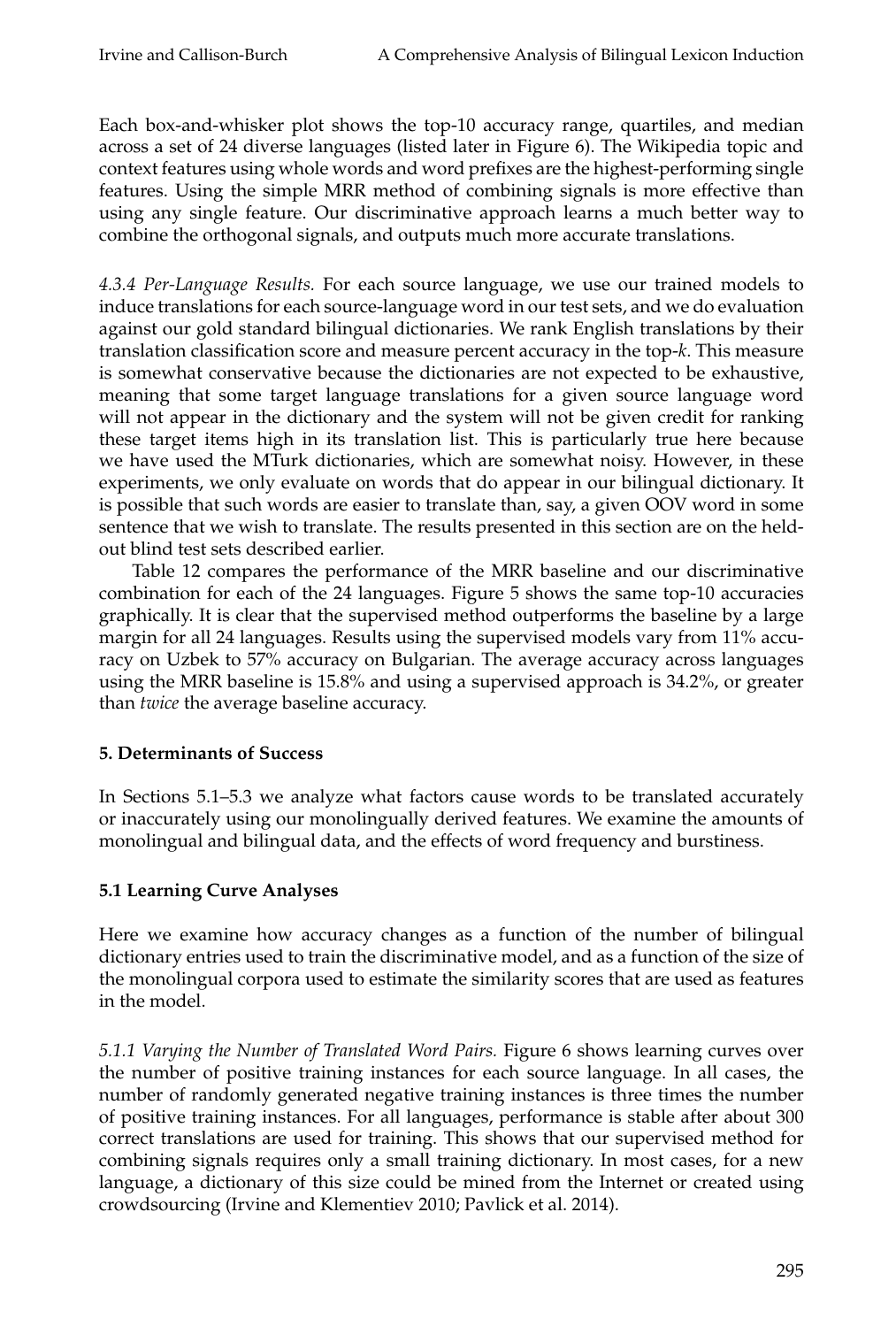Top-10 accuracy on test set. Performance increases for all languages moving from the baseline (*MRR Baseline*) to discriminative training (*Supervised Model*). The average accuracy across languages using the MRR baseline is 15.8% and using our supervised approach is 34.2%.

| Language   | <b>MRR</b><br>Baseline | Supervised<br>Model | Absolute<br>Improvement | % Relative<br>Improvement |  |
|------------|------------------------|---------------------|-------------------------|---------------------------|--|
| Vietnamese | 2.5                    | 7.9                 | 5.4                     | 216.0                     |  |
| Uzbek      | 4.3                    | 10.8                | 6.5                     | 151.2                     |  |
| Somali     | 9.1                    | 18.1                | 9.0                     | 98.9                      |  |
| Turkish    | 9.0                    | 22.5                | 13.5                    | 150.0                     |  |
| Hungarian  | 8.1                    | 22.6                | 14.5                    | 179.0                     |  |
| Nepali     | 11.0                   | 22.8                | 11.8                    | 107.3                     |  |
| Azeri      | 10.7                   | 25.6                | 14.9                    | 139.3                     |  |
| Cebuano    | 12.3                   | 28.3                | 16.0                    | 130.1                     |  |
| Indonesian | 17.4                   | 32.0                | 14.6                    | 83.9                      |  |
| Swedish    | 15.4                   | 32.6                | 17.2                    | 111.7                     |  |
| Slovak     | 13.6                   | 36.6                | 23.0                    | 169.1                     |  |
| Bengali    | 19.6                   | 37.4                | 17.8                    | 90.8                      |  |
| Ukrainian  | 13.6                   | 37.7                | 24.1                    | 177.2                     |  |
| Tamil      | 17.1                   | 37.9                | 20.8                    | 121.6                     |  |
| Latvian    | 16.6                   | 38.5                | 21.9                    | 131.9                     |  |
| Albanian   | 19.4                   | 39.6                | 20.2                    | 104.1                     |  |
| Telugu     | 25.7                   | 41.0                | 15.3                    | 59.5                      |  |
| Bosnian    | 19.0                   | 43.1                | 24.1                    | 126.8                     |  |
| Hindi      | 25.9                   | 43.4                | 17.5                    | 67.6                      |  |
| Welsh      | 14.5                   | 44.4                | 29.9                    | 206.2                     |  |
| Gujarati   | 33.3                   | 45.3                | 12.0                    | 36.0                      |  |
| Serbian    | 18.8                   | 47.2                | 28.4                    | 151.1                     |  |
| Romanian   | 17.3                   | 47.6                | 30.3                    | 175.1                     |  |
| Bulgarian  | 26.0                   | 56.9                | 30.9                    | 118.8                     |  |
| Average    | 15.8                   | 34.2                | 18.3                    | 129.7                     |  |



## **Figure 5**

Top-10 bilingual lexicon induction accuracy of the baseline MRR approach to combining signals and our proposed supervised approach for each of 24 languages.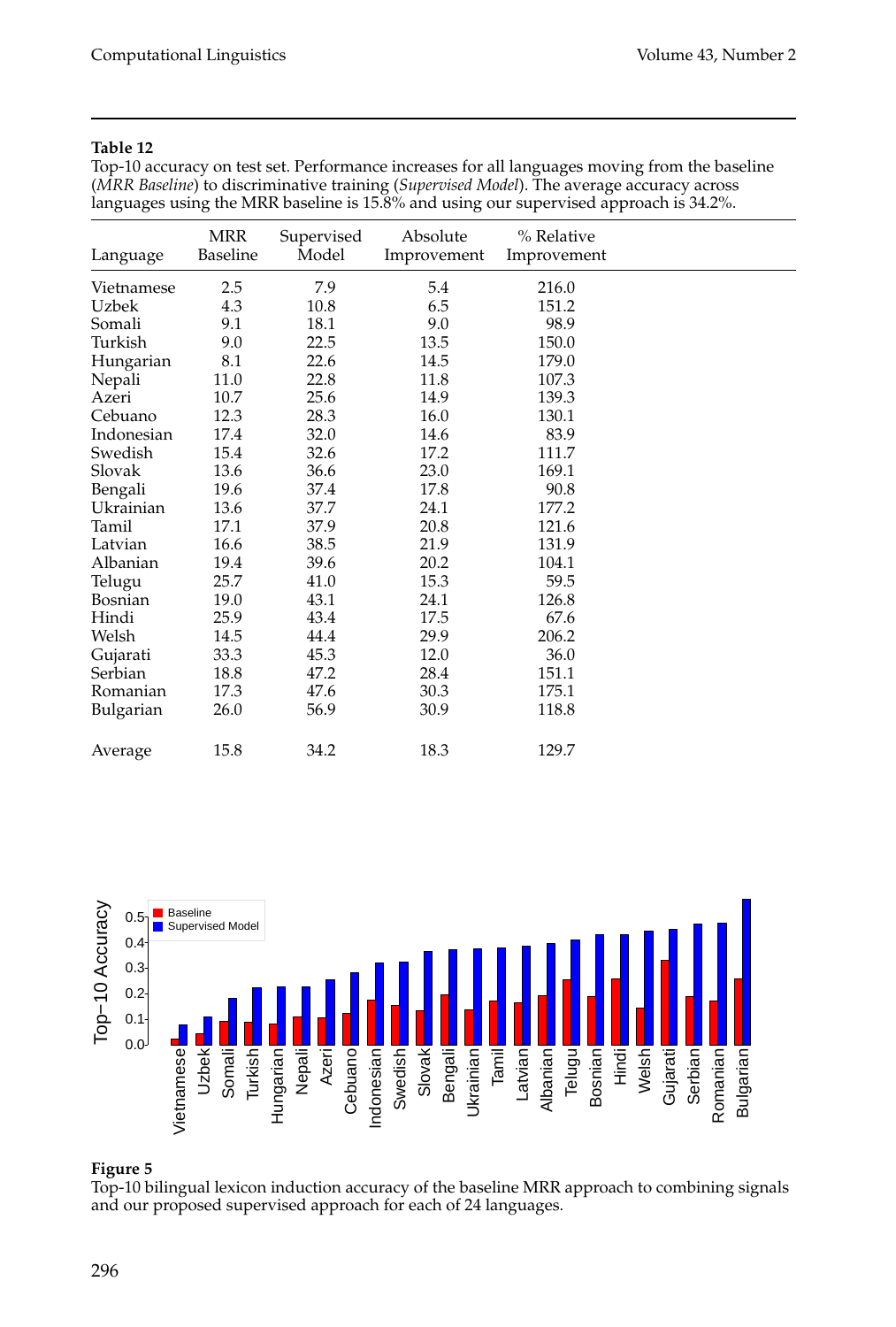

# **Figure 6**

Learning curves over a number of positive training instances, up to 1,000. For some languages, 1,000 positive training instances are not available. In all cases, the number of negative training instances is three times the number of positive instances. For all languages, performance is fairly stable after about 300 positive training instances.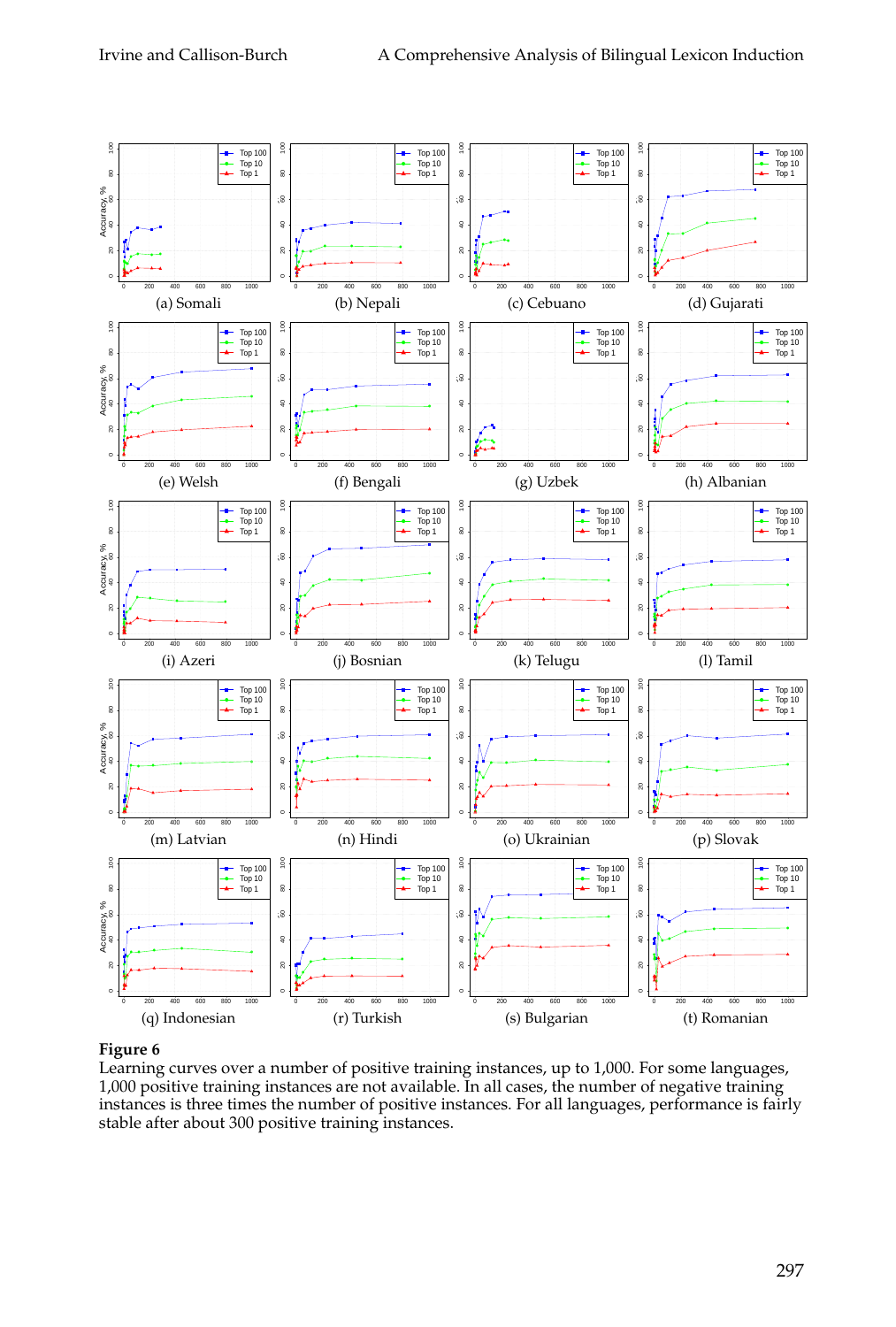*5.1.2 Varying the Amount of Monolingual Data.* How much monolingual data would we need to ensure high-quality induced bilingual lexicons? Do our experiments show any signs of bilingual lexicon induction performance leveling off after a certain amount of monolingual data is available? If so, any further performance gains would have to be made by improving our underlying model, rather than taking the easier route of expanding our Web crawls to additional Web sites. These are important considerations as we move to integrating induced translations into end-to-end statistical machine translation (SMT).

Figure 7 shows bilingual lexicon induction learning curves for four languages, Gujarati, Albanian, Azeri, and Tamil. Top 1, top 10, and top 100 accuracies are plotted on the *y*-axis for each language, and the *x*-axis shows the amount of monolingual data used to score and rank translation candidates. We generated the learning curves by sampling the Web crawl and Wikipedia monolingual corpora at the same rate. The total amount of monolingual data available for Gujarati is about 5 million words, and it is about 11 million for Azeri, 13 million for Tamil, and 15 million for Albanian.



#### **Figure 7**

Bilingual lexicon induction learning curves over varying comparable corpora sizes for (a) Gujarati, (b) Albanian, (c) Azeri, and (d) Tamil. The *x*-axis is shown on a log scale.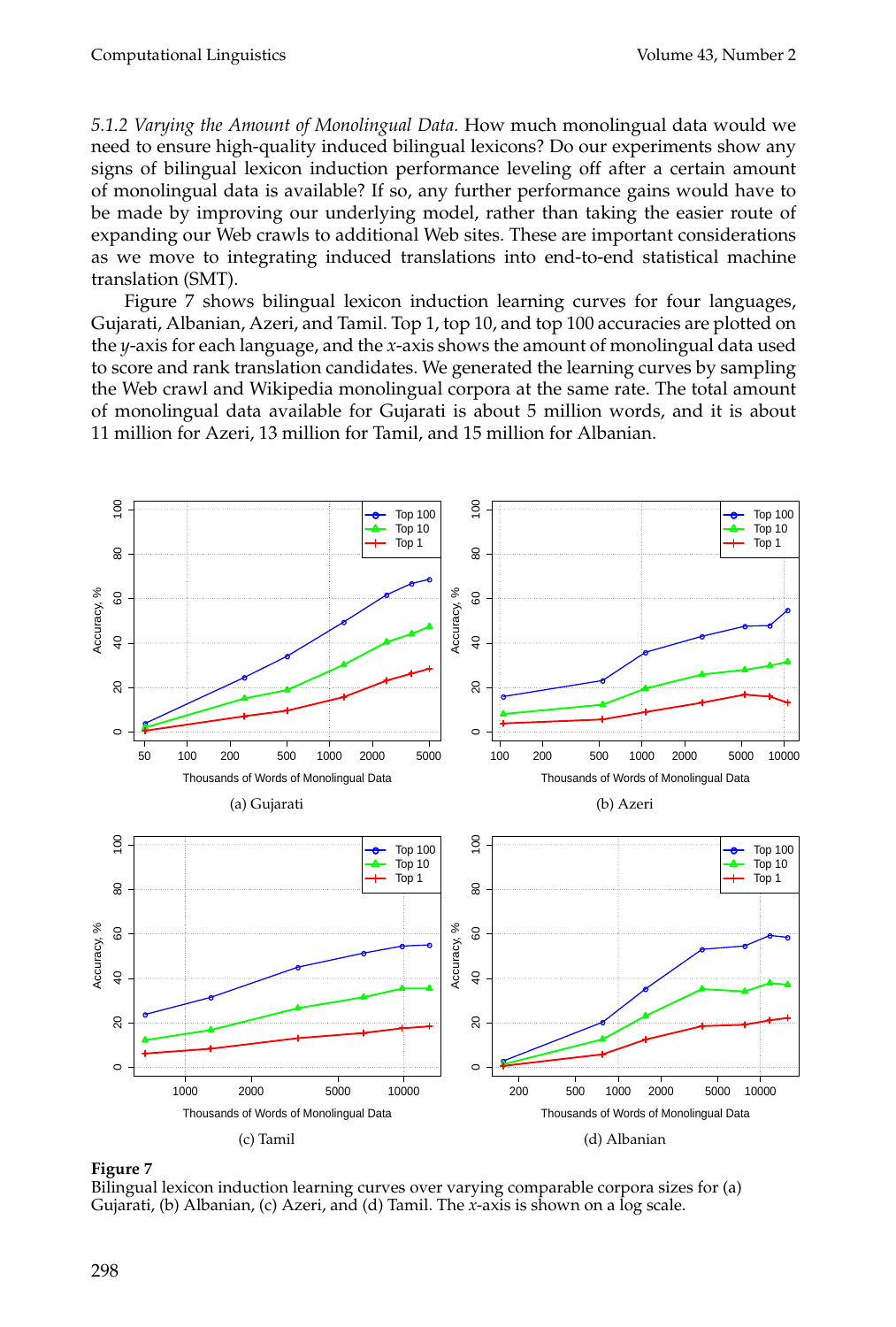Performance levels off after about one-third of the Albanian data are used. This corresponds to about 5 million words. For Gujarati, performance increases rapidly up to the full amount of 5 million monolingual words. For Tamil and Azeri, the performance continues to increase, albeit at a lower rate than for Gujarati. These results indicate that we need several million words of comparable corpora to start to achieve reasonable performance, and possibly that increasing the amount of monolingual data exhibits the logarithmic improvements observed in other NLP problems like language.

# **5.2 Analysis by Word Frequency**

Previous work on bilingual lexicon induction typically focused only on discovering translations for the most frequent words in a language. This was done for practical purposes, because the context-vector representations for high frequency words are much less sparse than for low frequency words. However, it is not a particularly realistic scenario, since for applications like SMT, the words that we would like to induce translations for are typically rare words that do not occur in our bilingual training data.

Figure 8 presents an analysis of the accuracy of our discriminative model. It bins source-language words by their Wikipedia corpus frequency. We binned the words in each evaluation test set by frequency, and each bin contains 100 source-language words. That is, the most frequent 100 source-language words were put into the first bin, and the least frequent were put into the last bin. The *x*-axis in each figure plots the average corpus frequency of the words in a given bin versus the percent of those source language words that have a correct translation in the top-*k* ranked list of translations.

The results in Figure 8 are presented starting with the language with the least amount of Wikipedia data (Somali) and ending with the language with the largest amount (Swedish), among those languages for which results are presented. Corpus frequencies for even the most frequent words in the first few source languages are very small. For example, the average frequency of the 100 most frequent Somali words is only 13.

Prior work on bilingual lexicon induction has focused on identifying translations for frequent words. In general, our monolingual signals are stronger for those words that appear frequently in monolingual corpora than for those words that appear less frequently and have sparse context and temporal counts. Therefore, we hypothesized that translation accuracy would be higher for frequent words than for less-frequent words, resulting in accuracies that go up from left to right, or from lower frequency to higher frequency, in the figures. Figure 8 shows that this effect holds true, but it is not as strong as we expected.

To quantify the effects of frequency, we compute the Spearman rank-order correlation coefficient between the frequency rank of a given source word and the rank of its correct translation.<sup>8</sup> Across all languages, we find a slightly positive average correlation of 0.08, indicating that, as we expected, more frequent words tend to have higher ranked correct translations. This effect is significant to a p-value of 0.01 for 14 of the

<sup>8</sup> Although we have integer-valued frequency information, our comparison variable only contains ranks, so we convert frequency to an ordinal variable by ranking the words in each test set by their Wikipedia monolingual frequencies, from highest to lowest.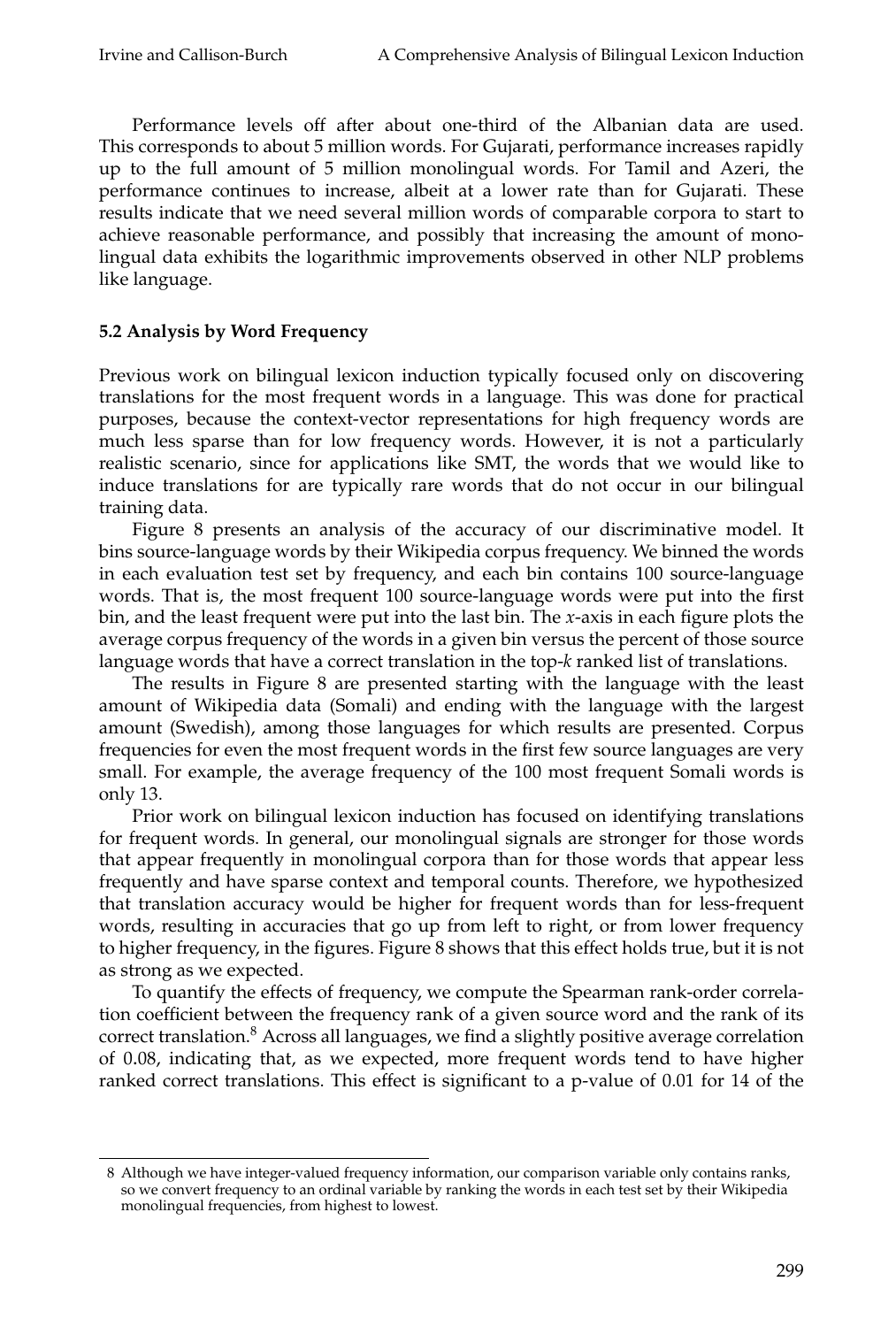

# **Figure 8**

Bilingual lexicon induction as a function of source word **frequency** in Wikipedia monolingual data. Frequency is plotted along the *x*-axis. Among the languages shown, we have the least monolingual data for Somali and the most for Swedish.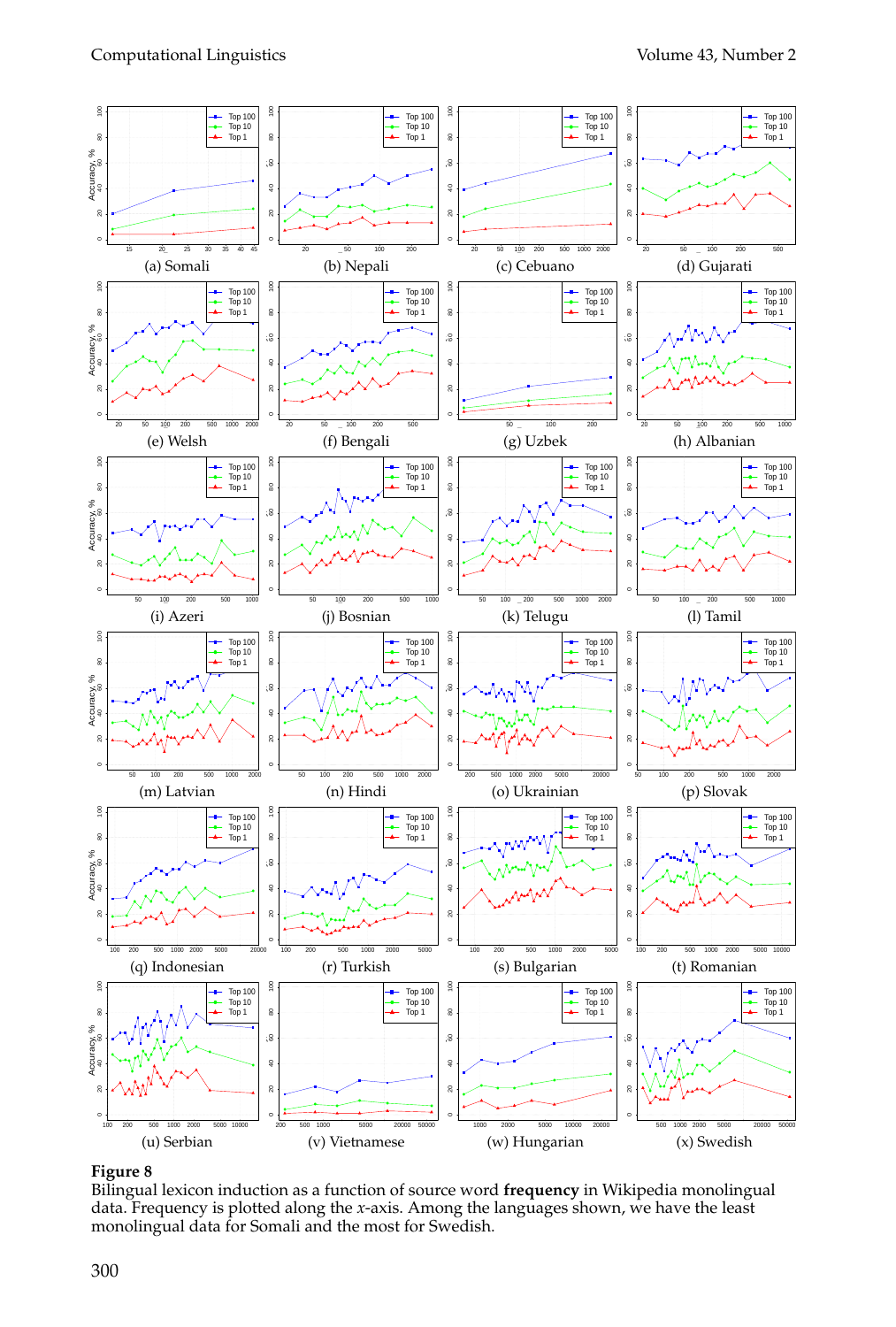24 languages, $^9$  although the correlation is not as large as we expected. In the next section we conduct a similar analysis based on burstiness.

# **5.3 Analysis by Word Burstiness**

Figure 9 presents results again on the same set of experiments but bins source language words by their Wikipedia corpus *burstiness*. We use the burstiness definition (*Bw*, not *IDFw*) given in Section 2.6. As we did for the word frequency analysis, we bin the words in each evaluation set by burstiness, with each bin containing 100 source words. That is, the 100 most bursty source-language words were put in the first bin, and the least bursty were put into the last bin. The horizontal axis in each figure plots the average burstiness of the words in a given bin versus the percent of those source language words that have a correct translation in the top-*k* ranked list of translations.

We hypothesized that it may be easier to induce translations for bursty words than for non-bursty words because their temporal and topic signatures are very peaked. The results in Figure 9 confirm this. Again, without binning by burstiness, we compute the Spearman rank-order correlation coefficient between the rank of a given word's burstiness and the rank of its correct translation. Across all languages, we find a positive average correlation of 0.25, indicating that, as we expected, we tend to rank correct translations higher for more bursty words. This effect is significant to a p-value of 0.01 for *all* 24 languages. Comparing our results here with those in Section 5.2, we see that burstiness is a better predictor of ranking performance on a given word than frequency.

# **6. Comparison with a Sophisticated Generative Model**

We compare our discriminative bilingual lexicon induction approach with the popular generative model developed by Haghighi et al. (2008). Haghighi et al. present a canonical correlation analysis (CCA)–based approach to inducing bilingual lexicons. The generative model presented in that work first generates a set of one-to-one matchings, *M*, between pairs of source and target words. Then, a feature vector is generated for each matched word type, *s<sup>i</sup>* and *t<sup>j</sup>* , from a "language-independent concept," *zi*,*<sup>j</sup>* . Similar to our work, source and target words are represented by feature vectors characterizing their orthographies and their contexts in monolingual corpora. However, unlike our work, the generative model proposed in Haghighi et al. allows neither source nor target word types to have multiple translations. Inference is done through bootstrapped expectation maximization (EM); the best CCA parameters,  $θ$ , are computed in the M-step, and the maximum weighted bipartite matching is found in the E-step using the Hungarian algorithm. In the first iteration, an initial lexicon is used to seed the E-step, and, in additional EM iterations, an increasing number of high-confidence matchings are included until a complete bipartite matching is identified. The approach is referred to as matching canonical correlation analysis (MCCA).

Haghighi et al. (2008) present results on three language pairs (English–Spanish, English–Chinese, and English–Arabic). However, evaluation is only done over nouns, which is a bursty word class, and lexicons are limited to high-frequency words. As we showed in Sections 5.2 and 5.3, frequent and bursty words tend to be the easiest to translate accurately.

<sup>9</sup> Bosnian, Cebuano, Somali, Nepali, Gujarati, Bengali, Latvian, Indonesian, Welsh, Tamil, Turkish, Telugu, Hungarian, and Swedish.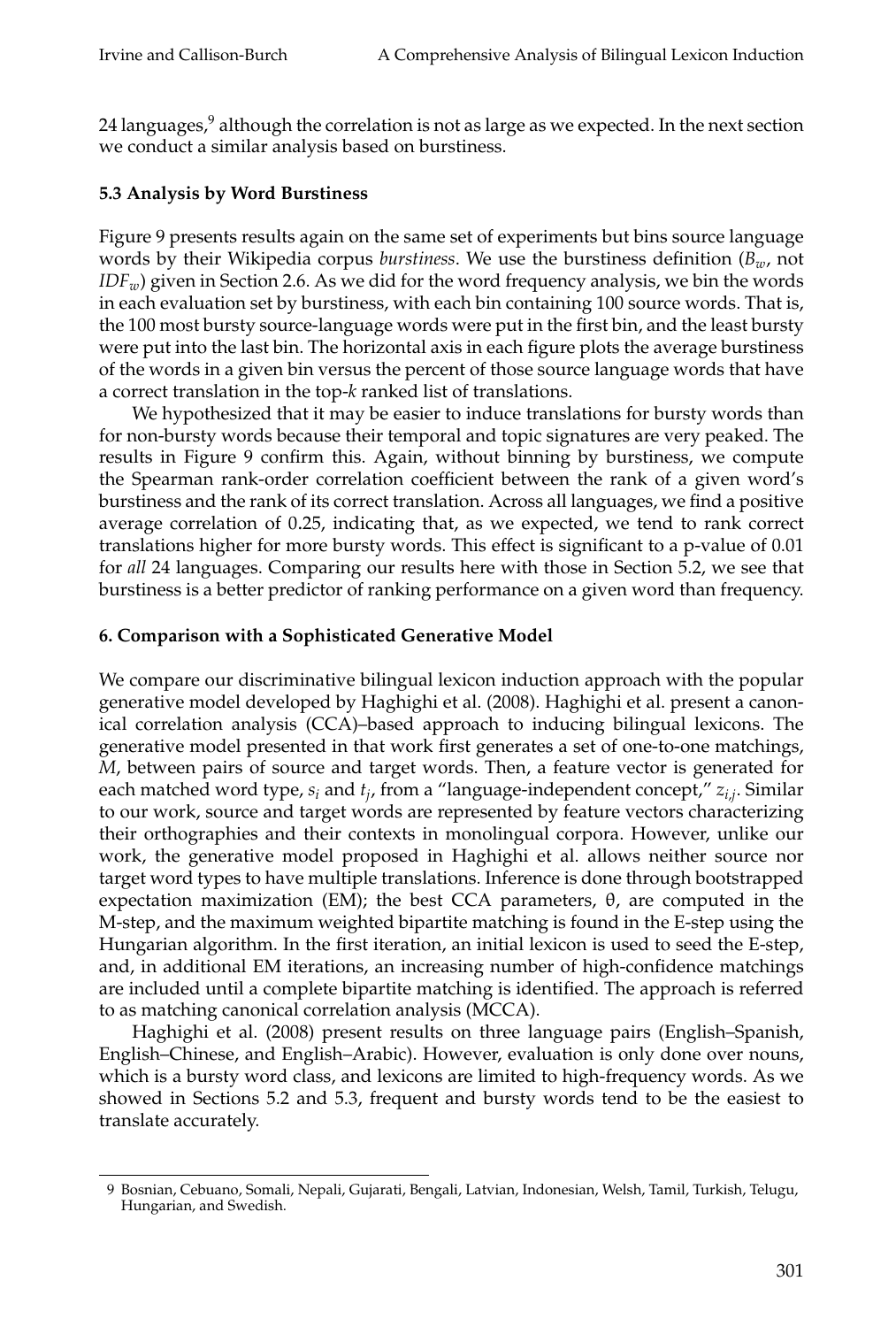

## **Figure 9**

Bilingual lexicon induction as a function of source word burstiness in Wikipedia monolingual data. Burstiness is plotted on the *x*-axis. It is calculated according to Equation (6).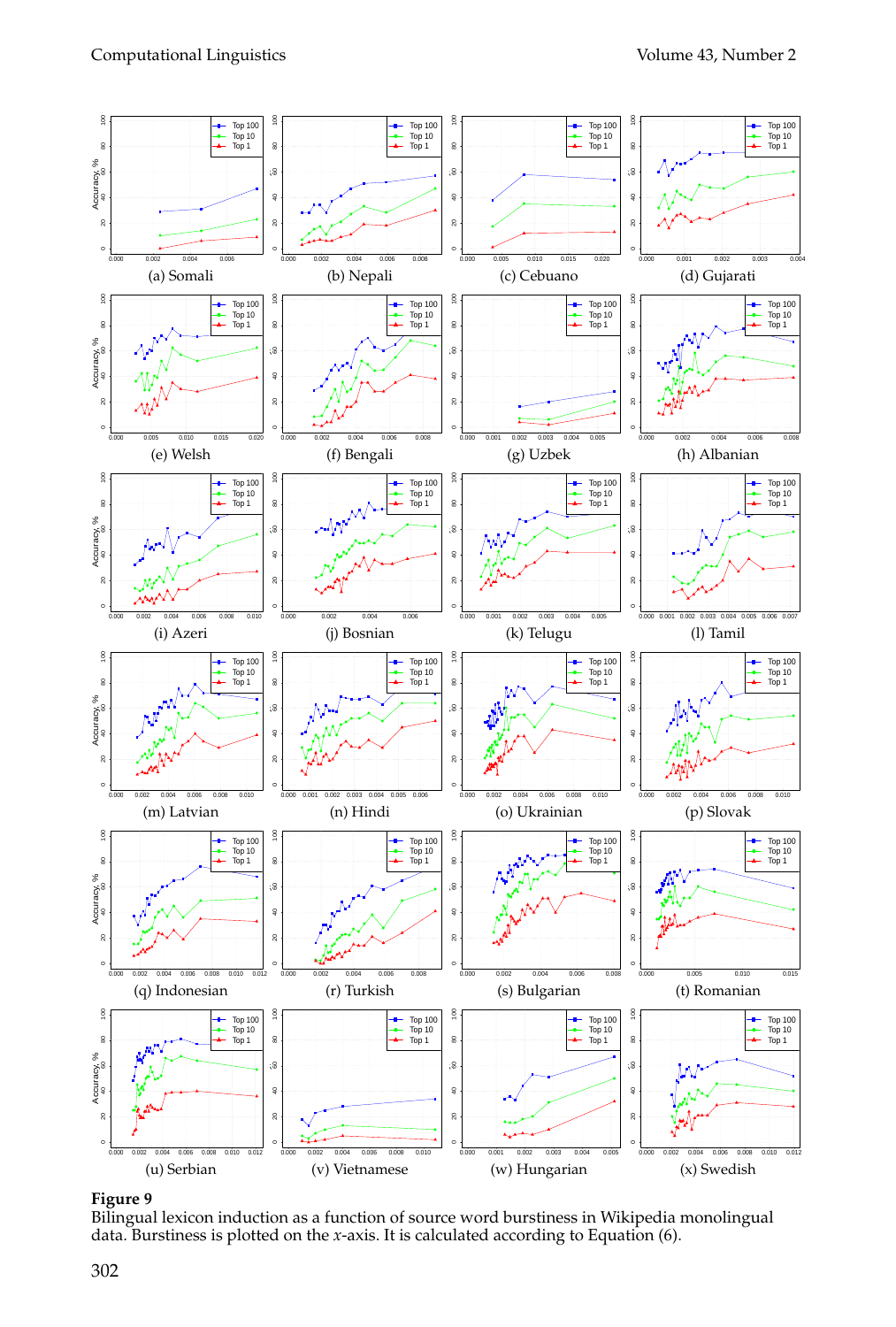We did the following to ensure that our comparison with MCCA is as fair as possible. We used Aria Haghighi's code to compute the translations for MCCA. We present experiments on Spanish–English, which was the best performing language pair in the MCCA paper. We use identical data sets for MCCA and our discriminative model, taking monolingual corpora from our Wikipedia collection and bilingual lexicons from our MTurk dictionary. We down-sample our data to about 6,000 randomly selected Wikipedia page pairs (∼5 million words of text in both languages), to make the data set comparable in size to Haghighi et al.'s experiments. We identify a bilingual dictionary of 1,100 word translation pairs in the MTurk dictionary for which both the source and target lexicons are unique and all words appear in monolingual corpora greater than ten times. We use the learning parameters in Haghighi et al.'s MCCA code, which include ten iterations of bootstrapped EM and a context window of size four. We perform an experiment where our discriminative model is limited to use only the two features that the MCCA model uses (orthographic features and contextual features estimated over the Wikipedia monolingual corpora). We use MCCA to compute a full bipartite matching and measure accuracy over the complete test set of 1,000 translation pairs.

We randomly select 100 word pairs to serve as a seed lexicon in the MCCA approach and as training data in our discriminative approach, and we use the remaining 1,000 word pairs as an evaluation set. We use MCCA to compute a full bipartite matching and measure accuracy over the complete test set of 1,000 translation pairs.

We use the seed lexicon of 100 word pairs to train our supervised discriminative model. As before, we randomly select three times as many negative examples for training. We then use the learned model to score all words in the source test lexicon paired with all words in the target test lexicon. In order to make our results comparable, we follow Haghighi et al. (2008) and use the Hungarian algorithm (Kuhn 1955) to find the best set of one-to-one bipartite matchings across the source and target lexicons, maximizing the total score across all matchings. We first measure the performance of our discriminative model using the orthographic and contextual features used by MCCA. Then, we also measure performance when we add our topic, frequency, and burstiness similarity features to the model.

Table 13 shows the performance of each bilingual lexicon induction model. The MCCA approach correctly matches 15% of the 1,000 test set pairs. Our discriminative approach using only orthographic and contextual similarity features correctly matches 24%. When we add our full feature set, our model achieves 42% accuracy. These results demonstrate that our discriminative model needs no more training data than is needed to seed a generative model like the one presented in Haghighi et al. This is consistent with our results in Section 5.1.1, where we showed that our models can achieve

**Table 13**

Comparison of bilingual lexicon induction accuracies using (1) matching canonical correlation analysis (MCCA), (2) our supervised discriminative model using only contextual and orthographic features, and (3) our supervised discriminative model using our complete feature set. Accuracy is measured as the percent of test set translations that are correctly matched by each model's full bipartite matching.

| Model                                                          | Accuracy $(\% )$ |
|----------------------------------------------------------------|------------------|
| <b>MCCA</b>                                                    | -15.1            |
| Discriminative Model w/ Context and Orthographic Features Only | 24.3             |
| Discriminative Model w/ All Features                           | 42.3             |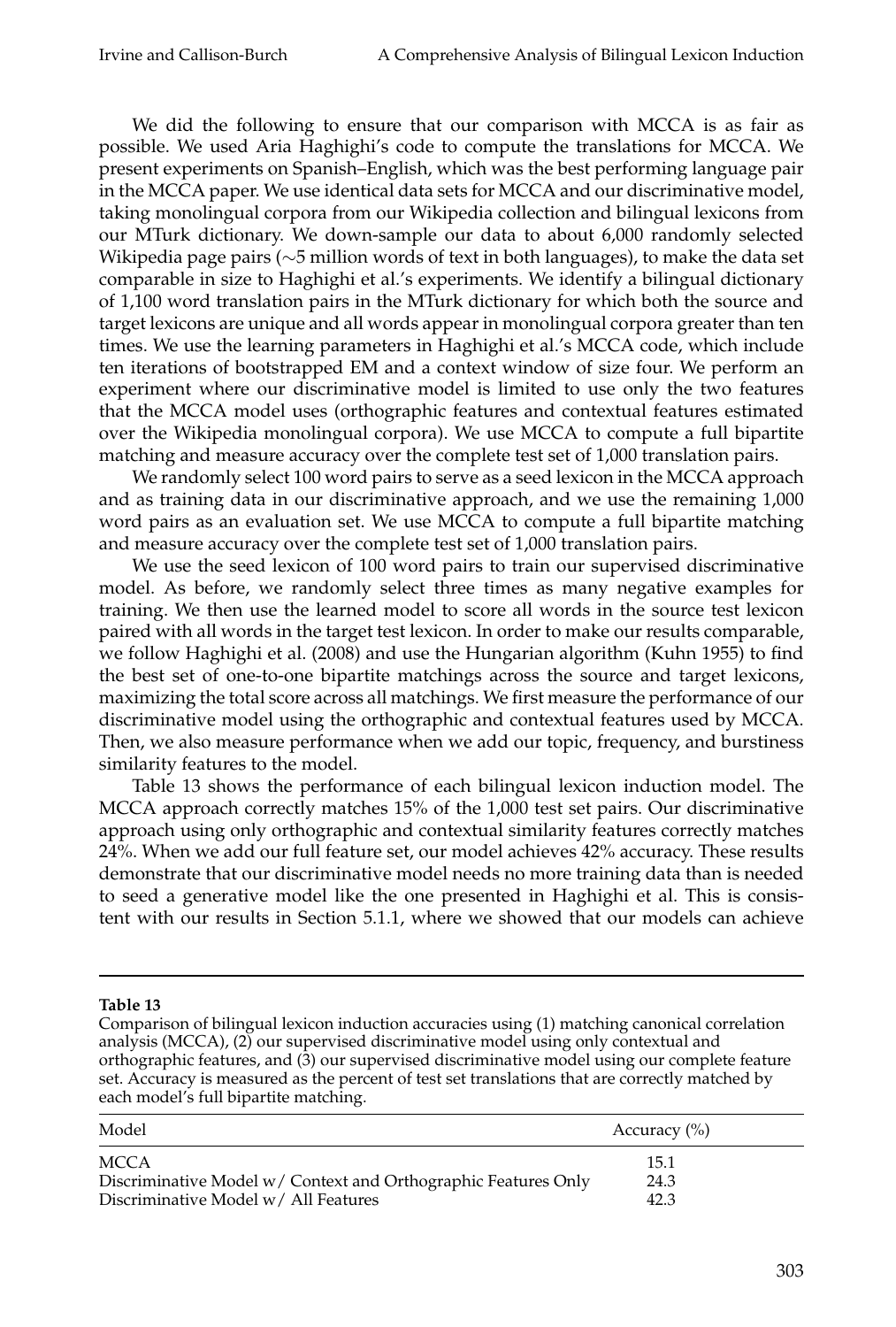higher accuracies on the bilingual lexicon induction task using only small amounts of supervision.

In addition to our discriminative model outperforming the MCCA generative model on the matching task, it has the added advantage of not being restricted to predicting 1:1 word translations. This is critical as, even for closely related language pairs, many words do not have a one-to-one correspondence across languages. One example from the domain adaptation setting is the French word *enceinte*. In medical contexts, it translates as *pregnant* in English, but in government contexts it translates as *place*, *house*, or *chamber*, and in scientific contexts it translates most frequently as *enclosures*. We would not want to restrict models of bilingual lexicon induction to choosing only one sense, or one translation, for the French word *enceinte*. That is, the polysemy of words varies across languages and it is important to be able to account for this in any model of bilingual lexicon induction.

# **7. Related Work**

# **7.1 Diverse Monolingual Similarity Metrics**

Schafer and Yarowsky (2002) exploit the idea that word translations tend to co-occur in time across languages, and Schafer (2006) uses this and a diverse set of other similarity measures to bootstrap a small seed bilingual dictionary and induce full dictionaries for low-resource languages. Schafer combines the different signals, and weights their contribution in an ad hoc manual fashion, rather than setting them empirically by applying machine learning algorithms. Klementiev and Roth (2006) also use the temporal cue to train a phonetic similarity model for associating Named Entities across languages. Koehn and Knight (2002) use similarity in spelling as another kind of cue that a pair of words may be translations of one another. Other work has used dependency relations in place of adjacent words to define context (Garera, Callison-Burch, and Yarowsky 2009; Andrade, Matsuzaki, and Tsujii 2012).

Recent work has used graph-based models to induce translations. Mausam et al. (2010) use freely available online dictionaries and inference over translation graphs to compile a very large, multilingual dictionary. Laws et al. (2010) use graph-based models to represent linguistic relations and induce translations. Tamura, Watanabe, and Sumita (2012) utilize the classic notions of co-occurrence and contextual similarity but use graph-based label propagation to induce translations.

# **7.2 Other Approaches to Learning Translation of OOVs**

Approaching the problem from an information retrieval perspective, Zhang, Huang, and Vogel (2005) use a system based on cross-lingual query expansion to identify translations for OOV words.

A new line of research has tried to use decipherment techniques (Knight 2013) to learn translations from monolingual corpora (Ravi and Knight 2011; Nuhn, Mauser, and Ney 2012; Dou and Knight 2012, 2013). This research line draws on previous decipherment work for solving simpler substitution/transposition ciphers, while recognizing that thinking of the foreign language as a "code" also requires customizing the decipherment algorithms so that they can deal with highly non-deterministic mappings and very large substitution tables.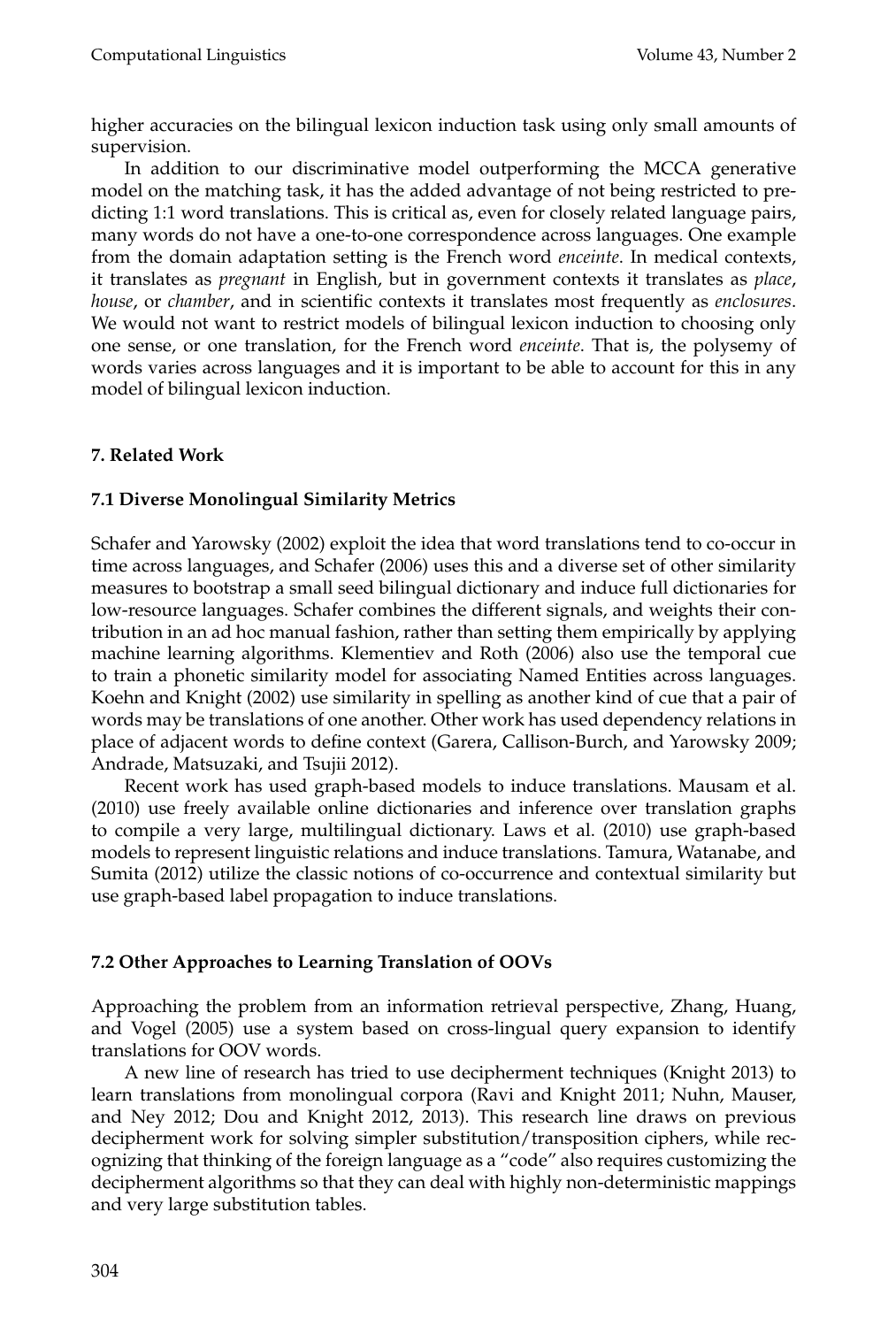# **7.3 Integration with Machine Translation**

Any bilingual lexicon induction and dictionary expansion methods could be used to supplement parallel data used for estimating word alignments and scored phrase tables. The most obvious way to integrate lexicon induction output into the SMT pipeline would be to induce translations for out-of-vocabulary and rare words. That is, if a word in our test set does not have a translation in the phrase table, we could induce one for it. Although most work on bilingual lexicon induction is motivated by the idea that outputs could be integrated into end-to-end SMT, until recently such an extrinsic evaluation was rarely performed. Daumé and Jagarlamudi (2011) use CCA and both contextual and orthographic features to induce translations. Razmara et al. (2013) construct a graph using source-language monolingual text and identify translations for sourcelanguage OOV words by pivoting through paraphrases. In Irvine, Quirk, and Daumé (2013), we presented a method for expanding an initial translation dictionary estimated from old-domain parallel corpora by matching marginal probabilities over new-domain comparable corpora. Daumé and Jagarlamudi (2011), Razmara et al. (2013), and our prior work in Irvine, Quirk, and Daumé (2013) integrate translations into an SMT model to improve performance in domain adaptation settings.

In Klementiev et al. (2012), we described a framework for estimating the parameters of machine translation without bilingual parallel corpora. Many of the monolingually estimated features that we used in that framework are the same as the features used here for bilingual lexicon induction. In that work, we performed oracle experiments where the translations were given by an existing phrase-table, and simply re-scored using the monolingually estimated signals of translation equivalence.

# **7.4 Extracting Parallel Data from Comparable Corpora**

Resnik and Smith (2003), Munteanu and Marcu (2005), Abdul-Rauf and Schwenk (2009a), Abdul-Rauf and Schwenk (2009b), and Smith, Quirk, and Toutanova (2010) identify parallel sentences in comparable corpora. Munteanu and Marcu (2006) identify parallel sub-sentential fragments using a probabilistic lexicon and information retrieval methods to identify similar document pairs and then use the same word translation probabilities to detect parallel fragments within the document pairs. They supplement existing parallel data with the new sentence and fragment pairs and evaluate endto-end SMT systems trained on the augmented parallel datasets. Quirk, Udupa, and Menezes (2007) also seek to identify phrase translation pairs from comparable corpora, but that method requires a first-pass identification of promising comparable pairs of sentences from paired comparable documents. They then use a generative model to extract fragment translation pairs. Similarly, Hewavitharana and Vogel (2011) seek to identify phrase translation pairs from comparable corpora but require a first pass to identify a set of comparable sentences and then a second pass through the data to find the best phrasal alignment within each sentence pair. These efforts at using comparable corpora to expand parallel corpora are orthogonal to the approaches that we propose in this article.

# **8. Conclusions**

We have performed the most systematic analysis of bilingual lexicon induction to date. We analyze a set of 18 monolingually derived signals of translation equivalence,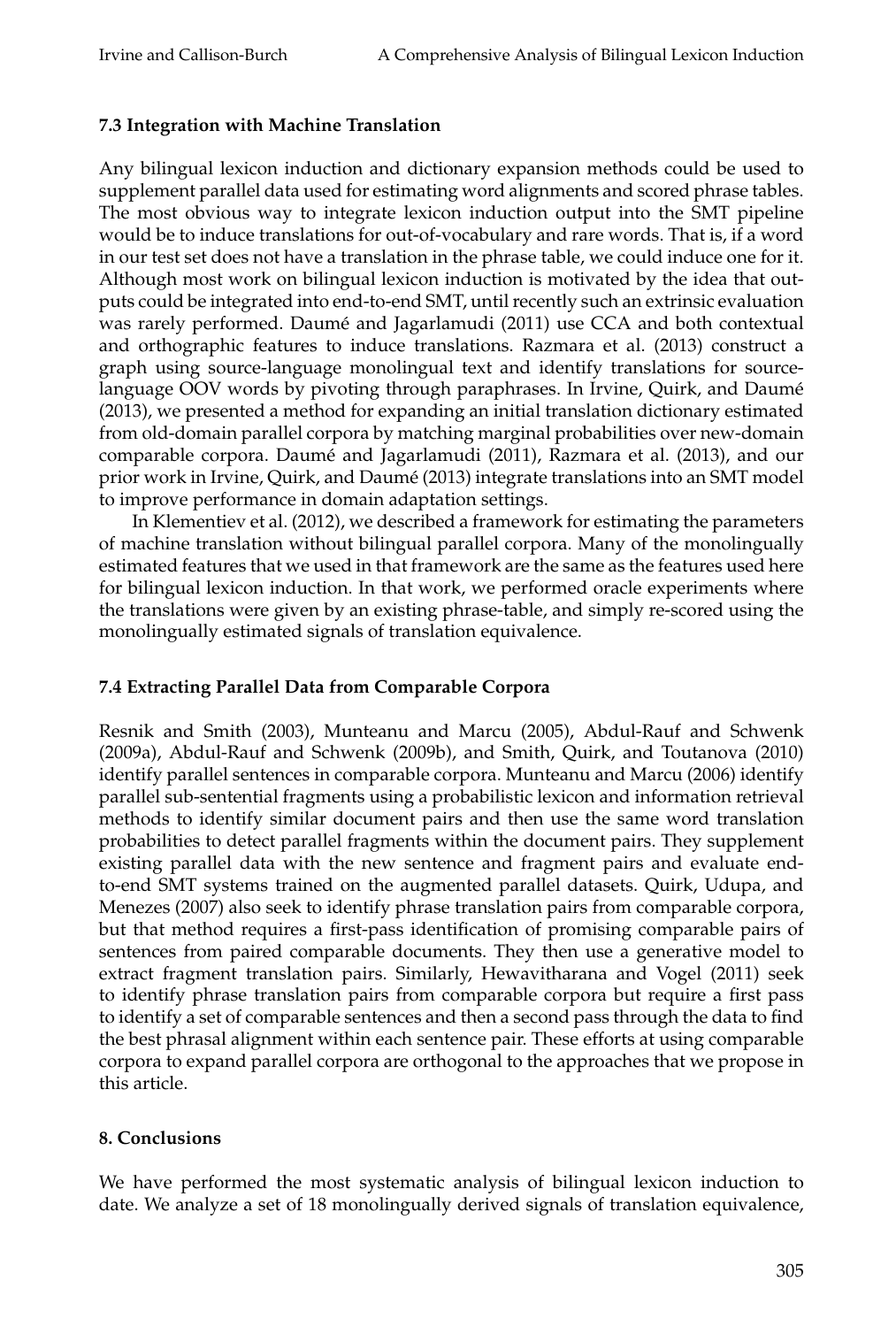including signals based on contextual similarity, temporal similarity, orthographic similarity, topic similarity, and features that compare the frequency and burstiness of words across languages. Analyzing the behavior of bilingual lexicon induction across two dozen languages, we find several striking conclusions.

All of the individual signals of translation equivalence are weak indicators by themselves. The best median performance of an individual signal reaches a mere <20% at ranking a translation within its top-10 prediction. The majority of signals have  $\ll$ 10% top-10 accuracy. Like Schafer and Yarowsky (2002), we find that combining diverse signals increases the translation accuracy. We can observe improvements even using a simple baseline combination method like mean reciprocal rank, although MRR performs only modestly better than the best individual signal. Our discriminative approach to combining the signals achieves dramatically improved performance. Our model outperforms the MRR baseline for all 24 languages that we experimented with, with the average top-10 accuracy more than doubling, from 16% to 34%.

Although small seed dictionaries have been an essential element in bilingual lexicon induction since early work by Rapp (1995) and Fung (1995), and although much of the past research has used multiple signals of translation equivalence, surprisingly, no one has used the seed dictionary to empirically weight the contributions of the different signals.

A popular contemporary generative model, MCCA, proposed by Haghighi et al. (2008) also substantially underperforms our discriminative approach. Only a relatively small amount of bilingual data is needed to set the weights of the discriminative model. Our experiments show that having as few as 300 dictionary entries is sufficient. Moreover, we show that using a different language to set the weights for a language without a bilingual dictionary may be a successful strategy.

Our model performs well, even using relatively simple similarity estimators like cosine distance without applying any dimensionality reduction techniques and despite being a simple linear model. Future work could investigate additional gains from using more sophisticated models such as decision trees, random forests, kernel machines, or neural networks.

Additionally, we present a nuanced analysis of the experiments: We quantify how diverse/orthogonal the signals of translation equivalence are by measuring the correlation of how the different signals rank the translations of 1,000 words in each language. We show that the strongest individual signals (contextual similarity and topical similarity) are consistent across all languages. This is possibly due to the fact that both signals were computed using data derived from Wikipedia. This data set is larger and more comparable than our other newswire data sets, and it has higher coverage of our test words, which were themselves drawn from Wikipedia. We show that most signals are consistent across part-of-speech, except for orthographic similarity, which performs better for nouns and adjectives. We show that bilingual lexicon induction is more accurate for words that occur more frequently in monolingual corpora, and for words that exhibit more bursty behavior. We show that top-*k* translation accuracy can be increased by straightforwardly increasing the amount of monolingual data used to estimate the signals of translation equivalence, but that the increase appears to be log-linear or worse, requiring substantial increases in monolingual data for continued incremental gains.

Our experiments are more thorough than previous work in bilingual lexicon induction, and provide useful guidance for researchers who wish to use the techniques for applications translating out of vocabulary items for statistical machine translation. Although we focus primarily on low-resource languages in this study, the techniques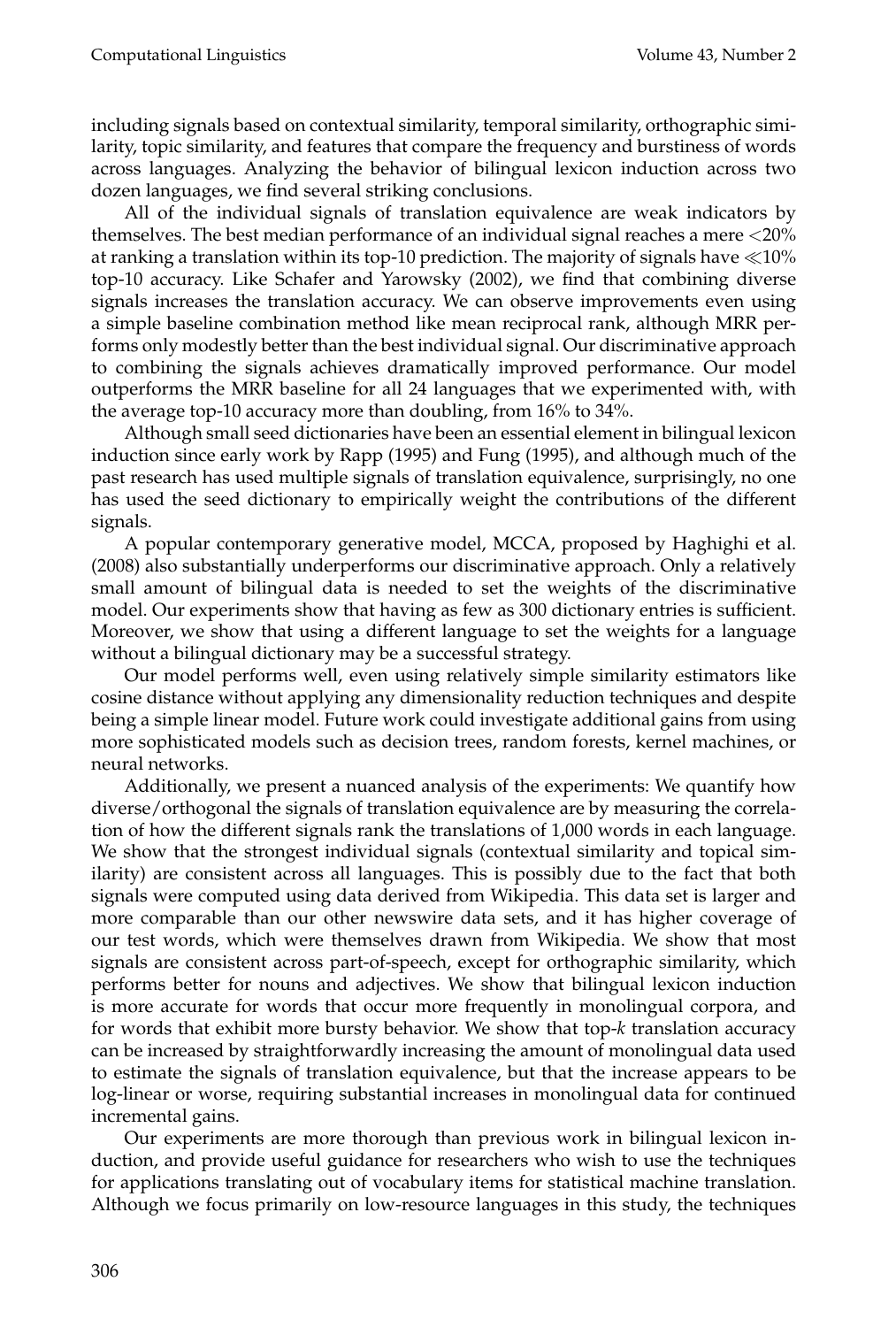may also serve as potentially useful for high-resource languages, which still have problems with out-of-vocabulary items even when there are ample bilingual training data for statistical machine translation systems.

## **Acknowledgments**

This material is based on research sponsored by DARPA under contract HR0011-09-1-0044 and by the Johns Hopkins University Human Language Technology Center of Excellence. The views and conclusions contained in this publication are those of the authors and should not be interpreted as representing official policies or endorsements of DARPA or the U.S. Government. We would like to thank David Yarowsky for his tremendous support, and for his inspiring work on—and continued ideas about—learning translations from monolingual texts. Thank you to Shreejit Gangadharan for his help with refactoring code and running follow-on experiments that were suggested by the anonymous reviewers.

# **References**

- Abdul-Rauf, Sadaf and Holger Schwenk. 2009a. Exploiting comparable corpora with TER and TERp. In *Proceedings of the 2nd Workshop on Building and Using Comparable Corpora: from Parallel to Non-parallel Corpora*, pages 46–54, Singapore.
- Abdul-Rauf, Sadaf and Holger Schwenk. 2009b. On the use of comparable corpora to improve SMT performance. In *Proceedings of the 12th Conference of the European Chapter of the ACL (EACL 2009)*, pages 16–23, Athens.
- Agarwal, Alekh, Oliveier Chapelle, Miroslav Dudík, and John Langford. 2014. A reliable effective terascale linear learning system. *Journal of Machine Learning Research*, 15:1111–1133.
- Alfonseca, Enrique, Massimiliano Ciaramita, and Keith Hall. 2009. Gazpacho and summer rash: Lexical relationships from temporal patterns of Web search queries. In *Proceedings of the 2009 Conference on Empirical Methods in Natural Language Processing*, pages 1046–1055, Singapore.

Andrade, Daniel, Takuya Matsuzaki, and Jun'ichi Tsujii. 2012. Statistical extraction and comparison of pivot words for bilingual lexicon extension. *[ACM](http://www.mitpressjournals.org/action/showLinks?doi=10.1162%2FCOLI_a_00284&crossref=10.1145%2F2184436.2184439&citationId=p_5) [Transactions on Asian Language Information](http://www.mitpressjournals.org/action/showLinks?doi=10.1162%2FCOLI_a_00284&crossref=10.1145%2F2184436.2184439&citationId=p_5) [Processing \(TALIP\)](http://www.mitpressjournals.org/action/showLinks?doi=10.1162%2FCOLI_a_00284&crossref=10.1145%2F2184436.2184439&citationId=p_5)*, 11(2):6:1–6:31.

- Berg-Kirkpatrick, Taylor and Dan Klein. 2011. Simple effective decipherment via combinatorial optimization. In *Proceedings of the 2011 Conference on Empirical Methods in Natural Language Processing*, pages 313–321, Edinburgh.
- Bergsma, Shane and Grzegorz Kondrak. 2007. Alignment-based discriminative string similarity. In *Proceedings of the 45th Annual Meeting of the Association for Computational Linguistics*, pages 656–663, Prague.
- Bird, Steven, Ewan Klein, and Edward Loper. 2009. *Natural Language Processing with Python*. O'Reilly Media, Inc.
- Brown, Peter F., John Cocke, Stephen A. Della Pietra, Vincent J. Della Pietra, Fredrick Jelinek, John D. Lafferty, Robert L. Mercer, and Paul S. Roossin. 1990. A statistical approach to machine translation. *Computational Linguistics*, 16:79–85.
- Church, Kenneth W. and William A. Gale. 1995. Poisson mixtures. *Natural Language Engineering*, 1:163–190.
- Church, Kenneth W. and William A. Gale. 1999. Inverse document frequency (IDF): A measure of deviations from Poisson. In Susan Armstrong, Kenneth Church, Pierre Isabelle, Sandra Manzi, Evelyne Tzoukermann, and David Yarowsky, editors, *Natural Language Processing Using Very Large Corpora*, volume 11 *of Text, Speech and Language Technology*. Springer Netherlands, pages 283–295.
- Daumé, Hal and Jagadeesh Jagarlamudi. 2011. Domain adaptation for machine translation by mining unseen words. In *Proceedings of the 49th Annual Meeting of the Association for Computational Linguistics: Human Language Technologies*, pages 407–412, Portland, OR.
- Dou, Qing and Kevin Knight. 2012. Large scale decipherment for out-of-domain machine translation. In *Proceedings of the 2012 Joint Conference on Empirical Methods in Natural Language Processing and Computational Natural Language Learning*, pages 266–275, Jeju Island.
- Dou, Qing and Kevin Knight. 2013. Dependency-based decipherment for resource-limited machine translation. In *Proceedings of the 2013 Conference on*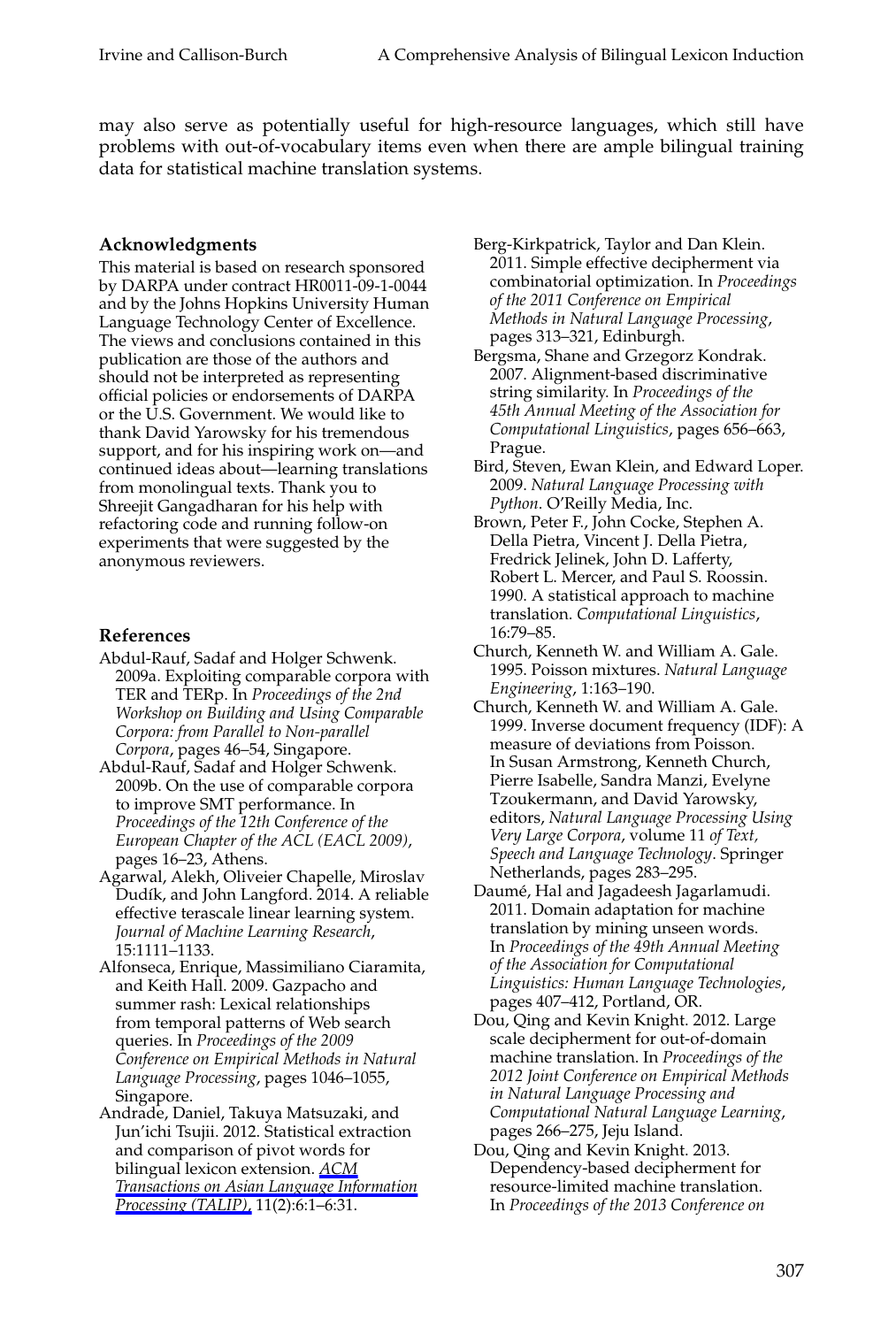*Empirical Methods in Natural Language Processing*, pages 1668–1676, Seattle, WA.

- Fung, Pascale. 1995. Compiling bilingual lexicon entries from a non-parallel English-Chinese corpus, In *Proceedings of the Workshop on Very Large Corpora*, pages 173–185, Cambridge, MA.
- Fung, Pascale and Lo Yuen Yee. 1998. An IR approach for translating new words from nonparallel, comparable texts. In *Proceedings of the Conference of the Association for Computational Linguistics (ACL)*, pages 414–420, Montreal.
- Garera, Nikesh, Chris Callison-Burch, and David Yarowsky. 2009. Improving translation lexicon induction from monolingual corpora via dependency contexts and part-of-speech equivalences. In *Proceedings of the Thirteenth Conference on Computational Natural Language Learning (CoNLL)*, pages 129–137, Boulder, CO.
- Haghighi, Aria, Percy Liang, Taylor Berg-Kirkpatrick, and Dan Klein. 2008. Learning bilingual lexicons from monolingual corpora. In *Proceedings of the Conference of the Association for Computational Linguistics (ACL)*, pages 771–779, Columbus, OH.
- Hewavitharana, Sanjika and Stephan Vogel. 2011. Extracting parallel phrases from comparable data. In *Proceedings of the 4th Workshop on Building and Using Comparable Corpora: Comparable Corpora and the Web*, pages 61–68, Portland, OR.
- Irvine, Ann. 2014. *Using Comparable Corpora to Augment Low Resource SMT Models*. Ph.D. thesis, Johns Hopkins University, Department of Computer Science, Baltimore, MD.
- Irvine, Ann and Chris Callison-Burch. 2013. Supervised bilingual lexicon induction with multiple monolingual signals. In *Proceedings of the 2013 Conference of the North American Chapter of the Association for Computational Linguistics: Human Language Technologies*, pages 518–523, Atlanta, GA.
- Irvine, Ann, Chris Callison-Burch, and Alexandre Klementiev. 2010. Transliterating from all languages. In *Proceedings of the Conference of the Association for Machine Translation in the Americas (AMTA)*, pages 100–110, Denver, CO.
- Irvine, Ann and Alexandre Klementiev. 2010. Using Mechanical Turk to annotate lexicons for less commonly used languages. In *Proceedings of the NAACL HLT 2010 Workshop on Creating Speech and*

*Language Data with Amazon's Mechanical Turk*, pages 108–113, Los Angeles, CA.

- Irvine, Ann, Chris Quirk and Hal Daumé. 2013. Monolingual marginal matching for translation model adaptation. In *Proceedings of the 2013 Conference on Empirical Methods in Natural Language Processing*, pages 1077–1088, Seattle, WA.
- Klementiev, Alexandre, Ann Irvine, Chris Callison-Burch, and David Yarowsky. 2012. Toward statistical machine translation without parallel corpora. In *Proceedings of the 13th Conference of the European Chapter of the Association for Computational Linguistics*, pages 130–140, Avignon.
- Klementiev, Alexandre and Dan Roth. 2006. Weakly supervised named entity transliteration and discovery from multilingual comparable corpora. In *Proceedings of the 21st International Conference on Computational Linguistics and 44th Annual Meeting of the Association for Computational Linguistics*, pages 817–824, Sydney.
- Knight, Kevin. 2013. Decipherment. In *Proceedings of the 51st Annual Meeting of the Association for Computational Linguistics (Tutorials)*, pages 3–4, Sofia.
- Koehn, Philipp and Kevin Knight. 2002. Learning a translation lexicon from monolingual corpora. In *Proceedings of the ACL-02 Workshop on Unsupervised Lexical Acquisition*, pages 9–16, Philadelphia, PA.
- Kuhn, Harold W. 1955. The Hungarian method for the assignment problem. *[Naval](http://www.mitpressjournals.org/action/showLinks?doi=10.1162%2FCOLI_a_00284&crossref=10.1002%2Fnav.3800020109&citationId=p_29) [Research Logistics Quarterly](http://www.mitpressjournals.org/action/showLinks?doi=10.1162%2FCOLI_a_00284&crossref=10.1002%2Fnav.3800020109&citationId=p_29)*, 2(1-2):83–97.
- Laws, Florian, Lukas Michelbacher, Beate Dorow, Christian Scheible, Ulrich Heid, and Hinrich Schütze. 2010. A linguistically grounded graph model for bilingual lexicon extraction. In *COLING 2010: Posters*, pages 614–622, Beijing.
- Li, Haizhou, A. Kumaran, Vladimir Pervouchine, and Min Zhang. 2009. Report of NEWS 2009 machine transliteration shared task. In *Proceedings of the 2009 Named Entities Workshop: Shared Task on Transliteration (NEWS 2009)*, pages 1–18, Suntec.
- Mausam, Stephen Soderland, Oren Etzioni, Daniel S. Weld, Kobi Reiter, Michael Skinner, Marcus Sammer, and Jeff Bilmes. 2010. Panlingual lexical translation via probabilistic inference. *[Artificial](http://www.mitpressjournals.org/action/showLinks?doi=10.1162%2FCOLI_a_00284&crossref=10.1016%2Fj.artint.2010.04.020&citationId=p_32) [Intelligence](http://www.mitpressjournals.org/action/showLinks?doi=10.1162%2FCOLI_a_00284&crossref=10.1016%2Fj.artint.2010.04.020&citationId=p_32)*, 174:619–637.
- Munteanu, Dragos and Daniel Marcu. 2006. Extracting parallel sub-sentential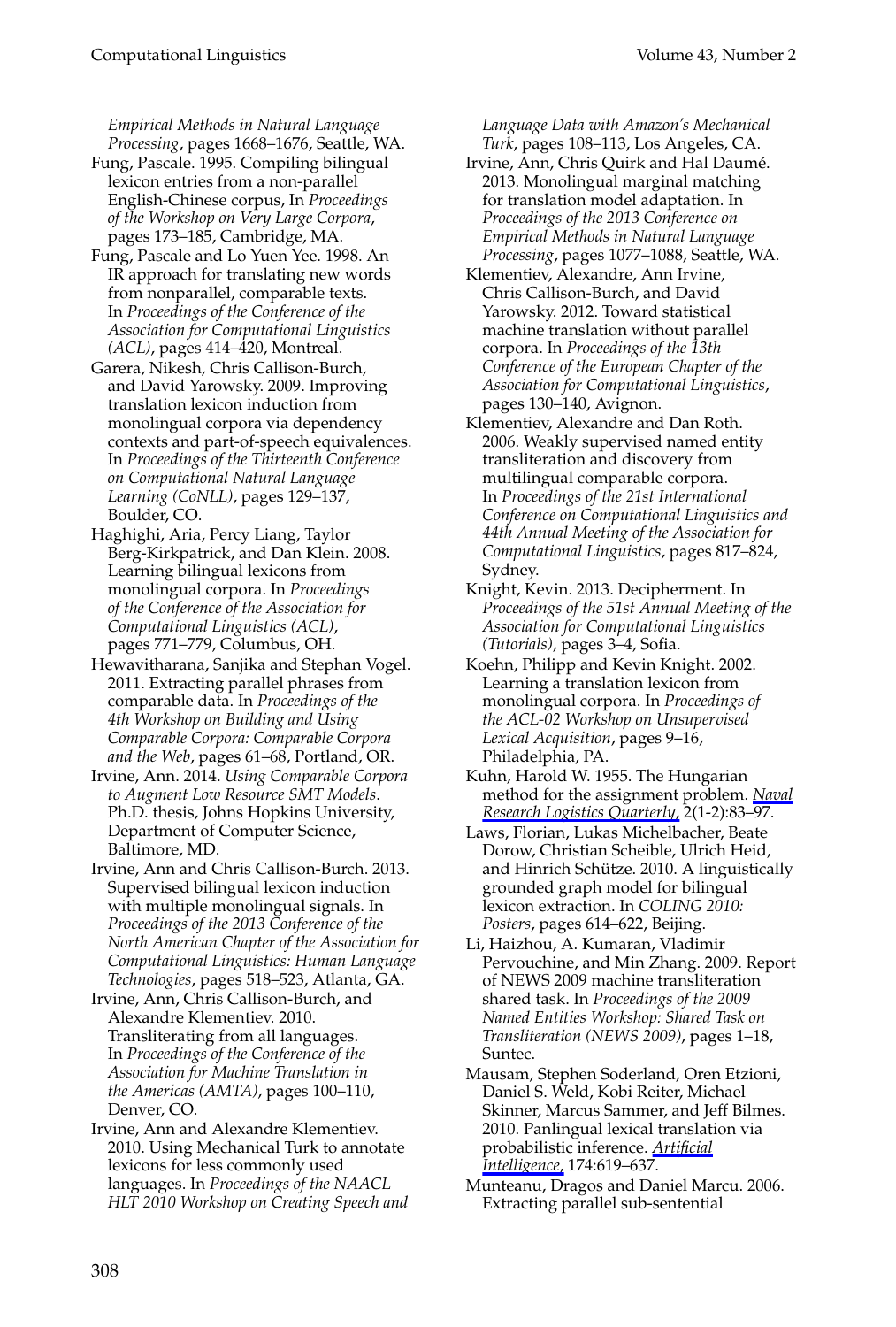fragments from non-parallel corpora. In *Proceedings of the Conference of the Association for Computational Linguistics (ACL)*, pages 81–88, Sydney.

- Munteanu, Dragos Stefan and Daniel Marcu. 2005. Improving machine translation performance by exploiting non-parallel corpora. *[Computational Linguistics](http://www.mitpressjournals.org/action/showLinks?doi=10.1162%2FCOLI_a_00284&system=10.1162%2F089120105775299168&citationId=p_34)*, 31:477–504.
- Nuhn, Malte, Arne Mauser, and Hermann Ney. 2012. Deciphering foreign language by combining language models and context vectors. In *Proceedings of the 50th Annual Meeting of the Association for Computational Linguistics: Long Papers-Volume 1*, pages 156–164, Jeju Island.
- Och, Franz Josef and Hermann Ney. 2002. Discriminative training and maximum entropy models for statistical machine translation. In *Proceedings of the 40th Annual Meeting of the Association for Computational Linguistics*, pages 295–302, Philadelphia, PA.
- Pavlick, Ellie, Matt Post, Ann Irvine, Dmitry Kachaev, and Chris Callison-Burch. 2014. The language demographics of Amazon Mechanical Turk. *Transactions of the Association for Computational Linguistics (TACL)*, 2:79–92.
- Pierrehumbert, Janet B. 2012. Burstiness of verbs and derived nouns. In Diana, Santos, Krister Lindén, and Wanjiku NgÕangÕa, editors, *Shall We Play the Festschrift Game?* Springer Berlin Heidelberg, pages 99–115.
- Quirk, Chris, Raghavendra Udupa, and Arul Menezes. 2007. Generative models of noisy translations with applications to parallel fragment extraction. In *Proceedings of the Machine Translation Summit*, pages 337–384, Copenhagen.
- Rapp, Reinhard. 1995. Identifying word translations in non-parallel texts. In *Proceedings of the 33rd Annual Meeting of the Association for Computational Linguistics*, pages 320–322, Cambridge, MA.
- Rapp, Reinhard. 1999. Automatic identification of word translations from unrelated English and German corpora. In *Proceedings of the 37th Annual Meeting of the Association for Computational Linguistics*, pages 519–526, College Park, MD.
- Ravi, Sujith and Kevin Knight. 2011. Deciphering foreign language. In *Proceedings of the 49th Annual Meeting of the Association for Computational Linguistics: Human Language Technologies*, pages 12–21, Portland, OR.
- Razmara, Majid, Maryam Siahbani, Reza Haffari and Anoop Sarkar. 2013. Graph propagation for paraphrasing out-of-vocabulary words in statistical machine translation. In *Proceedings of the 51st Annual Meeting of the Association for Computational Linguistics (Volume 1: Long Papers)*, pages 1105–1115, Sofia.
- Resnik, Philip and Noah A. Smith. 2003. The Web as a parallel corpus. *[Computational Linguistics](http://www.mitpressjournals.org/action/showLinks?doi=10.1162%2FCOLI_a_00284&system=10.1162%2F089120103322711578&citationId=p_44)*, 29:349–380.
- Schafer, Charles. 2006. *Translation Discovery Using Diverse Similarity Measures*. Ph.D. thesis, Johns Hopkins University, Baltimore, MD.
- Schafer, Charles and David Yarowsky. 2002. Inducing translation lexicons via diverse similarity measures and bridge languages. In *Proceedings of the 6th Conference on Natural Language Learning - Volume 20*, COLING-02, pages 1–7, Stroudsburg, PA.
- Smith, Jason R., Chris Quirk, and Kristina Toutanova. 2010. Extracting parallel sentences from comparable corpora using document level alignment. In *Human Language Technologies: The 2010 Annual Conference of the North American Chapter of the Association for Computational Linguistics*, pages 403–411, Los Angeles, CA.
- Snyder, Benjamin, Regina Barzilay, and Kevin Knight. 2010. A statistical model for lost language decipherment. In *Proceedings of the 48th Annual Meeting of the Association for Computational Linguistics*, pages 1048–1057, Uppsala.
- Tamura, Akihiro, Taro Watanabe, and Eiichiro Sumita. 2012. Bilingual lexicon extraction from comparable corpora using label propagation. In *Proceedings of the 2012 Joint Conference on Empirical Methods in Natural Language Processing and Computational Natural Language Learning*, pages 24–36, Jeju Island.
- Tao, Tao, Su-Youn Yoon, Andrew Fister, Richard Sproat, and ChengXiang Zhai. 2006. Unsupervised named entity transliteration using temporal and phonetic correlation. In *Proceedings of the 2006 Conference on Empirical Methods in Natural Language Processing*, pages 250–257, Sydney.
- Turney, Peter D. and Patrick Pantel. 2010. From frequency to meaning: Vector space models of semantics. *Journal of Artificial Intelligence Research (JAIR)*, 37:141–188.
- Virga, Paola and Sanjeev Khudanpur. 2003. Transliteration of proper names in cross-lingual information retrieval.